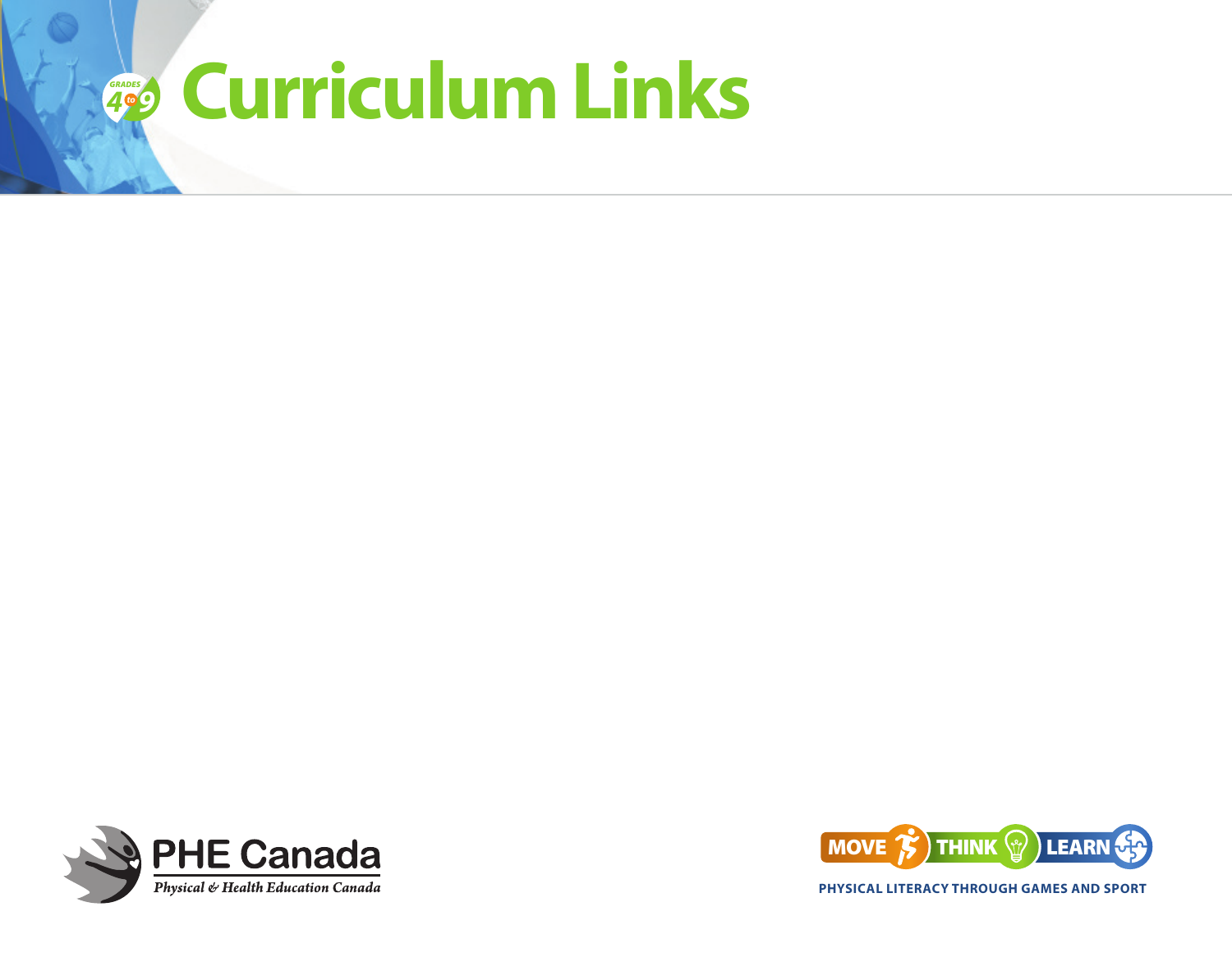### *British Columbia and Yukon 9RADES*

## *Curriculum Links*

### *Grade 4 Physical Education Outcomes*

**Physical literacy** 

Develop and demonstrate a variety of fundamental movement skills in a variety of physical activities and environments

Apply a variety of movement concepts and strategies in different physical activities



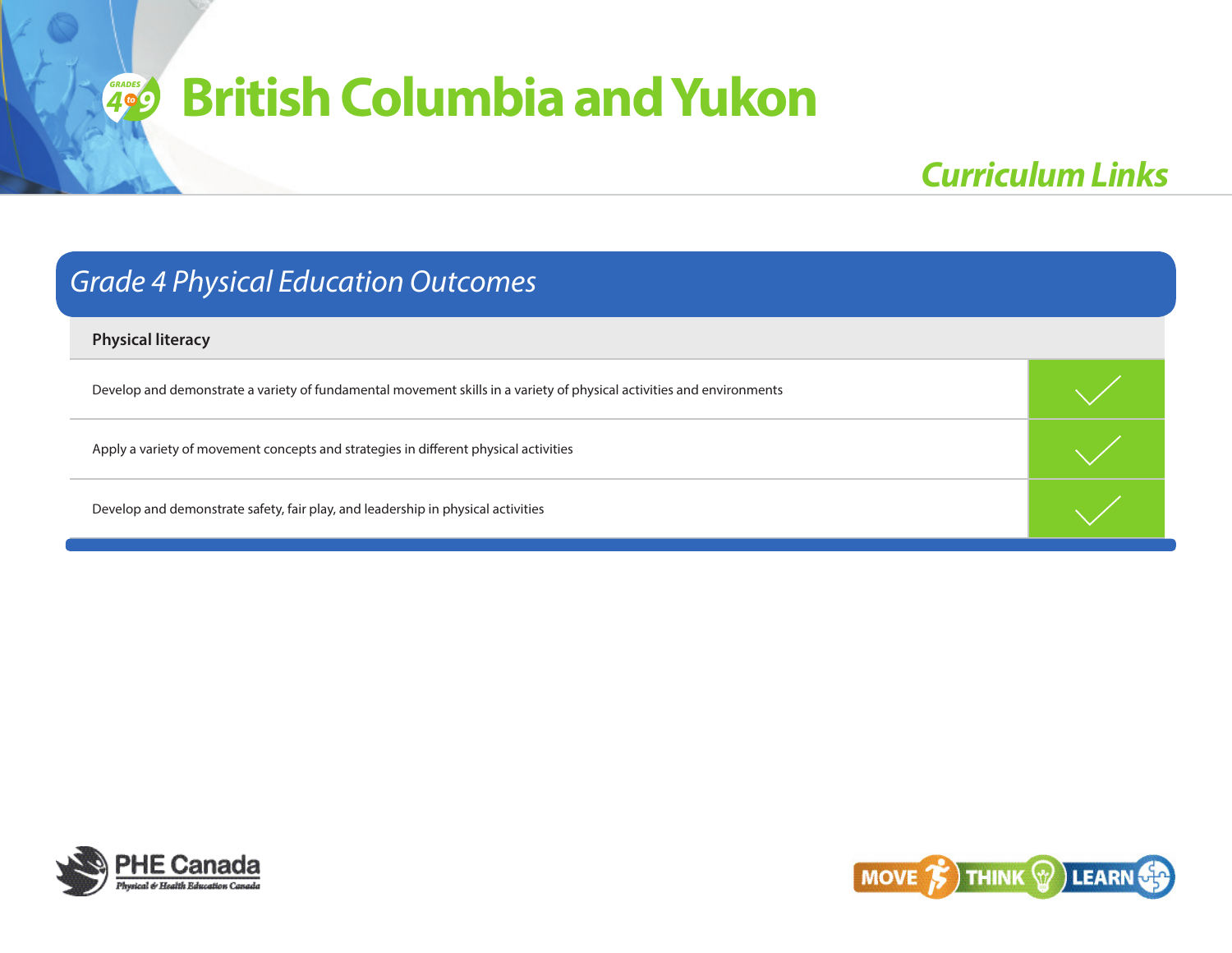## *Curriculum Links*

### *Grade 5 Physical Education Outcomes*

**Physical literacy** 

Develop and demonstrate a variety of fundamental movement skills in a variety of physical activities and environments

Apply a variety of movement concepts and strategies in different physical activities



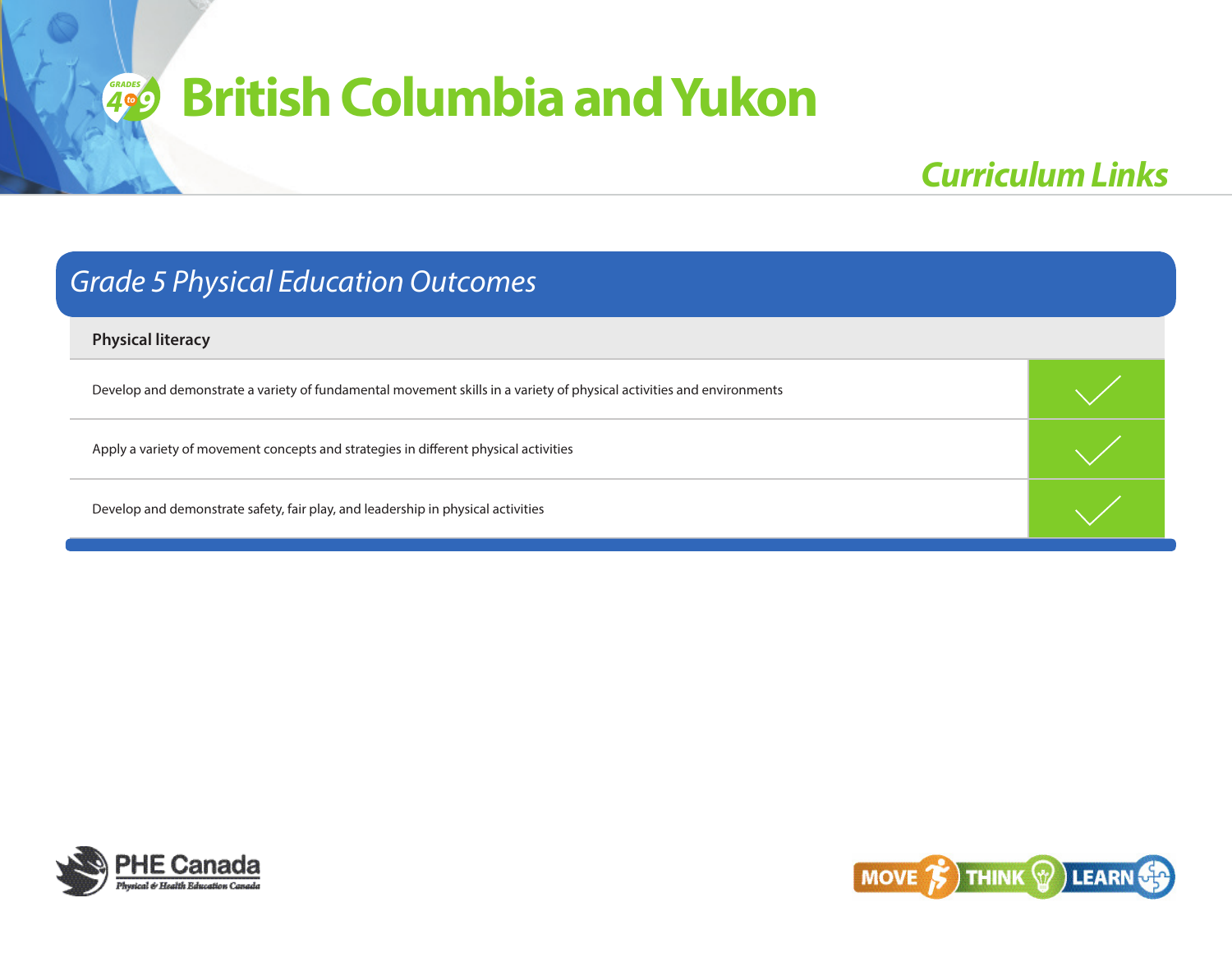## *Curriculum Links*

### *Grade 6 Physical Education Outcomes*

**Physical literacy** 

Develop, refine, and apply fundamental movement skills in a variety of physical activities and environments

Develop and apply a variety of movement concepts and strategies in different physical activities



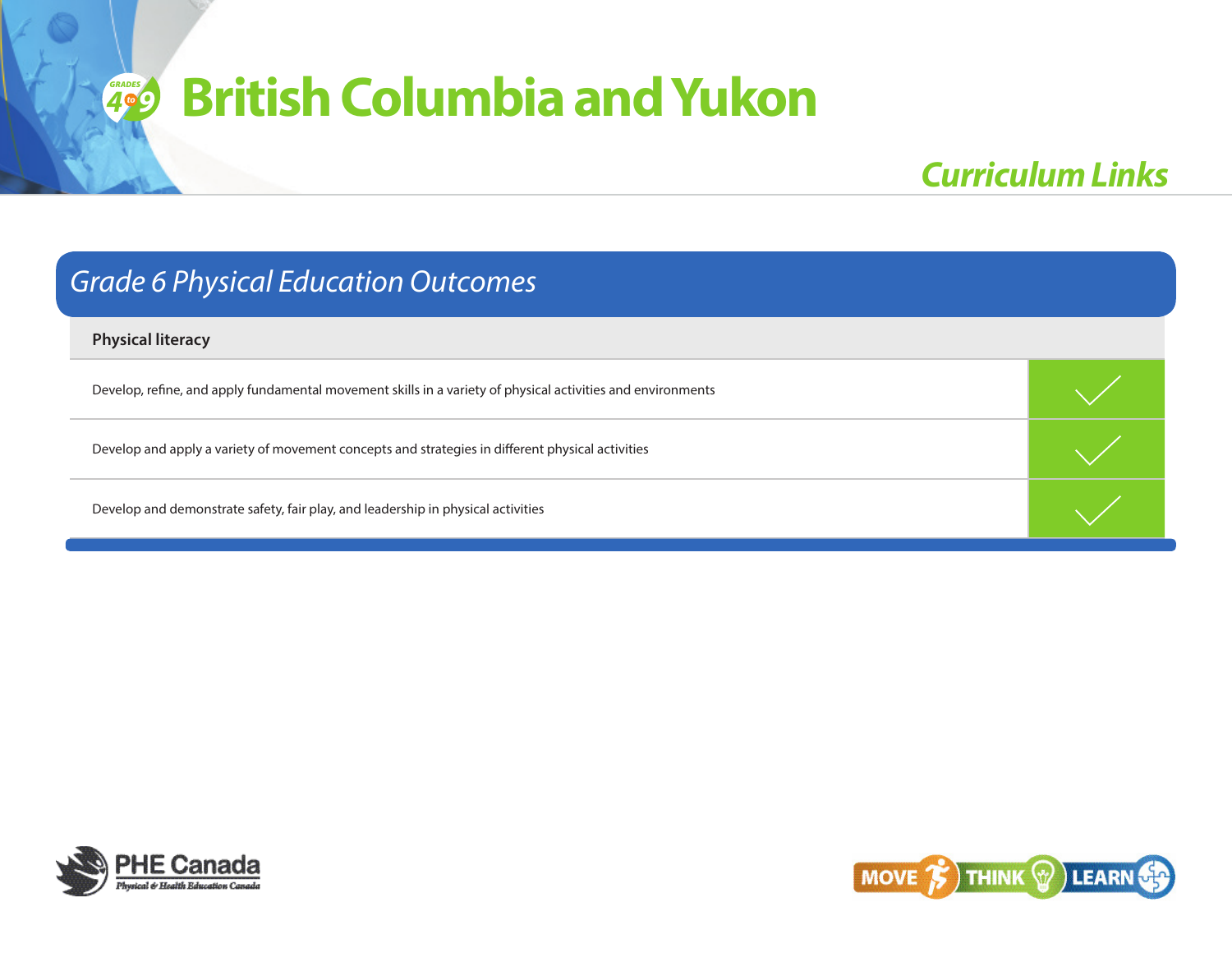## *Curriculum Links*

### *Grade 7 Physical Education Outcomes*

**Physical literacy** 

Develop, refine, and apply fundamental movement skills in a variety of physical activities and environments

Develop and apply a variety of movement concepts and strategies in different physical activities



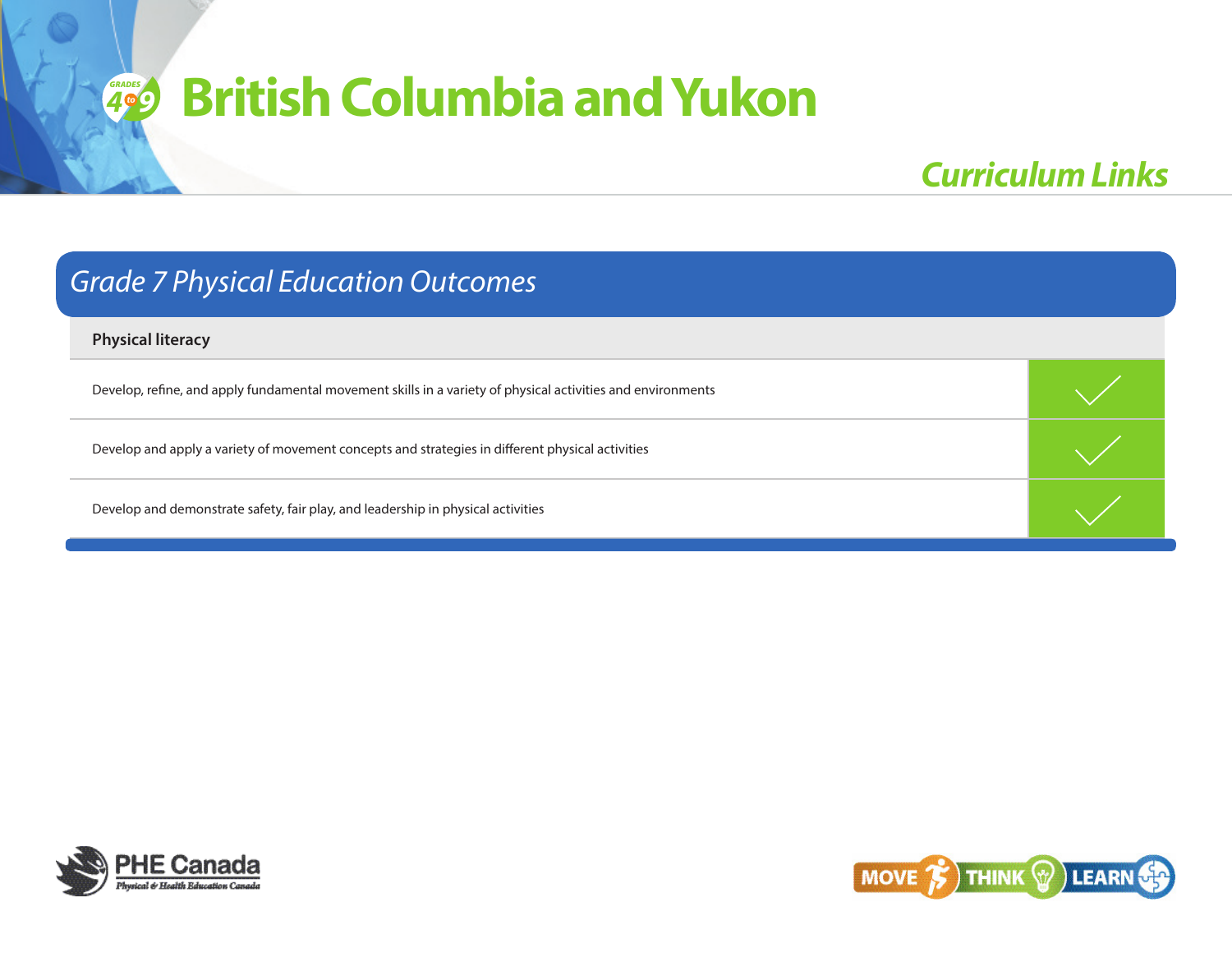## *Curriculum Links*

### *Grade 8 Physical Education Outcomes*

**Physical literacy** 

Develop, refine, and apply fundamental movement skills in a variety of physical activities and environments

Develop and apply a variety of movement concepts and strategies in different physical activities



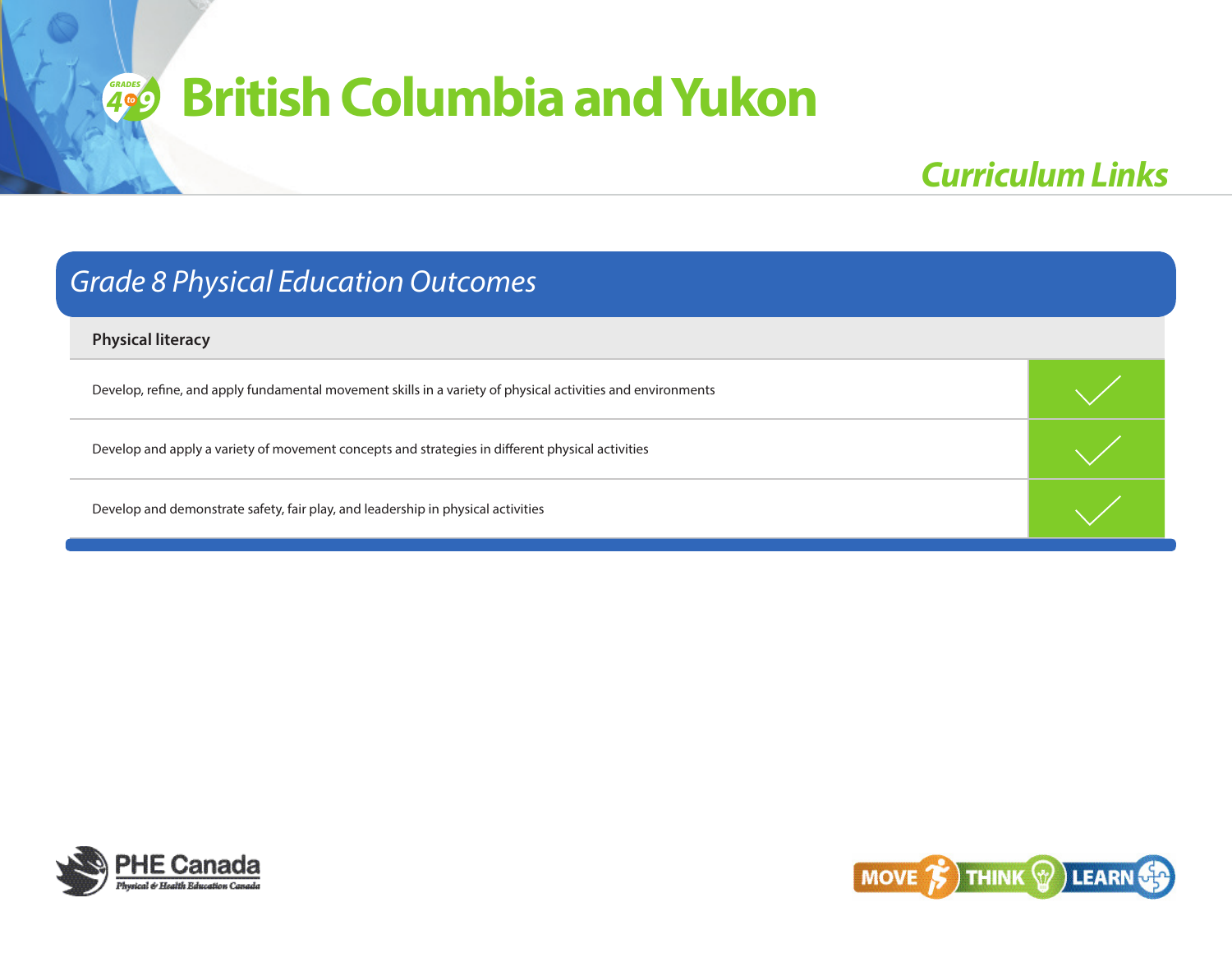## *Curriculum Links*

### *Grade 9 Physical Education Outcomes*

**Physical literacy** 

Develop, refine, and apply fundamental movement skills in a variety of physical activities and environments

Develop and apply a variety of movement concepts and strategies in different physical activities



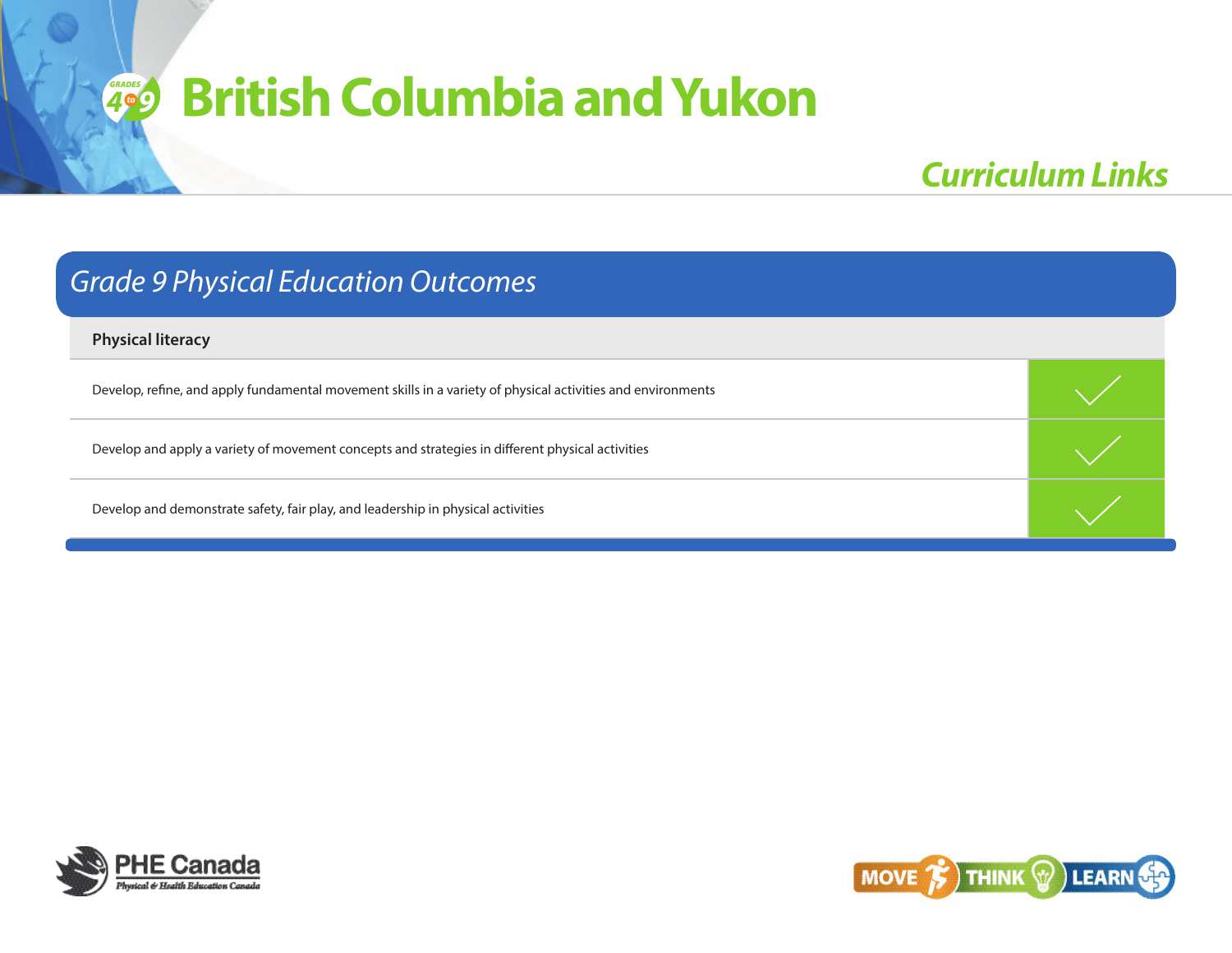## *Curriculum Links*

## *Grade 4 Physical Education Outcomes*

#### **Activity**

| A4-2 consistently and confidently perform locomotor skills and combination of skills, by using elements of body and space awareness, effort and |  |
|-------------------------------------------------------------------------------------------------------------------------------------------------|--|
| relationships to a variety of stimuli to improve personal performance.                                                                          |  |

A4-6 consistently and confidently perform manipulative skills by using elements of body and space awareness, effort and relationship.

A4-10 demonstrate critical thinking and problem solving skills to modify games and achieve activity outcomes.

A4-11 demonstrate strategies and tactics that coordinate effort with others; e.g., team, in order to achieve a common activity goal in lead-up games.

#### **Cooperation**

C4-3 identify and demonstrate etiquette and fair play.



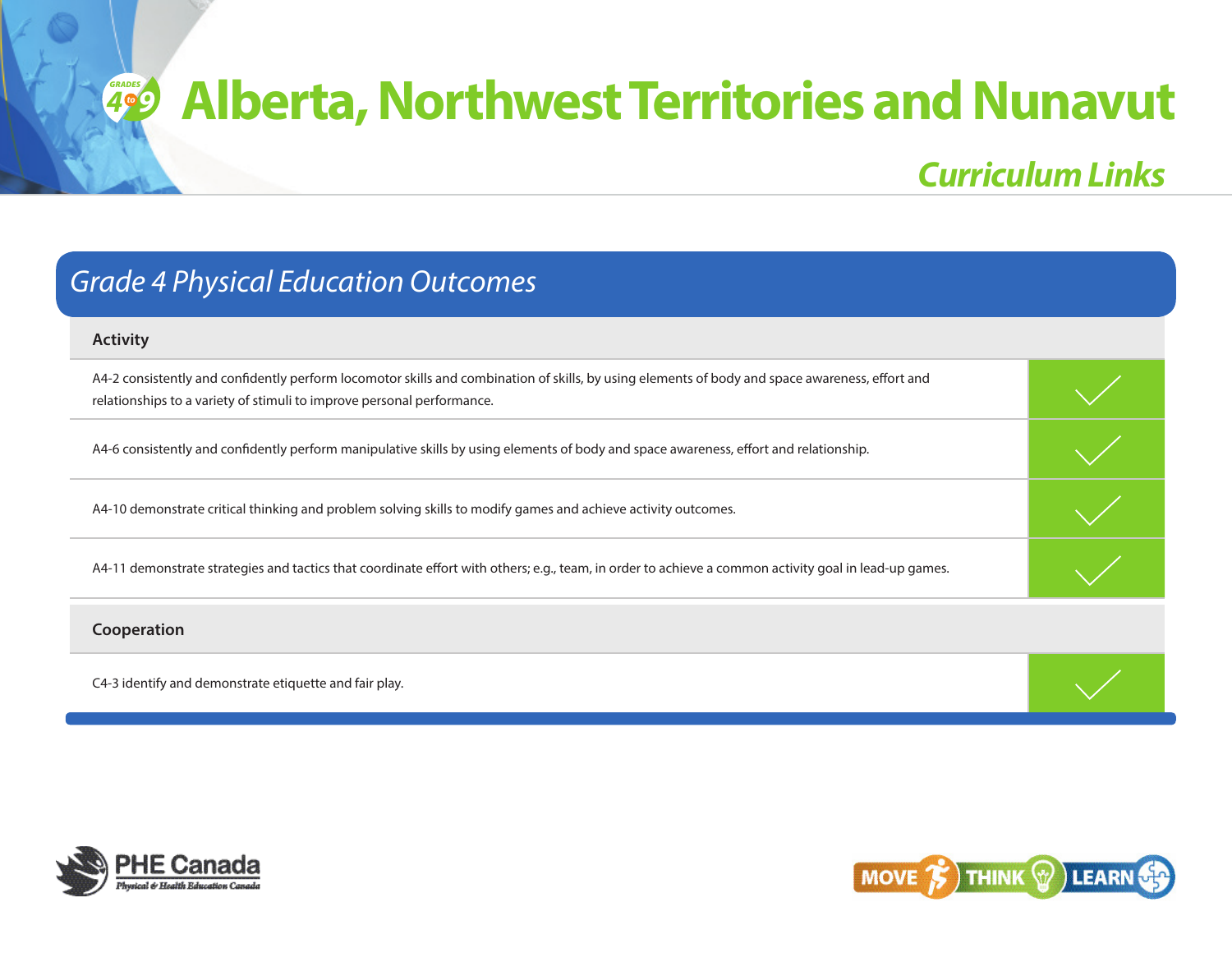*Curriculum Links*

#### **Activity**

| A5-2 consistently and confidently perform locomotor skills and combination of skills, by using elements of body and space awareness, effort and |  |
|-------------------------------------------------------------------------------------------------------------------------------------------------|--|
| relationships to a variety of stimuli to improve personal performance.                                                                          |  |

A5-6 consistently and confidently perform manipulative skills by using elements of body and space awareness, effort and relationship.

A5-10 apply critical thinking and problem-solving skills to create competitive and cooperative modified games that involve everyone.

A5-11 demonstrate basic strategies and tactics that coordinate effort with others; e.g., team, in order to achieve a common activity goal in lead-up games.

**Cooperation**

C5-3 demonstrate etiquette and fair play.



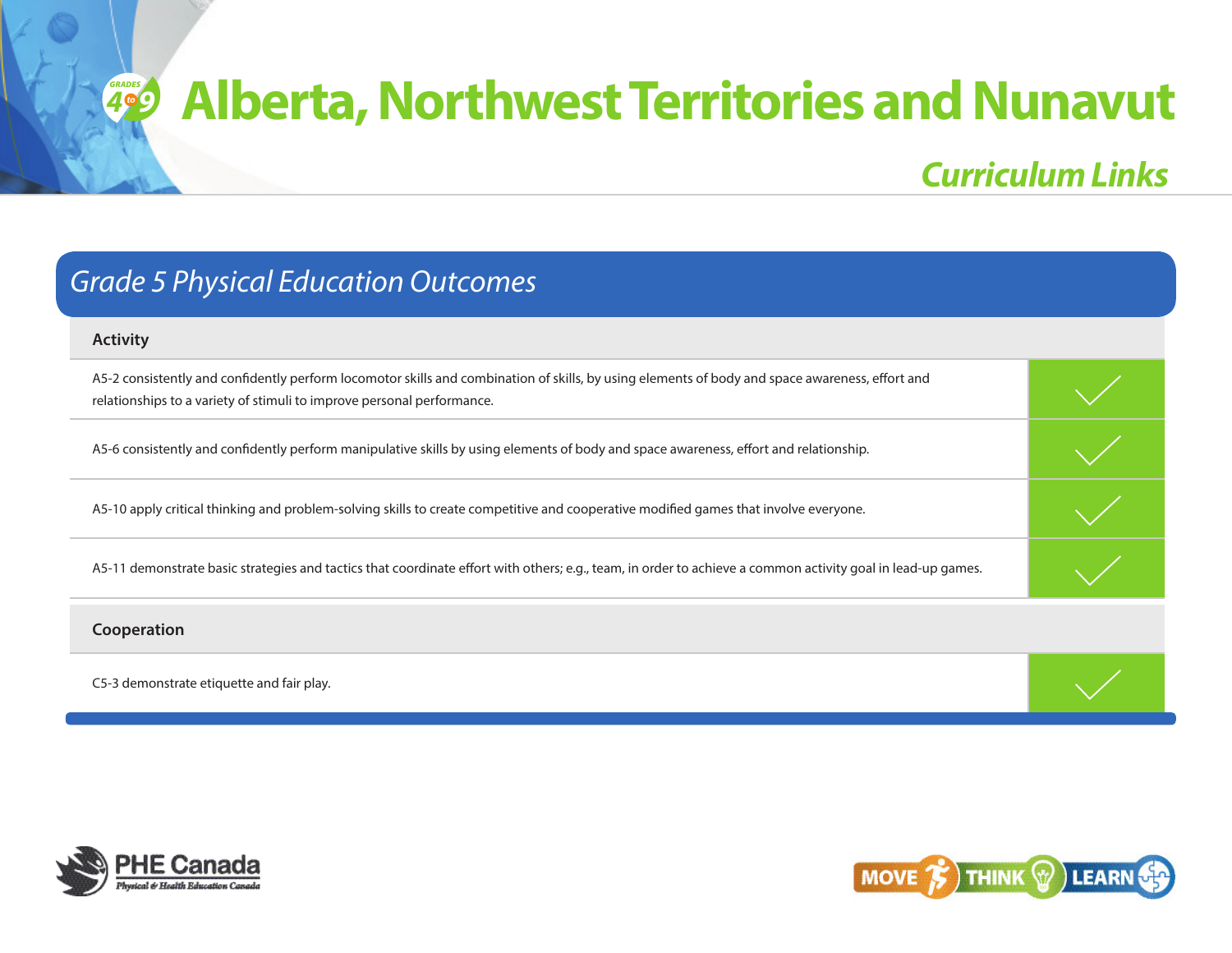*Curriculum Links*

### *Grade 6 Physical Education Outcomes*

#### **Activity**

A6-2 consistently and confidently perform locomotor skills and combination of skills, by using elements of body and space awareness, effort and relationships, alone and with others, to improve personal performance.

A6-6 consistently and confidently perform manipulative skills by using elements of body and space awareness, effort and relationship.

A6-11 demonstrate basic strategies and tactics that coordinate effort with others; e.g., team, in order to achieve a common goal and moving toward more formal games.

#### **Cooperation**

C5-3 demonstrate etiquette and fair play.



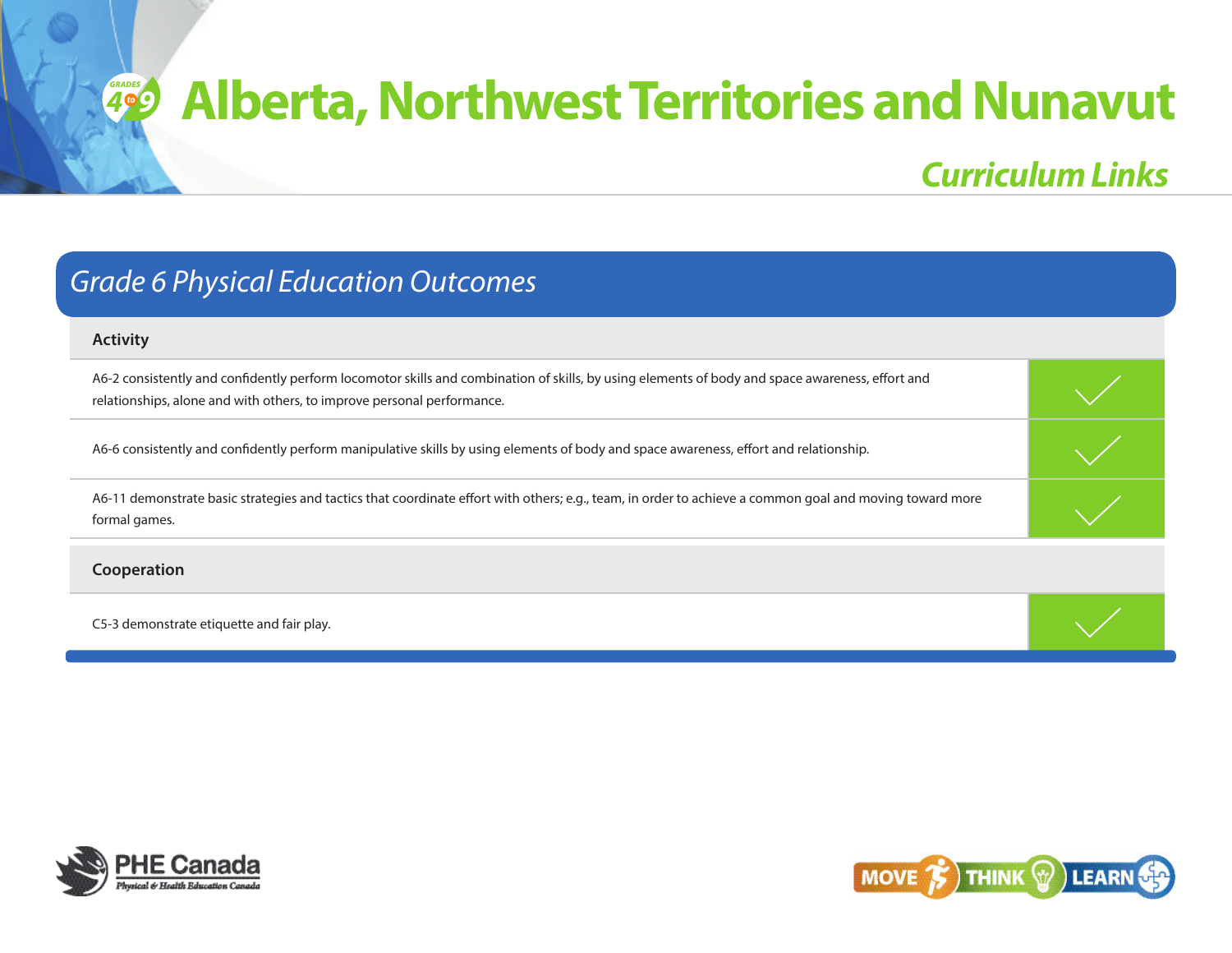*Curriculum Links*

| <b>Grade 7 Physical Education Outcomes</b> |  |  |
|--------------------------------------------|--|--|
|--------------------------------------------|--|--|

| <b>Activity</b>                                                                                                                                                 |  |
|-----------------------------------------------------------------------------------------------------------------------------------------------------------------|--|
| A7-2 demonstrate locomotor skills by using elements of body and space awareness, effort and relationships to improve personal performance.                      |  |
| A7-6 demonstrate manipulative skills by using elements of space awareness, effort and relationships, with and without objects, to improve performance.          |  |
| A7-10 demonstrate activity specific basic skills in a variety of games.                                                                                         |  |
| A7-11 demonstrate more challenging strategies and tactics that coordinate effort with others; e.g., team/fair play, in order to achieve a common goal activity. |  |
| Cooperation                                                                                                                                                     |  |
| C7-3 demonstrate etiquette and fair play                                                                                                                        |  |



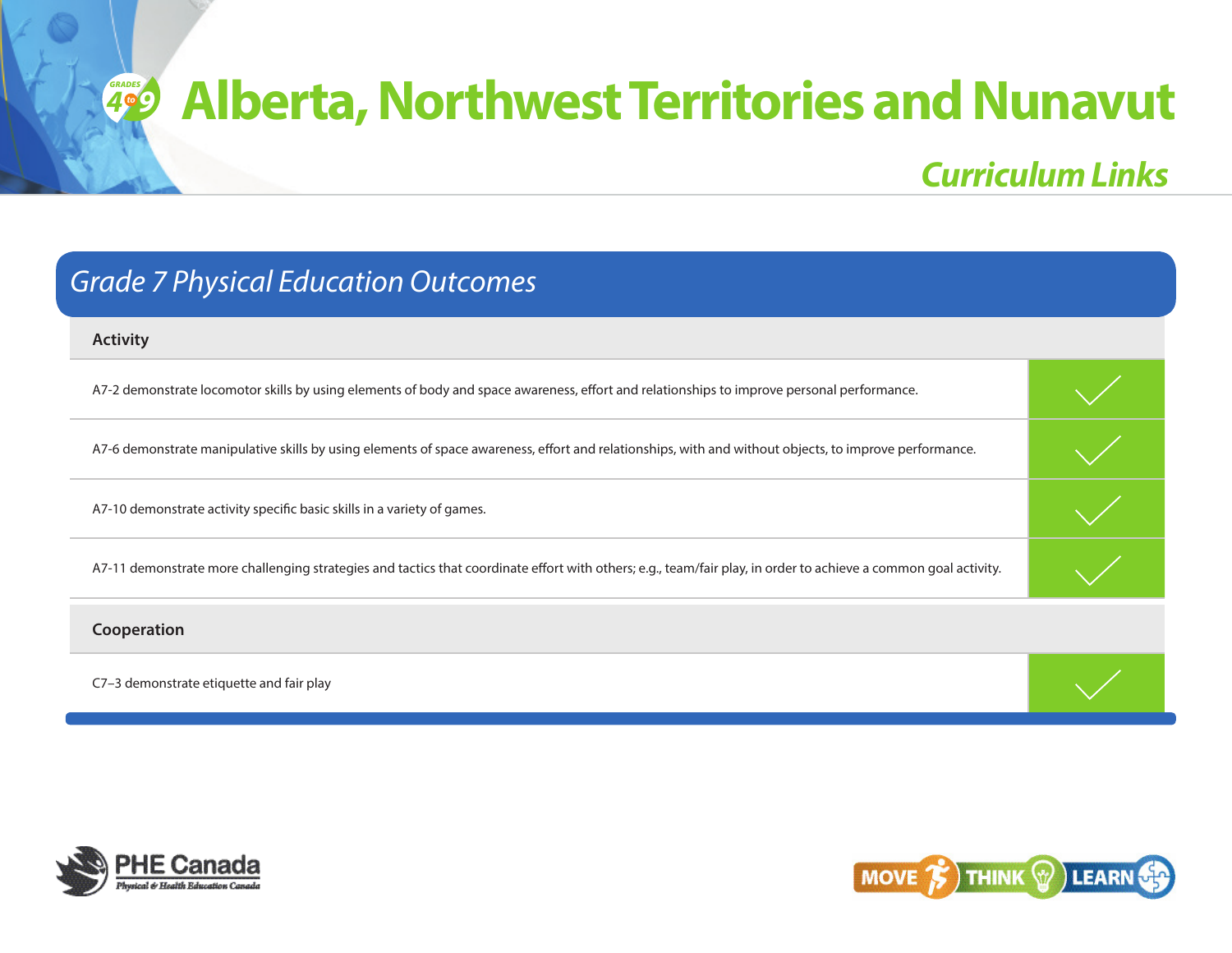## *Curriculum Links*

## *Grade 8 Physical Education Outcomes*

| <b>Activity</b>                                                                                                                                                                |  |
|--------------------------------------------------------------------------------------------------------------------------------------------------------------------------------|--|
| A8-2 select, combine and perform locomotor skills by using elements of body and space awareness, effort and relationships to improve personal<br>performance                   |  |
| A8-6 select, combine and perform manipulative skills by using elements of space awareness, effort and relationships, with and without objects, to improve<br>performance       |  |
| A8-10 select, combine and perform activity-specific basic skills in a variety of games                                                                                         |  |
| A8-11 be able to identify and evaluate specific strategies and tactics that coordinate effort with others; e.g., team/fair play, in order to achieve a common<br>activity goal |  |
| Cooperation                                                                                                                                                                    |  |
| C8-3 demonstrate etiquette and fair play                                                                                                                                       |  |



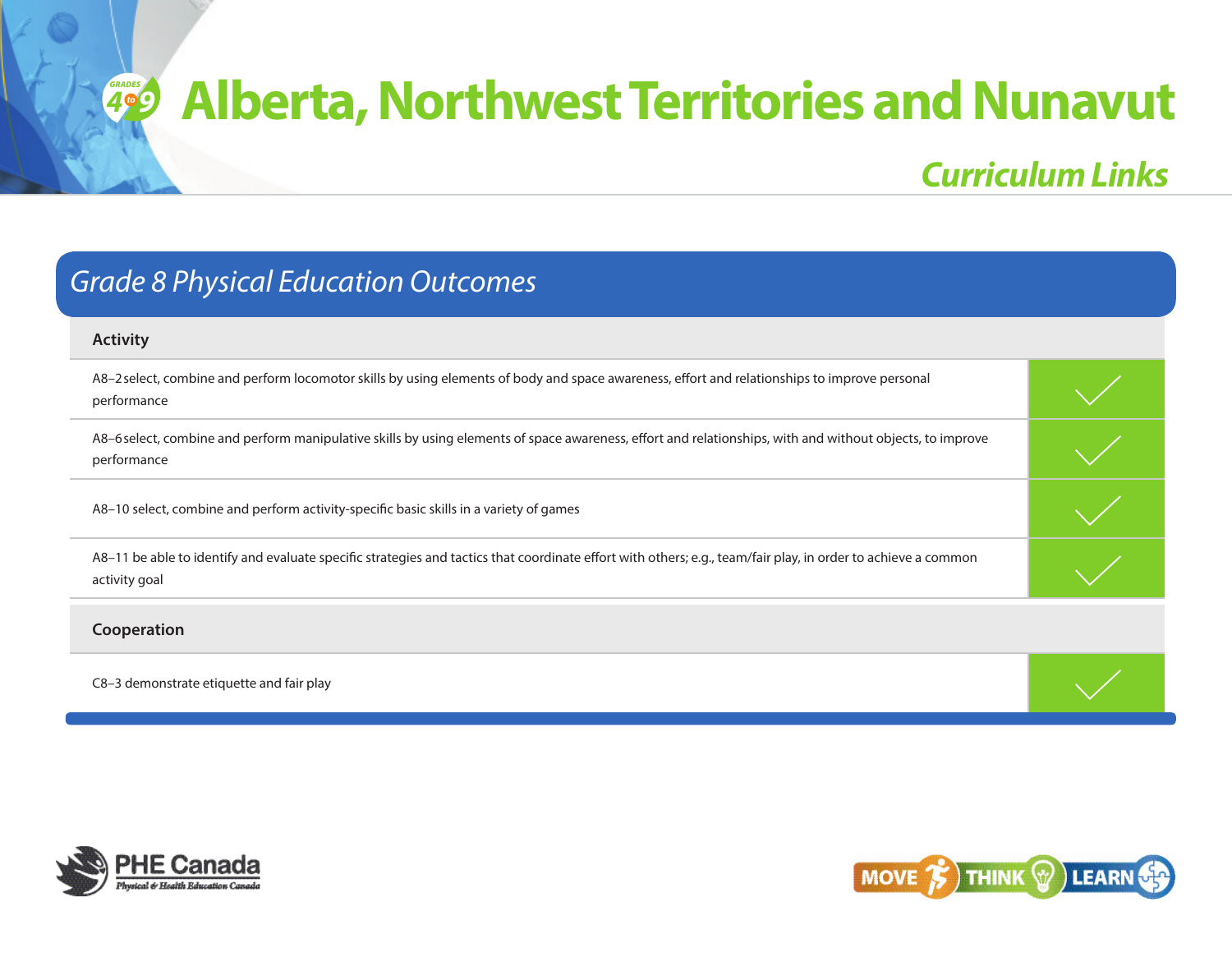# *4***<sup>***g***</sup> Alberta, Northwest Territories and Nunavut**

## *Curriculum Links*

|  | <b>Grade 9 Physical Education Outcomes</b> |
|--|--------------------------------------------|
|--|--------------------------------------------|

| <b>Activity</b>                                                                                                                                                                         |  |
|-----------------------------------------------------------------------------------------------------------------------------------------------------------------------------------------|--|
| A9-2 apply and refine locomotor skills by using elements of body and space awareness, effort and relationships to improve personal performance                                          |  |
| A9-6 apply and refine manipulative skills by using elements of space awareness, effort and relationships, with and without objects, to improve performance                              |  |
| A9-10 apply and refine activity-specific basic skills in a variety of games                                                                                                             |  |
| A9-11 create and plan activities that emphasize specific strategies and tactics that coordinate effort with others; e.g., team/fair play, in order to achieve a<br>common activity goal |  |
| Cooperation                                                                                                                                                                             |  |
| C9-3 demonstrate etiquette and fair play                                                                                                                                                |  |



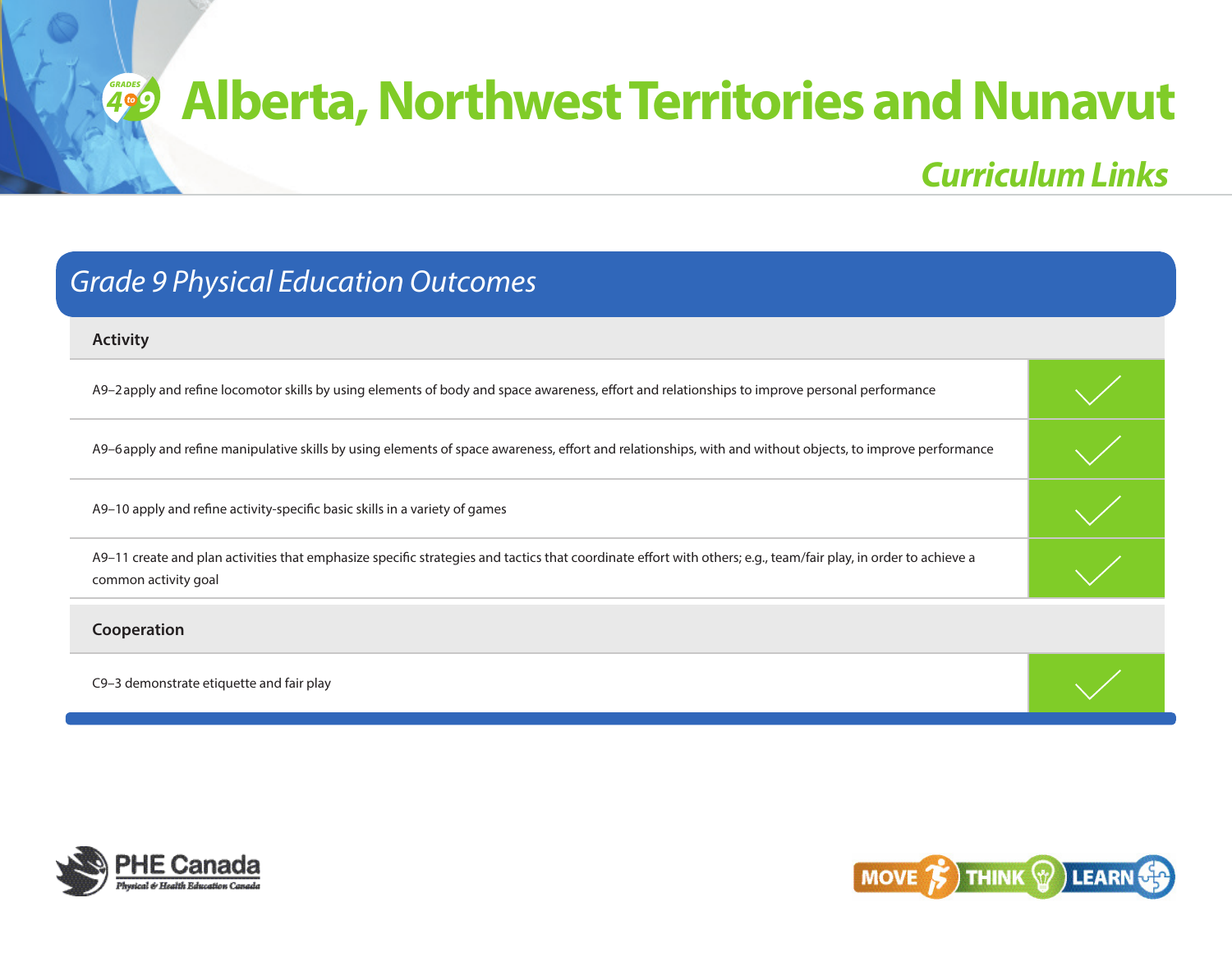## *Curriculum Links*

### *Grade 4 Physical Education Outcomes*

#### **Active Living, Skillful Movement and Relationships**

4.3 Complex Locomotor Skills: Select and apply performance cues to refine and combine locomotor skills into increasingly complex movement skills as applicable to lead-up games and body management activities including dance and educational gymnastics, and others such as yoga, skipping, aerobics, martial arts, and track and field.

4.7 Complex Manipulative Skills: Select and apply performance cues to combine and refine manipulative (sending, receiving, and accompanying objects) skills in increasingly complex movement activities such as lead-up games, including: throwing, catching (gathering, collecting), kicking.

4.9 Skillful Play: Select and use effective movement skills, tactics, and strategies while participating in: small-sided and lead- up net/wall games (e.g., balloon volleyball, pickleball, hand ball) and refine selected movement skills, tactics, and strategies while participating in: low-organizational, inventive, and cooperative games (e.g., tag games, relay race, prisoner's base), small-sided and lead-up target games (e.g., bowling, curling, golf, bocce ball), small-sided and lead-up striking/fielding games (e.g., long ball, kick ball, softball), small-sided and lead-up invasion/territorial games (e.g., two-on-two, three- on-three games using skills from games such as soccer, basketball, and soft lacrosse), alternate environment activities (e.g., hiking, aquatics, skating, snowshoeing, orienteering, cross-country skiing, tobogganing, cycling, tracking).

4.10 Tactics, Strategies, and Rules: Apply tactics, strategies, and rules necessary for safe and inclusive involvement in movement activities, including but not limited to co-operative and competitive lead-up games as well as alternate environment activities, when alone and with others.

4.12 Relationships: Create and apply a personal understanding of what it means to be a positive, inclusive team member who makes a commitment towards showing team spirit and the ideals of fair play.



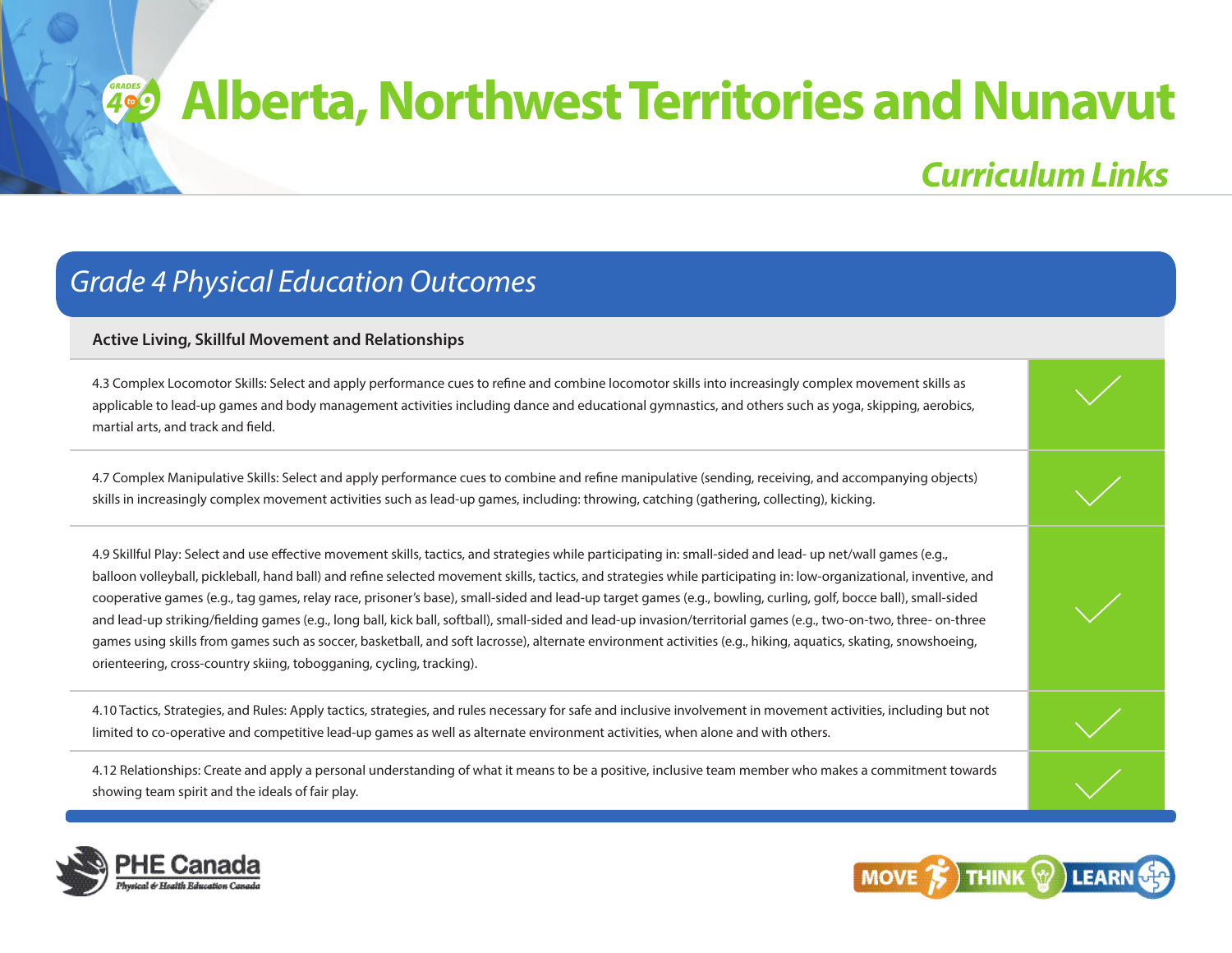## *Curriculum Links*

### *Grade 5 Physical Education Outcomes*

#### **Active Living, Skillful Movement and Relationships**

5.3 Complex Skills: Demonstrate a progression towards control in complex movement skills that combine locomotor skills with non-locomotor skills to be used in body management activities (including dance and educational gymnastics, and others such as track and field, aquatics, aerobics, skipping, pilates, yoga) and games.

5.5 Complex Manipulative Skills Refine manipulative (sending, receiving, and accompanying objects) skills used in increasingly complex movement activities such as lead-up games, including: throwing, catching (collecting, gathering), kicking, hand dribbling, foot dribbling, striking with hands and short-handled implements (short-handled racquets and paddles).

5.6 Performance Refinement Apply performance cues, movement variables, tactics (e.g., body fakes, change of speed, change of direction, keeping the body low while moving), and principles of practice (e.g., form, consistency, repetition) in complex movement activities to improve the performance of self and others.

5.7 Skillful Play Refine, alone and with others, selected movement skills, tactics, and strategies while participating in: small-sided and lead-up net/ wall games (e.g., badminton, tennis, table tennis, one bounce, three-on-three volleyball, pickleball, paddle ball) and critically reflect on chosen movement skills, tactics, and strategies used in: small-sided and lead-up target games (e.g., bowling, curling, golf, bocce ball, archery), small sided and lead-up striking/fielding games (e.g., long ball, softball, kickball, cricket), small-sided and lead-up invasion/territorial games (e.g., two-on-two, three- on-three games using skills from games such as soccer, basketball, and soft lacrosse), small-sided and lead-up alternate environment activities and games (e.g., hiking, aquatics, orienteering, skating, roping, tobogganing, cross-country skiing, downhill skiing, tracking, cycling, wall climbing, paddling).

5.8 Rules: Demonstrate an understanding of and willingness to accept the rules of teacher-selected games, including lead-up games, and invented games by officiating and participating in classmate officiated competitions.



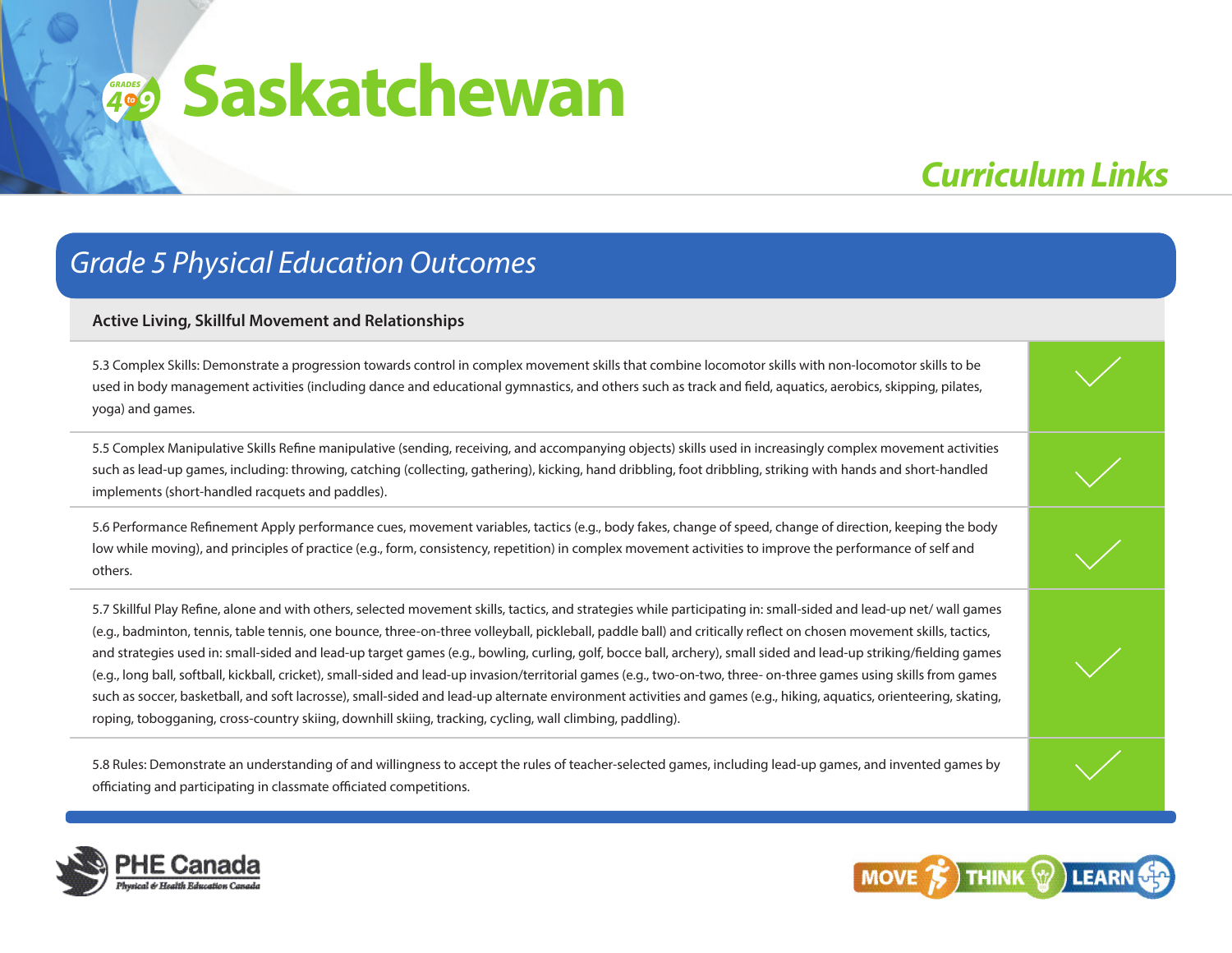## *Curriculum Links*

### *Grade 6 Physical Education Outcomes*

#### **Active Living, Skillful Movement and Relationships**

6.5 Complex Skills: Demonstrate a progression towards control in complex movement skills that combine locomotor (traveling) skills, non-locomotor (non-traveling) skills, and manipulative (moving objects) skills as they apply to games and sports (e.g., lay-up in basketball, spike in volleyball, dribbling to a shot in soccer, gathering a grounder and throwing to a base in softball, stick handling to a shot in floor hockey, receiving and sending the double balls in double ball).

6.8 Movement Concepts: Analyze and apply, with guidance, movement concepts to support skill development while participating in: target games (e.g., effort qualities in backswing and wrist action on "out-turn" in curling), invasion/territorial games (e.g., offensive pace to an "open space").

6.9 Decision Making: Make situational decisions (individual, partner, and team) related to the selection of skills, tactics, and strategies to enhance individual and team performance while participating in: target games (e.g., bowling, curling, golf, bocce ball, archery), invasion/territorial games (e.g., basketball, touch football, soccer, team handball, soft lacrosse, floor hockey, ultimate frisbee), low-organizational, inventive, and co- operative games (e.g., capture the flag, prisoner's base, four goal game).

6.13 Safety & Rules: Analyze and apply safety guidelines and rules that apply to the target games, invasion/territorial games, and alternate environment activities to develop an appreciation of their impact on self and others.



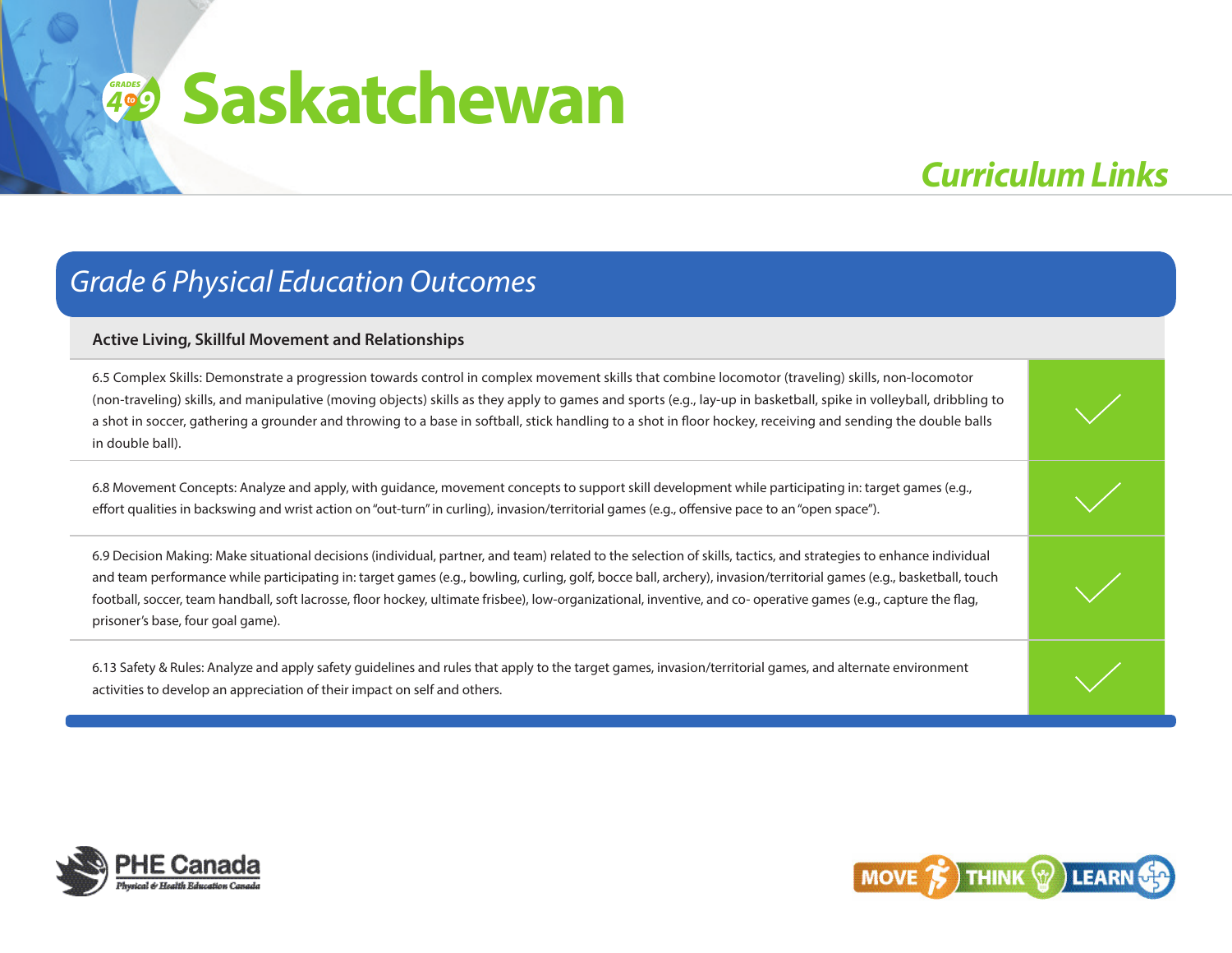## *Curriculum Links*

### *Grade 7 Physical Education Outcomes*

#### **Active Living, Skillful Movement and Relationships**

7.5 Complex Skills: Demonstrate control, including smooth transitions, of complex movement skills that combine locomotor (traveling) skills, nonlocomotor (non-traveling) skills, and manipulative (moving objects) skills as they apply to games and sports (e.g., lay-up in basketball, spike in volleyball, dribbling to a shot in soccer, gathering a grounder and throwing to a base in softball, stick handling to a shot in floor hockey, paddling a kayak, passing a lacrosse ball) while participating in movement activities.

7.7 Movement Concepts: Analyze and apply, with guidance, movement concepts while participating in: net/wall games (e.g., badminton - body awareness in ready position to receive a serve), striking/fielding games (e.g., softball - body position to catch a fly ball or grounder).

7.8 Decision Making: Make situational decisions (individual, partner, and team) related to the selection of skills, tactics, and strategies to enhance individual and team performance while participating in: net/wall games (e.g., badminton, volleyball, tennis, table tennis, pickleball, paddleball), striking/fielding games (e.g., softball, longball, kickball, cricket), low-organizational, inventive, and co- operative games (e.g., walleyball, king's court).

7.12 Safety & Rules: Analyze and apply the safety guidelines and rules related to net/wall games, striking/fielding games, low-organizational and inventive games, alternate environment activities, and body management activities to develop an appreciation of their impact on self and others.



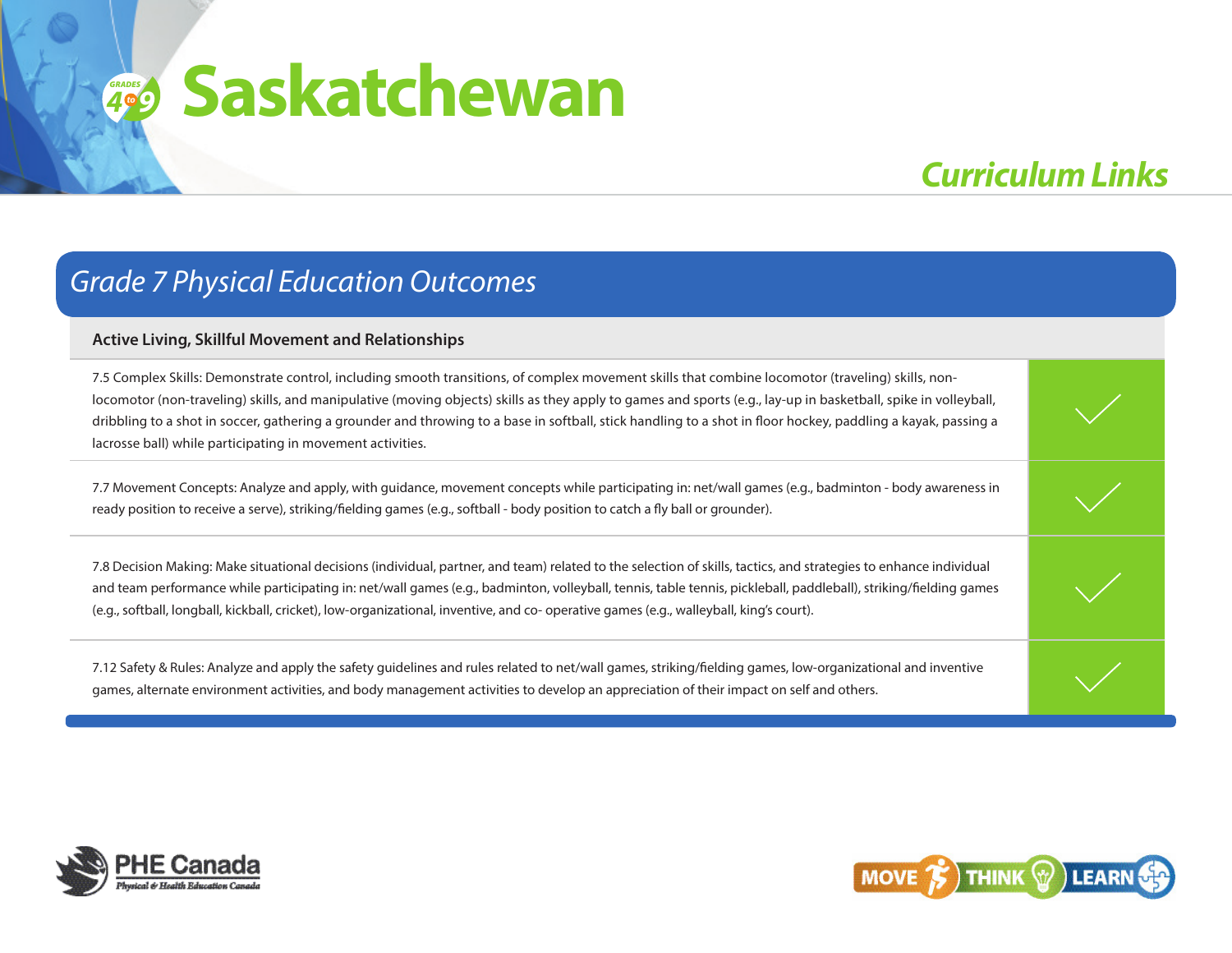## *Curriculum Links*

### *Grade 8 Physical Education Outcomes*

#### **Active Living, Skillful Movement and Relationships**

8.4 Complex Skills: Utilize, including smooth transitions, complex movement skills that combine locomotor (traveling) skills, non-locomotor (nontraveling) skills, and manipulative (moving objects) skills (e.g., lay-up in basketball, spike in volleyball, hoop dancing, dribbling to a shot in soccer, rhythmical gymnastics movement, gathering a grounder and throwing to a base in softball, stick handling to a shot in floor hockey, ball control while moving in double ball) to enhance personal performance and enjoyment in a variety of movement activities.

8.6 Concepts, Tactics, & Strategies: Design and implement, collaboratively, plans to develop the performance concepts and application of tactics and strategies to enhance individual and team performance, involved in each of: target games (e.g., bowling, curling, archery, golf, bocce ball), striking/fielding games (e.g., long ball, softball, slo-pitch, cricket), net/wall games (e.g., badminton, tennis, table tennis, volleyball, pickleball), invasion/territorial games (e.g., double ball, basketball, soccer, soft lacrosse, touch football, floor hockey, ultimate frisbee, rugby, team handball), low-organizational and inventive games (e.g., walleyball, capture the flag, prisoner's base, speedball, kick the can, snowsnakes, bombardment).

8.7 Decision Making: Analyze the situational decisions, of self and others, while under the pressure of game play in target games, net/wall games, striking/ fielding games, invasion/territorial games, and low-organizational, inventive, and cooperative games to determine the effectiveness of the decisions and to propose options for improvement.



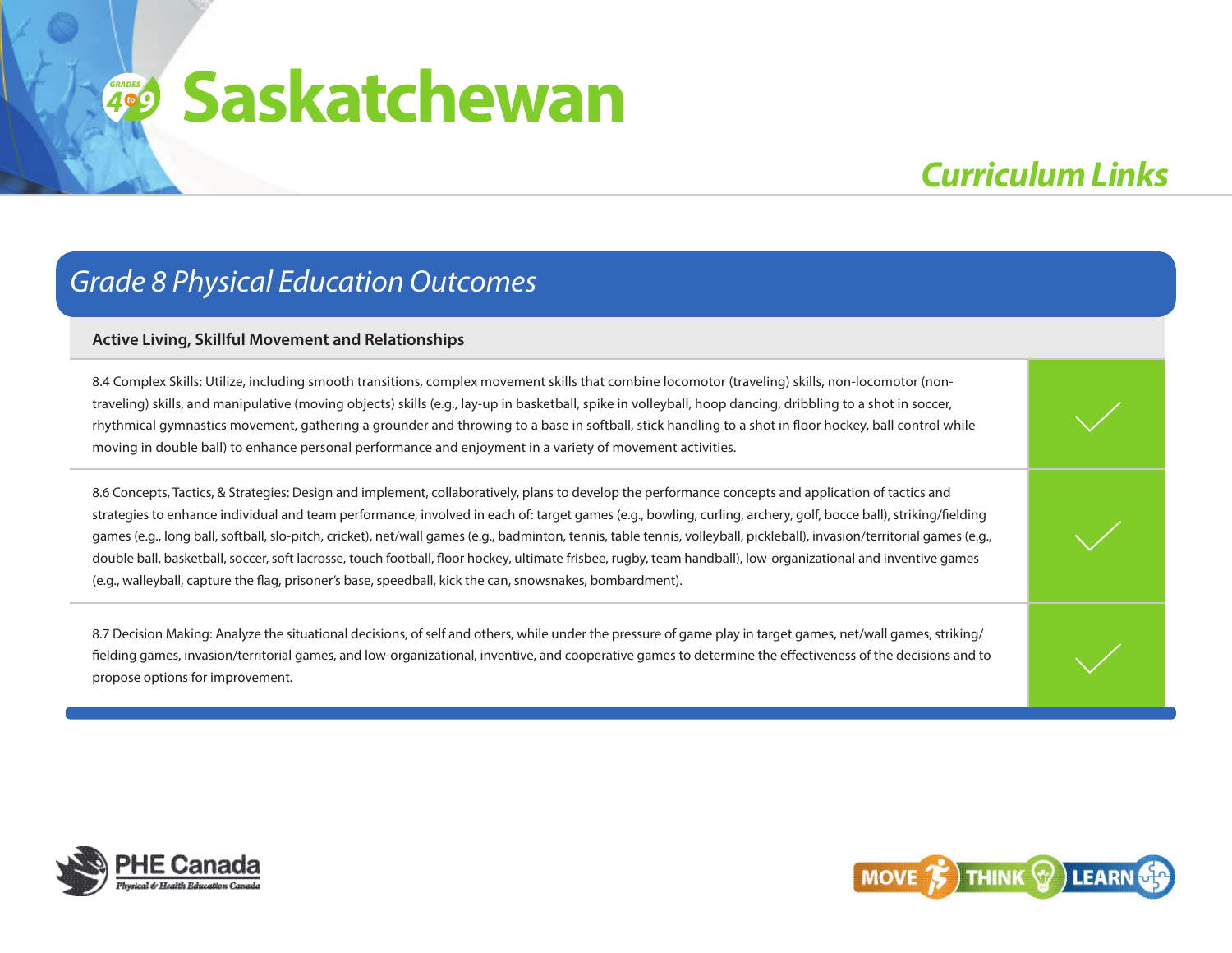## **4**<sup><sup>o</sup><sup>9</sup></sup> **Saskatchewan**

## *Curriculum Links*

### *Grade 9 Physical Education Outcomes*

#### **Active Living, Skillful Movement and Relationships**

9.6 Games, Tactics, & Strategies: Design and implement, collaboratively, plans to use effective tactics and strategies (while considering rules and skills when participating in a variety of movement activity situations) to enhance performance and enjoyment of self and others in each of the following: target games (e.g., bowling, curling, golf, archery, bocce ball), striking/fielding games (e.g., long ball, softball, slo-pitch), net/wall games (e.g., badminton, tennis, table tennis, volleyball, pickleball), invasion/territorial games (e.g., basketball, soccer, touch football, soft lacrosse, floor hockey, rugby, ultimate frisbee, double ball, team handball), low-organizational, inventive, and cooperative games (e.g., capture the flag, prisoner's base, speedball, kick the can, bombardment, dodgeball).



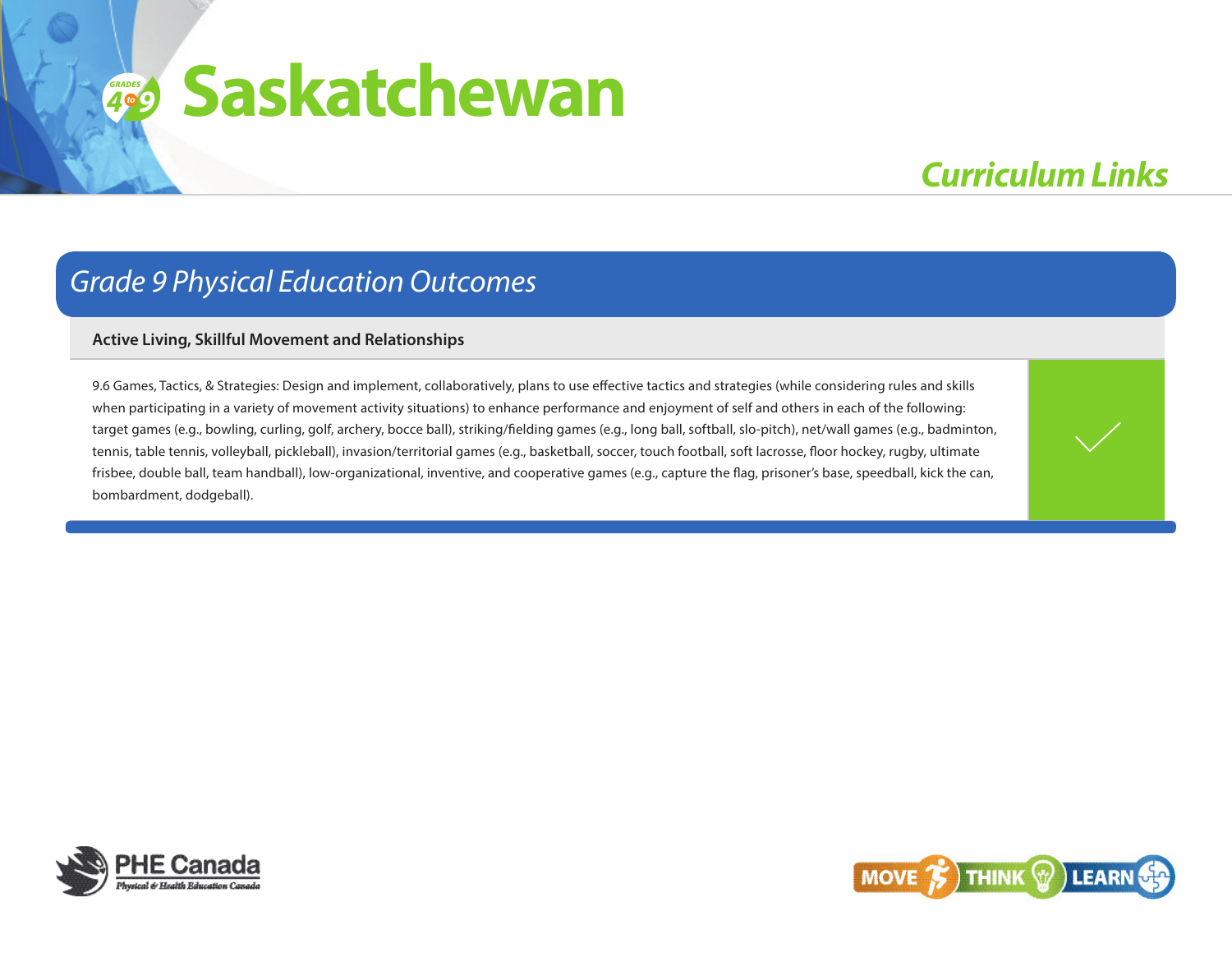## **4**<sup><sup>o</sup><sup>9</sup></sup> **Manitoba**

## *Curriculum Links*

## **Movement**  K.1.4.C.3 Recognize the basic concepts (e.g., accuracy, body positioning, object placement...) of simple net/wall and striking/fielding games/activities S.1.4.B.1 Demonstrate functional use of basic movement skills (e.g., jumping, hopping, throwing, catching...) in sport-related lead-up individual/dual games and physical activities (e.g., juggling, rope jumping...) S.1.4.B.2 Demonstrate functional use of basic movement skills (e.g., kicking, striking...) in large group/mass participation activities (e.g., invasion and striking/ fielding-type activities...) **Safety** K.3.4.A.1 Show an understanding of safe practices and risk factors associated with selected physical activities, including simple lead-up-type net/wall and striking/fielding- type games (e.g., positioning self at a safe distance in batting/striking in baseball and/or paddleball...) S.3.4.A.1 Follow set rules and routines for safe participation and use of equipment in selected specific physical activities (e.g., fair play rules, change room routines, equipment distribution, sharing space...) *Grade 4 Health and Physical Education Outcomes*



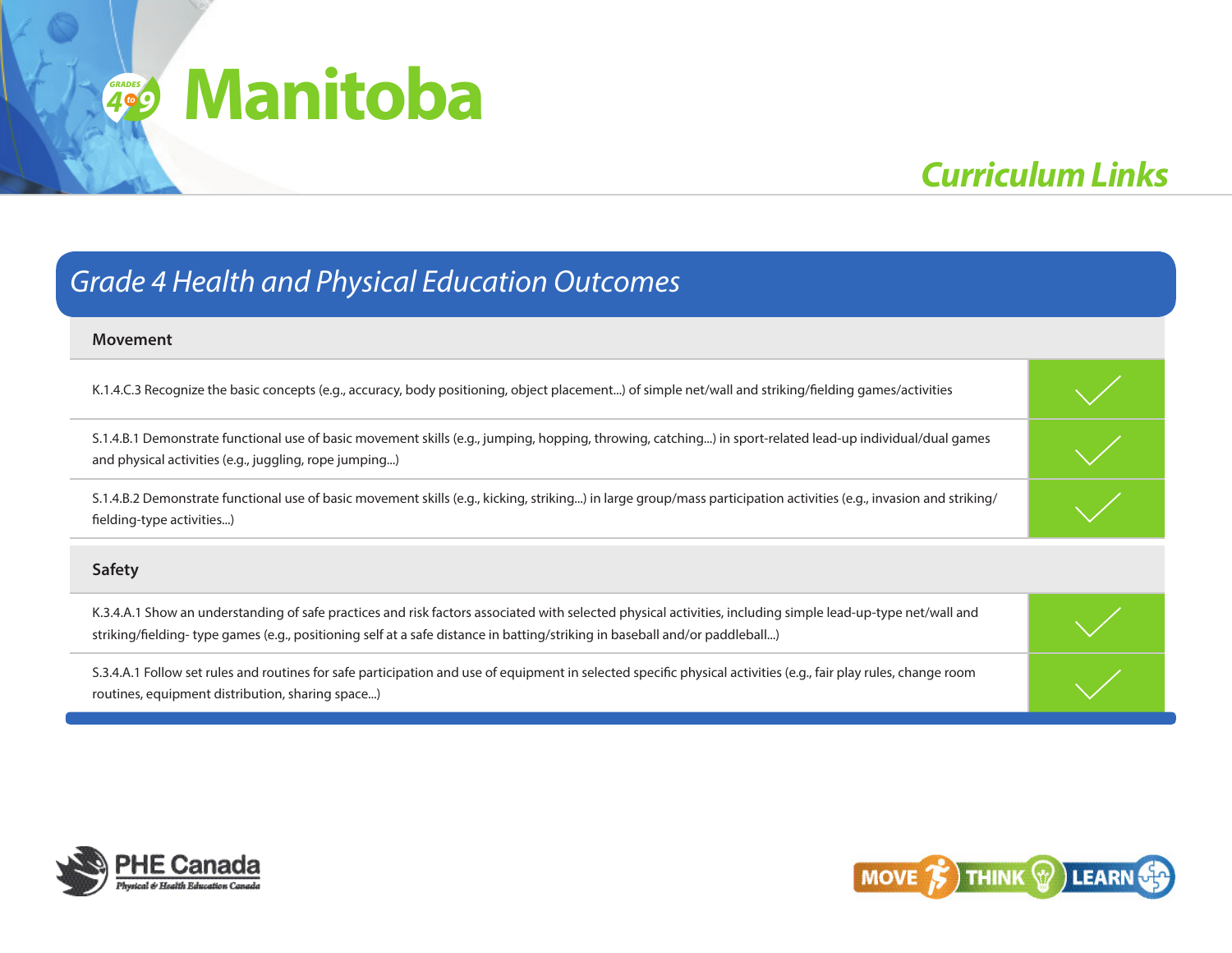## **4**<sup><sup>o</sup><sup>9</sup></sup> **Manitoba**

## *Curriculum Links*

### *Grade 5 Health and Physical Education Outcomes*

| <b>Movement</b>                                                                                                                                                                                                                                     |  |
|-----------------------------------------------------------------------------------------------------------------------------------------------------------------------------------------------------------------------------------------------------|--|
| K.1.5.C.1 Apply the rules of lead-up games (i.e., organized and games of own design) while participating and/or officiating                                                                                                                         |  |
| K.1.5.C.2 Use the general terminology (e.g., offence, defence, crease, pacing) associated with lead-up games and activities                                                                                                                         |  |
| K.1.5.C.3 Determine effective game strategies in group activities using a problem- solving approach (e.g., devise an attacking and defending strategy in a<br>mass participation game)                                                              |  |
| K.1.5.C.4 Show an understanding of teamwork and fair play while participating in different physical activities (e.g., suggest rule changes to improve fairness of<br>the game)                                                                      |  |
| S.1.5.B.1 Combine selected movement skills (i.e., extensions or variations of basic movement skills) in a variety of individual and dual-type lead-up activities/<br>games, including innovative activities (e.g., rallying, two-on-two activities) |  |
| S.1.5.B.2 Combine selected movement skills (e.g., extentions, variations) in a variety of group/team activities/games, including innovative activities (e.g.,<br>modified soccer, cooperative challenges)                                           |  |
|                                                                                                                                                                                                                                                     |  |

#### **Safety**

K.3.5.A.1 Show an understanding of safe practices (e.g., take turns, position self at a safe distance, be respectful of varying ability levels...) when helping others while practising in regular or modified physical activities





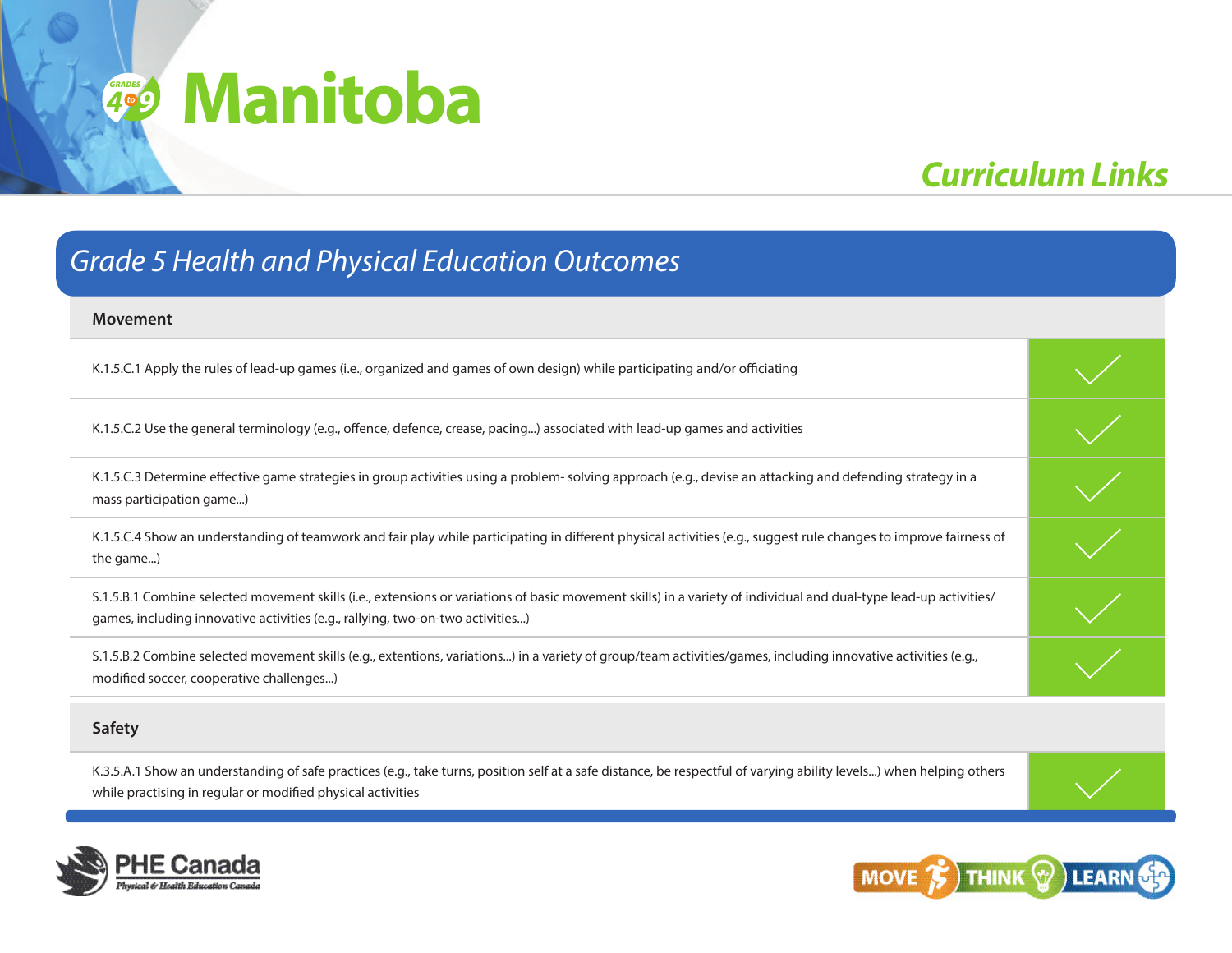## **4**<sup><sup>o</sup><sup>9</sup></sup> **Manitoba**

## *Curriculum Links*

### *Grade 6 Health and Physical Education Outcomes*

| <b>Movement</b>                                                                                                                                                                                                                                                                   |  |
|-----------------------------------------------------------------------------------------------------------------------------------------------------------------------------------------------------------------------------------------------------------------------------------|--|
| K.1.6.C.1 Adapt the rules of lead-up games based on criteria pre-determined through problem-solving activities (e.g., suggest rule changes for enhanced<br>activity, inclusivity, and/or safety)                                                                                  |  |
| K.1.6.C.2 Use activity-specific terminology (e.g., bump, volley, free throw, serve) associated with selected lead up games and physical activities                                                                                                                                |  |
| K.1.6.C.3 Identify simple offensive and defensive strategies (e.g., give and go, marking an opponent, formations) employed in lead-up games of different<br>sports                                                                                                                |  |
| K.1.6.C.4 Identify examples of fair play and good teamwork by others (e.g., shows respect for all players, makes encouraging remarks to other players) in<br>different physical activities                                                                                        |  |
| S.1.6.B.1 Apply functional use of selected movement skills (e.g., leaping, rolling, striking a ball with or without an implement) to a variety of individual/dual<br>games/sport activities, including multicultural games (e.g., Inuit games, gymnastics, paddle ball, handball) |  |
| Safety                                                                                                                                                                                                                                                                            |  |

K.3.5.A.1 Show an understanding of safe practices (e.g., take turns, position self at a safe distance, be respectful of varying ability levels...) when helping others while practising in regular or modified physical activities



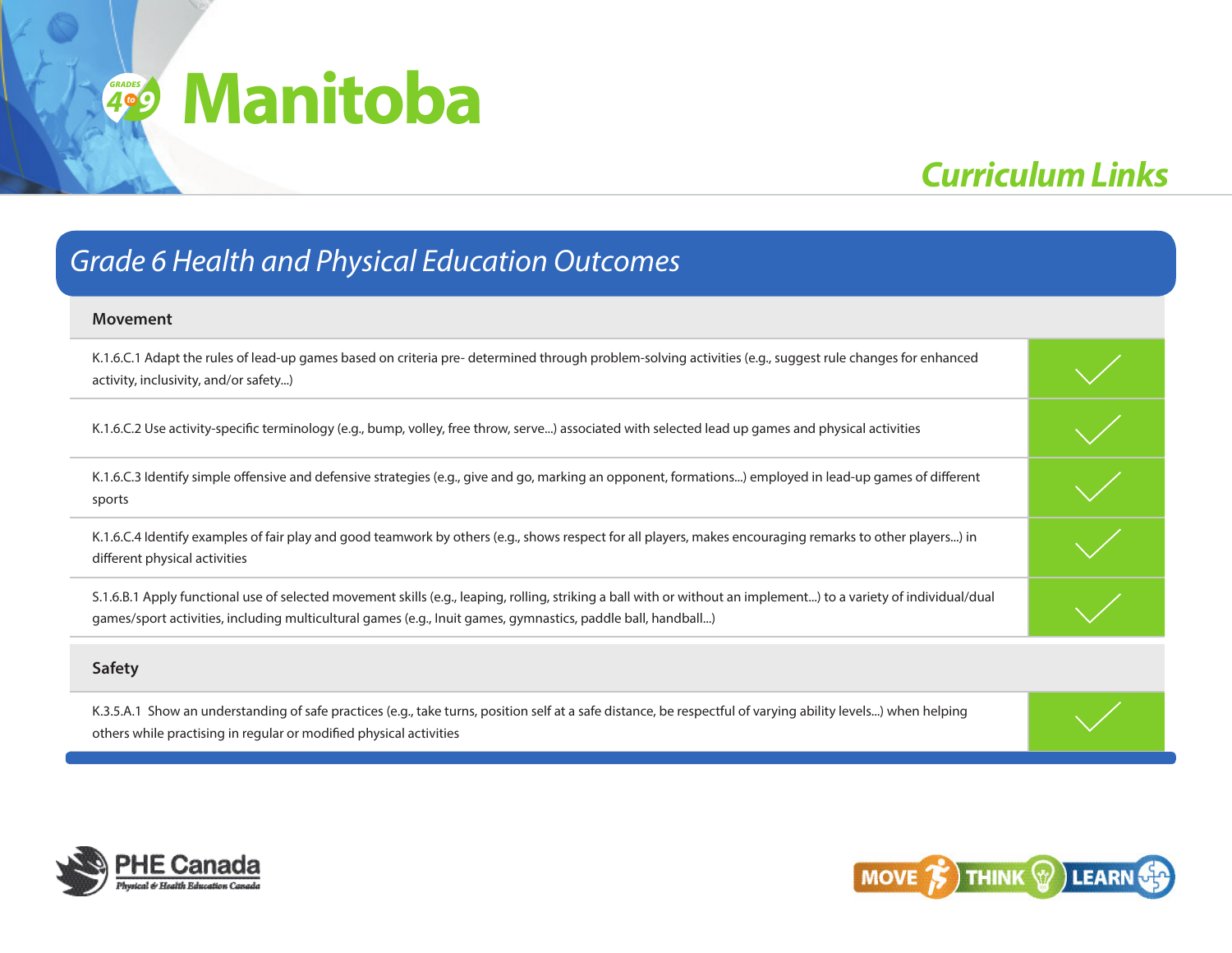## **4**<sup><sup>o</sup><sup>9</sup></sup> **Manitboa**

## *Curriculum Links*

### *Grade 7 Health and Physical Education Outcomes*

#### **Movement**

| K.1.7.A.1 Recognize characteristics of selected movement skills and patterns (e.g., overhead throwing pattern) as applied in a variety of physical activities, including invasion<br>and fielding-type activities (e.g., baseball, football, overhand volleyball serve)                                                    |  |
|----------------------------------------------------------------------------------------------------------------------------------------------------------------------------------------------------------------------------------------------------------------------------------------------------------------------------|--|
| K.1.7.B.3 Analyze movement concepts (i.e., body awareness, space awareness, qualities of effort, relationships) as they apply to invasion-type activities (e.g., offensive pass to an<br>"open space,") and fielding-type activities (e.g., body position to catch fly ball or grounder in cricket)                        |  |
| K.1.7.C.1 Identify the importance of following rules (i.e., safety, control, fair play, inclusion, enjoyment, entertainment) of selected sports and games                                                                                                                                                                  |  |
| K.1.7.C.2 Show an understanding of the specific terminology associated with selected sports and games, including territory/invasion (e.g., lacrosse, soccer) and striking/fielding-<br>type activities (e.g., baseball, cricket)                                                                                           |  |
| K.1.7.C.3 Determine basic offensive and defensive strategies (e.g., hitting to an open space, shuffle-step to maintain a guarding position) in games including invasion and<br>striking/fielding-type activities                                                                                                           |  |
| K.1.7.C.4 Distinguish between fair play behaviour (e.g., showing respect for rules, officials, and opponents) and unethical behaviours (e.g., cheating, arguing with an official, foul<br>play) regarding participation in physical activities and/or sports                                                               |  |
| S.1.7.B.1 Apply functional use of selected and/or activity-specific movement skills (e.g., drop shot, high jumping, kicking) in a variety of individual/ dual games/sports (e.g.,<br>badminton, track and field activities, hacky-sack)                                                                                    |  |
| S.1.7.B.2 Apply functional use of selected and/or activity-specific movement skills with a defensive and/or offensive component (e.g., faking out an opponent, guarding, running<br>for positioning to catch a ball, batting) in a variety of games/ sports, including invasion (e.g., basketball) and striking/fielding - |  |
| <b>Safety</b>                                                                                                                                                                                                                                                                                                              |  |

K.3.5.A.1 Show an understanding of safe practices (e.g., take turns, position self at a safe distance, be respectful of varying ability levels...) when helping others while practising in regular or modified physical activities



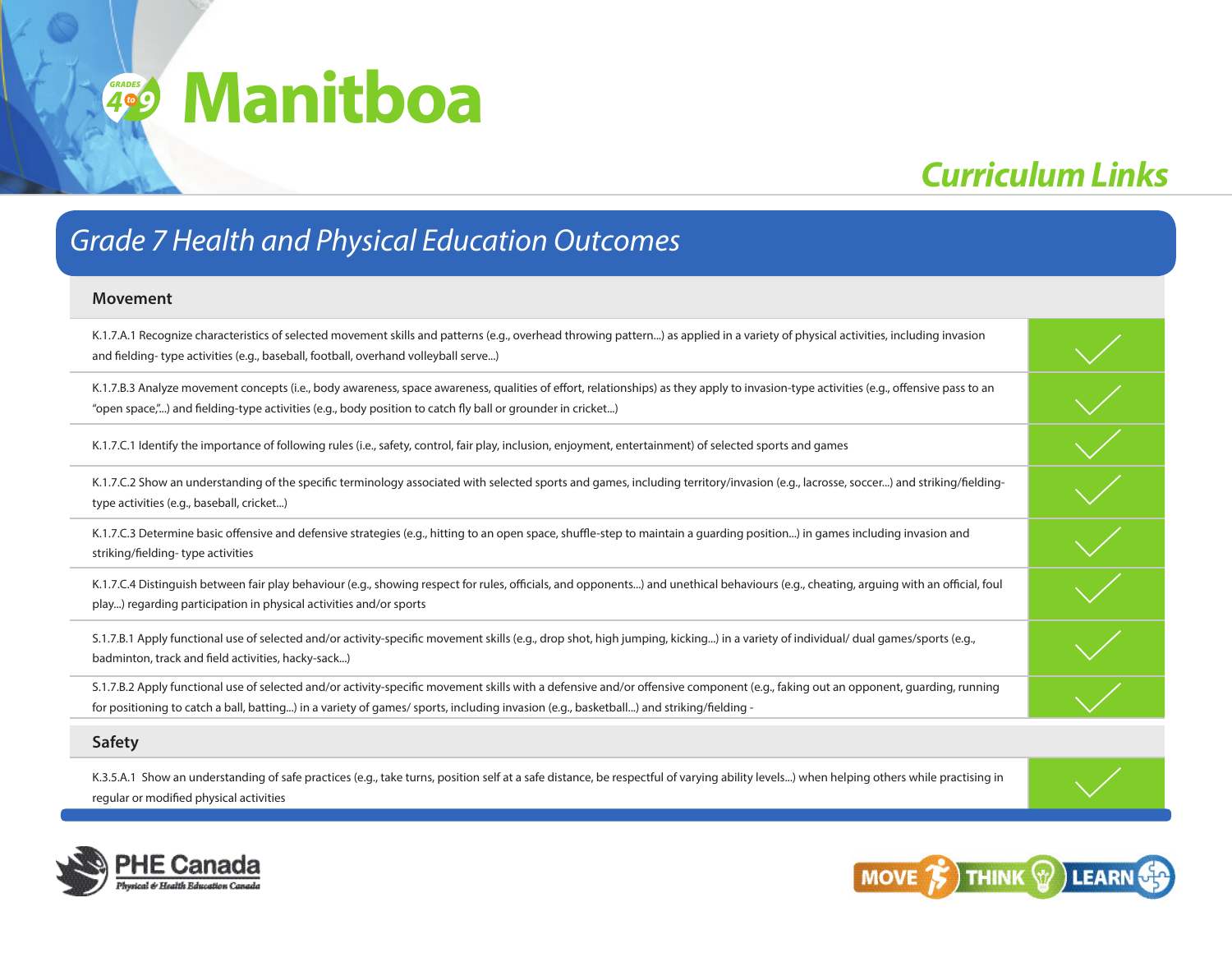## **4**<sup><sup>o</sup><sup>9</sup></sup> **Manitboa**

## *Curriculum Links*

### *Grade 8 Health and Physical Education Outcomes*

#### **Movement**

| K.1.8.A.1 Recognize characteristics of selected movement skills and patterns (e.g., balance/ready position) as applied in a variety of physical activities,<br>including net/wall and target activities (e.g., badminton, paddle ball, tennis, curling)                                  |  |
|------------------------------------------------------------------------------------------------------------------------------------------------------------------------------------------------------------------------------------------------------------------------------------------|--|
| K.1.8.B.3 Analyze movement concepts in net/wall activities (e.g., body awareness in ready position to receive a serve in badminton) and target-type<br>activities (e.g., effort qualities in backswing and wrist action on "out- turn" in curling)                                       |  |
| K.1.8.C.2 Show an understanding of the specific terminology associated with selected sports and games including net/wall (e.g., volleyball, badminton,<br>handball) and target-type activities (e.g., archery, curling)                                                                  |  |
| K.1.8.C.3 Describe common strategies used in various games, including net/wall and target activities (e.g., positioning for serve reception, speed, and control<br>of the projectile)                                                                                                    |  |
| S.1.8.B.1 Apply functional use of selected and/or activity-specific movement skills (e.g., rolling, forehand, and backhand strokes) in a variety of individual/<br>dual games/sports, including net/wall (e.g., table tennis) and target-type activities (e.g., miniature golf, bowling) |  |
| S.1.8.B.2 Apply functional use of selected and/or activity-specific movement skills (e.g., volleying, dynamic balancing) in a variety of physical activities,<br>including net/wall (e.g., volleyball) and target-type games (e.g., curling)                                             |  |
| <b>Safety</b>                                                                                                                                                                                                                                                                            |  |

K.3.8.A.1 Determine safety rules, routines, and procedures related to a selected specific activity, including net/wall and target activities (e.g., not entering a racquet sport court when play is in progress, retrieving shot- put/discus only on signal in a group situation ...)



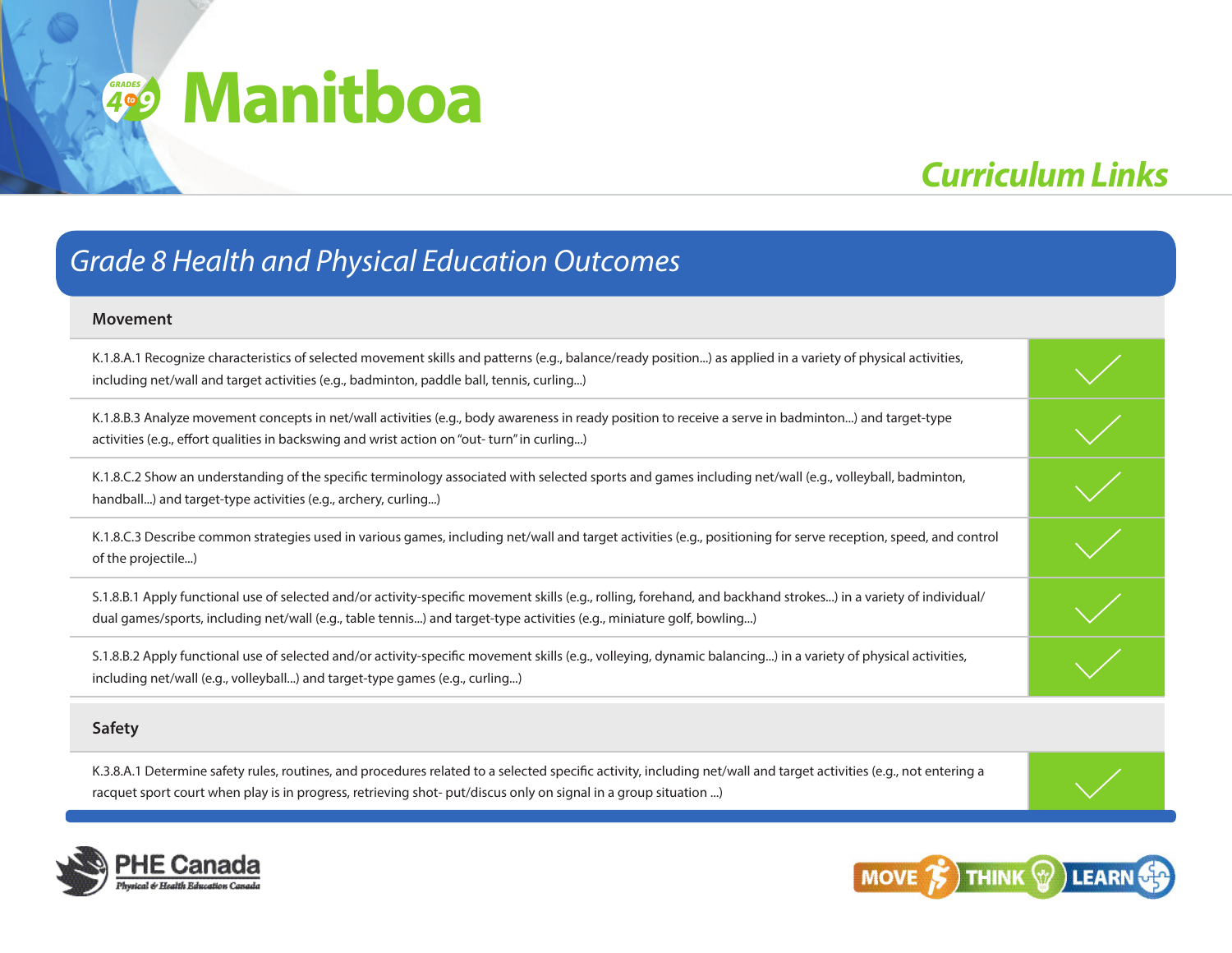## *<sup>4</sup>* **Manitboa** *GRADES 9to*

## *Curriculum Links*

### *Grade 9 Health and Physical Education Outcomes*

| <b>Movement</b>                                                                                                                                                                                                              |  |
|------------------------------------------------------------------------------------------------------------------------------------------------------------------------------------------------------------------------------|--|
| K.1.S1.B.3 Analyze movement concepts related to game strategies in team activities (e.g., space awareness and relationships as applied to person-to-person<br>defence or zone defence)                                       |  |
| K.1.51.C.2 Apply the terminology associated with the skills and rules for selected team activities/sports (e.g., in-turn/out-turn in curling, travelling/double<br>dribble in basketball)                                    |  |
| K.1.51.C.3 Describe the basic strategies employed in specific games and sports, including individual and team activities (e.g., pacing in running, varying<br>placement of service)                                          |  |
| S.1.51.B.1 Apply and adapt activity-specific movement skills (e.g., serving) in physical activities, including individual/dual games/sports (e.g., badminton,<br>tennis)                                                     |  |
| S.1.S1.B.2 Apply and adapt activity-specific movement skills (e.g., sending a pass, receiving a pass) in physical activities, including group/team-type activities<br>(e.g., ultimate, rugby, touch football, team handball) |  |
|                                                                                                                                                                                                                              |  |

#### **Safety**

K.3.S1.A.1 Review safety rules, routines, and procedures prior to participating in physical activity (e.g., allow space for full backswing and follow-through in golf...)



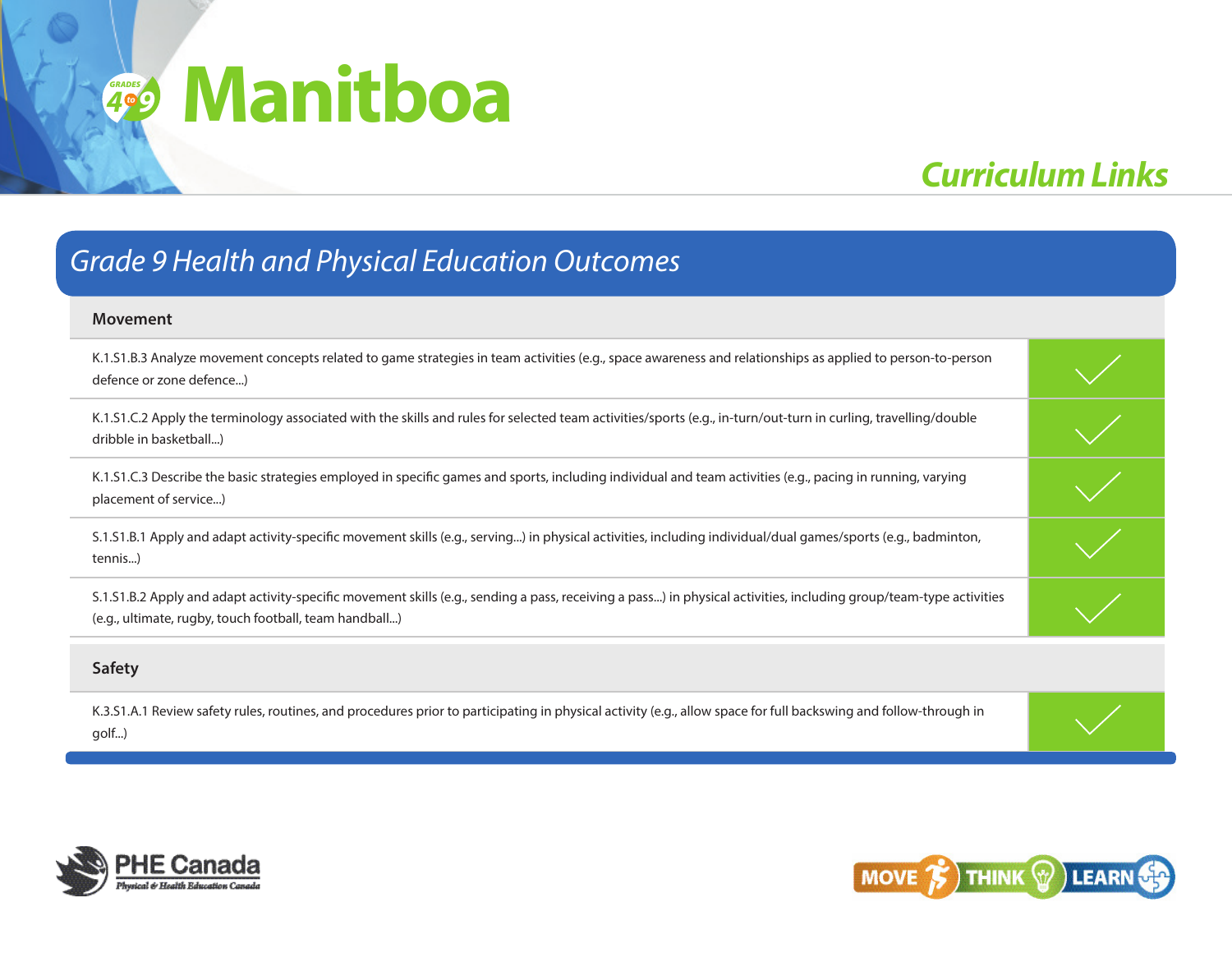## *Curriculum Links*

## *Grade 4 Health and Physical Education Outcomes*

#### **Living Skills**

1.3 communicate effectively, using verbal or non-verbal means, as appropriate, and interpret information accurately as they participate in physical activities, develop movement competence, and acquire knowledge and skills related to healthy living (e.g., Active Living: use encouraging words to support teammates when playing in small groups; Movement Competence: signal with one hand or another to indicate whether they want to receive a pass using their dominant or their nondominant hand; Healthy Living: identify what a bystander could do or say when someone calls another person names)

1.5 use a range of critical and creative thinking processes to assist them in making connections, planning and setting goals, analysing and solving problems, making decisions, and evaluating their choices in connection with learning in health and physical education (e.g., Active Living: think through and apply the steps they will take to avoid injury while participating in a physical activity; Movement Competence: group different games and activities according to features they have in common; explore different body positions [arms up or down, body stretched or loose] when doing a log roll to determine which position works best for keeping the roll straight; Healthy Living: with a classmate, brainstorm ways of avoiding unhealthy behaviours or situations that make them feel uncomfortable, and list healthy alternatives)

#### **Movement Competence: Skills, Concepts, and Strategies**

#### **Movement Skills and Concepts**

K.3.S1.A.1 Re B1.5 retain objects of various shapes and sizes in different ways, using different body parts, with and without equipment, while moving around others and equipment (e.g., hold a rubber ring close to their body while running; bounce and cradle a ball while pivoting during a rhythmic gymnastics routine; practise keeping their head up while dribbling a ball between pylons or people with their dominant and non-dominant hand and foot; keep a basketball on their lap while wheeling in a straight line; carry a ball in a scoop from one end of the gym to the other while avoiding contact with others) [PS, IS] view safety rules, routines, and procedures prior to participating in physical activity (e.g., allow space for full backswing and follow-through in golf...)

#### **Movement Strategies**

Continued....



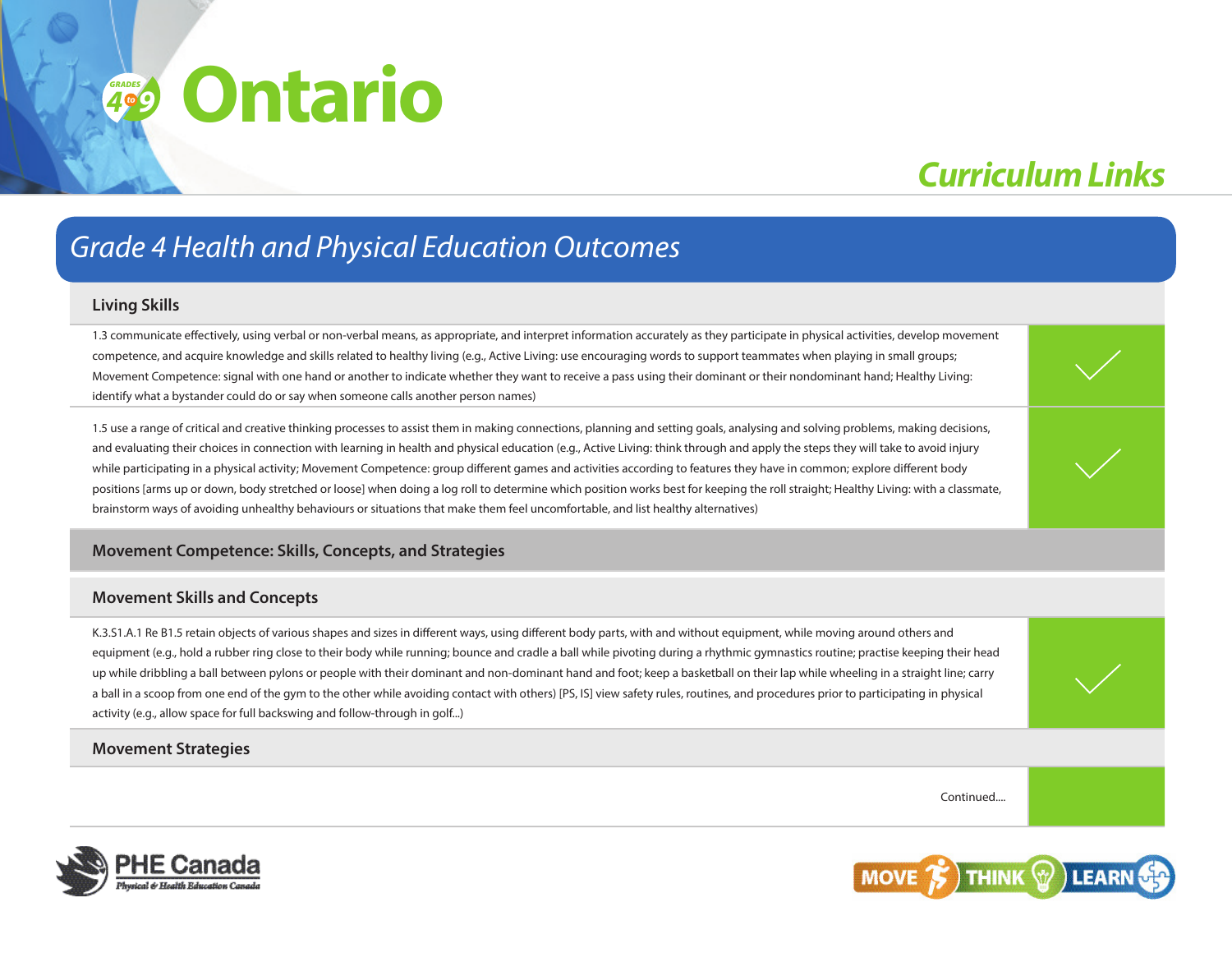## *Curriculum Links*

### *Grade 4 Health and Physical Education Outcomes (continued)*

#### **Movement Strategies**

B2.1 demonstrate an understanding of the basic components of physical activities (e.g., movement skills, game structures, basic rules and guidelines, conventions of fair play and etiquette), and apply this understanding as they participate in a variety of physical activities (e.g., lead-up games such as twoon-two soccer, beach-ball volleyball, and small-group keep-away; recreational activities such as scooter-board activities, hula hoop challenges, and throwing and catching a disc; cooperative games, such as keep-it-up, team monster walk, and group juggling; fitness activities such as circuits, running, and flexibility exercises; dance activities such as creative movement, folk dance, and First Nation, Métis, and Inuit dances) [IS, CT]

B2.2 identify common features of specific categories of physical activities\* (e.g., individual, target, net/wall, striking/fielding, territory), and identify common strategies and tactics that they found effective while participating in a variety of physical activities in different categories [CT]

B2.3 apply a variety of tactical solutions to increase their chances of success as they participate in physical activities (e.g., individual activities: establish a breathing rhythm when swimming, use a video showing tricks and moves with a skipping rope to learn how to break down a new move into simpler steps; target activities: choose a larger target for optimal success; net/wall activities: assume a ready position that will allow them to be ready to move in a variety of directions to defend a space; striking/fielding activities: throw or kick the ball away from fielders; territory activities: help their team keep possession of the ball by making short passes to teammates in a keep-away game or by changing directions quickly when dribbling a basketball) [IS, CT]\*



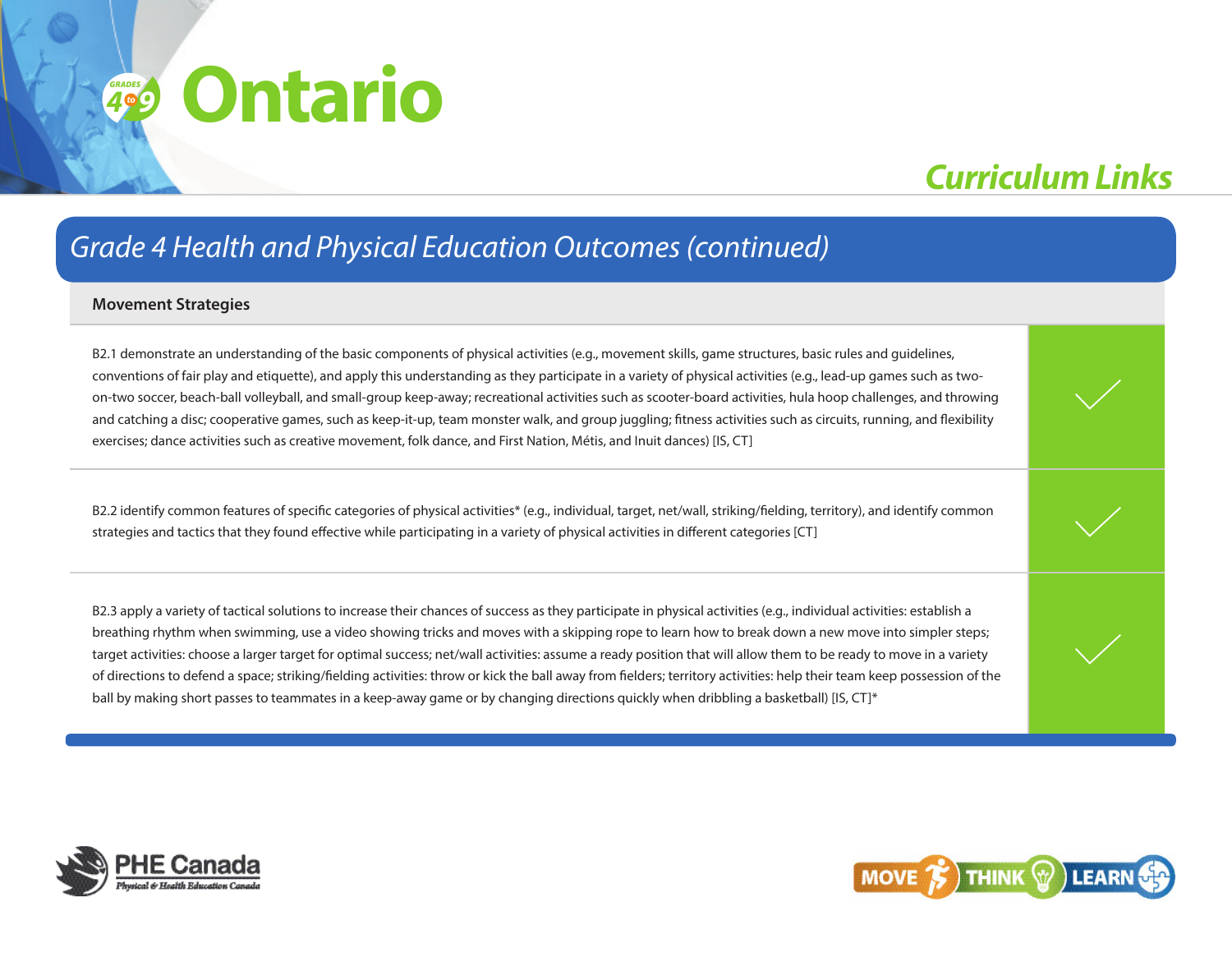## *Curriculum Links*

## *Grade 5 Health and Physical Education Outcomes*

#### **Living Skills**

1.3 communicate effectively, using verbal or non-verbal means, as appropriate, and interpret information accurately as they participate in physical activities, develop movement competence, and acquire knowledge and skills related to healthy living (e.g., Active Living: warn others and report to the teacher if any equipment is broken or unsafe to use; Movement Competence: when working with a partner to create a developmental gymnastics sequence, listen to their partner and share ideas for ways to improve the sequence; Healthy Living: practise using refusal skills if presented with choices or peer pressure regarding use of alcohol or tobacco)

1.5 use a range of critical and creative thinking skills and processes to assist them in making connections, planning and setting goals, analysing and solving problems, making decisions, and evaluating their choices in connection with learning in health and physical education (e.g., Active Living: make connections between being active and working towards personal fitness goals; Movement Competence: explain the idea of "healthy competition", what it involves and what it should not involve, and how the presence or absence of those features might affect participation in physical activity; explore how using different speeds and pathways can enhance a dance sequence; Healthy Living: describe how the media can influence their food choices)

#### **Active Living**

#### **Safety**

A3.1 demonstrate behaviours and apply procedures that maximize their safety and that of others during physical activity (e.g., demonstrating personal responsibility for safety, using proper stretching techniques during cool-down activities, ensuring their actions promote a positive emotional experience for themselves and others, reporting any equipment that is not in good working condition) [PS, IS]

#### **Movement Competence: Skills, Concepts, and Strategies**

#### **Movement Skills and Concepts**

B1.5 retain objects with and without equipment in a variety of situations while moving in different pathways around others and equipment (e.g., dribble a ball around pylons, slowing down as needed to maintain control; stickhandle a felt disc towards a goal or target while shifting the direction of forward movement to avoid defenders or obstacles; catch and carry a ball in a scoop) [PS, IS]



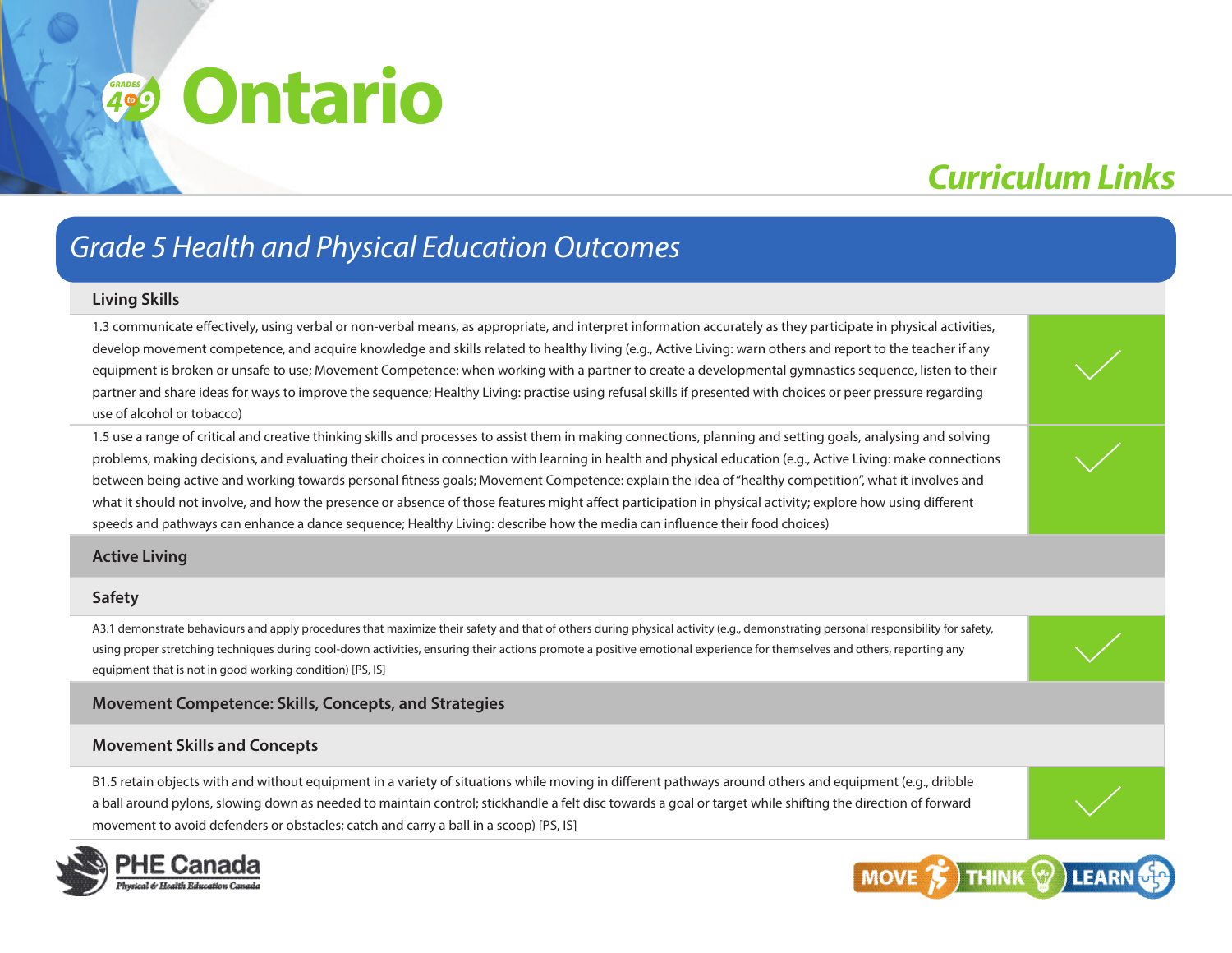## **Ontario** *<sup>4</sup> grades*

## *Curriculum Links*

### *Grade 5 Health and Physical Education Outcomes (continued)*

#### **Movement Strategies**

B2.1 demonstrate an understanding of the components of physical activities (e.g., movement skills, game structures, rules and guidelines, conventions of fair play and etiquette), and apply this understanding as they participate in a variety of physical activities (e.g., lead-up games such as three-on-three lacrosse, mini tennis, and keep-it-up; recreational activities such as disc golf, parachute activities, orienteering, and cooperative games; fitness activities such as yoga, isometric muscle- building activities, and endurance activities; dance activities such as creative movement, hip hop, and novelty dances) [IS, CT]

B2.2 describe common features of specific categories of physical activities\* (e.g., individual, target, net/wall, striking/fielding, territory), and describe strategies that they found effective while participating in a variety of physical activities in different categories [CT]

B2.3 apply a variety of tactical solutions to increase their chances of success as they participate in physical activities (e.q., individual activities: interpret feedback from a partner and adjust their position in a yoga activity; target activities: choose an appropriate distance from the target to maximize level of challenge and opportunity for success; work on accuracy by maintaining eye contact with the target and following through in the direction of the target; net/wall activities: place shots away from their opponent; striking/ fielding activities: choose their position to effectively cover a space when fielding; territory activities: make quick passes to keep the object moving when playing a modified team handball game) [IS, CT]\*



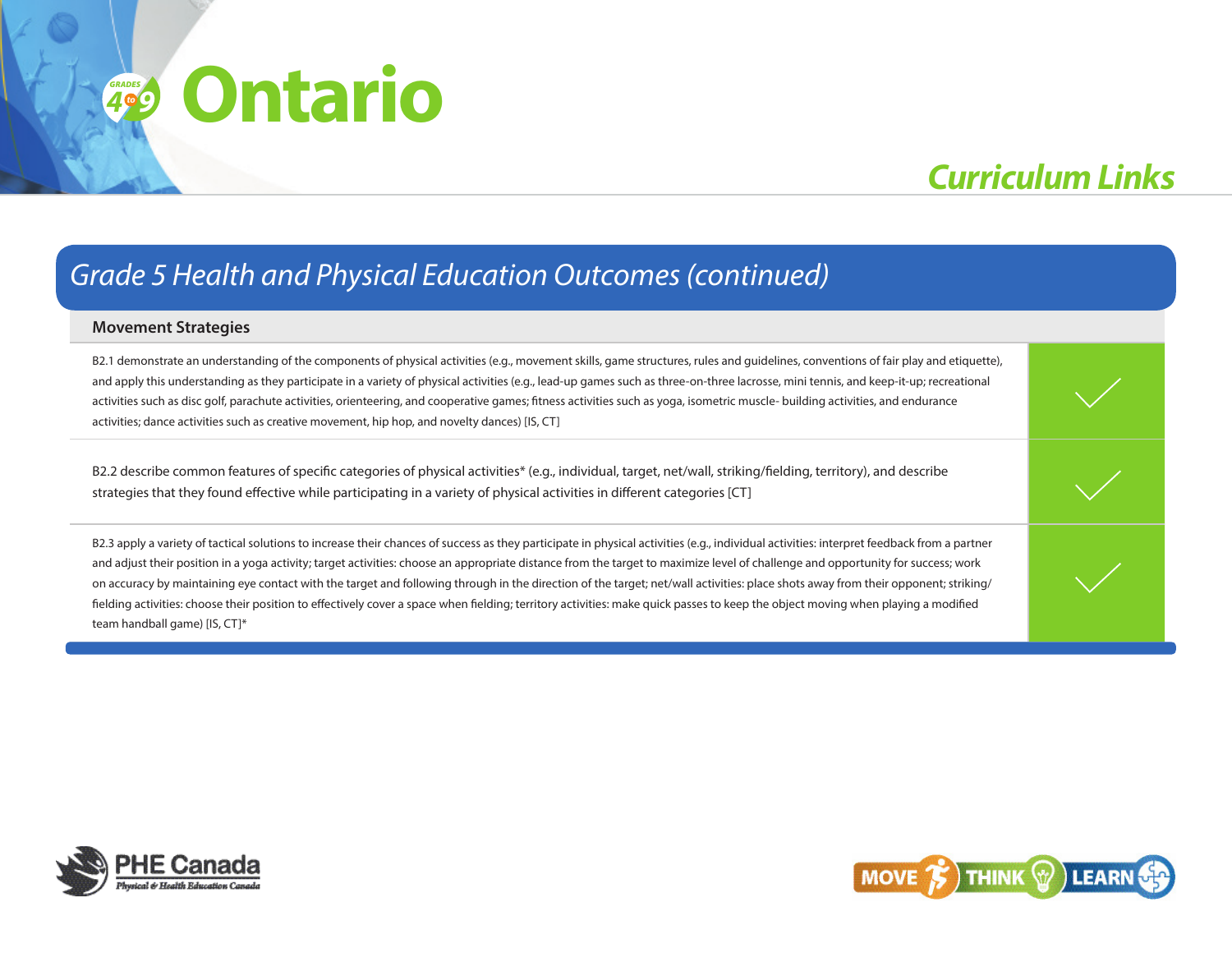## *Curriculum Links*

### *Grade 6 Health and Physical Education Outcomes*

#### **Living Skills**

1.3 communicate effectively, using verbal or non-verbal means, as appropriate, and interpret information accurately as they participate in physical activities, develop movement competence, and acquire knowledge and skills related to healthy living (e.g., Active Living: use encouraging words to support other students when being active; Movement Competence: communicate clearly when working together in small groups to create a movement sequence; Healthy Living: describe what verbal and non-verbal signals could be used to send messages to others about how you feel about them)

1.5 use a range of critical and creative thinking skills and processes to assist them in making connections, planning and setting goals, analysing and solving problems, making decisions, and evaluating their choices in connection with learning in health and physical education (e.g., Active Living: describe the steps that should be taken when responding to minor injuries; Movement Competence: plan a variety of offensive and defensive tactics that could be used in different situations in striking/fielding games; Healthy Living: describe what can be done to challenge stereotypes and assumptions, and to encourage respect for and acceptance of differences and inclusion of all people in social activities)

#### **Active Living**

#### **Safety**

A3.1 demonstrate behaviours and apply procedures that maximize their safety and that of others during physical activity (e.g., demonstrating personal responsibility; checking that equipment is in good working order; wearing an appropriate and properly fitting helmet when taking part in activities such as bike riding, downhill skiing, or skateboarding; helping someone adjust the straps on his/her wheelchair) [PS, IS]

#### **Movement Competence: Skills, Concepts, and Strategies**

#### **Movement Skills and Concepts**

B1.4 retain objects in a variety of situations while travelling in different pathways and at different speeds in relation to others and equipment (e.g., run to catch a football, then carry it in a "down and out" pattern that first goes down the field, then turns abruptly right or left; stickhandle a felt disc slowly and then quickly while keeping their head up) [PS, IS]



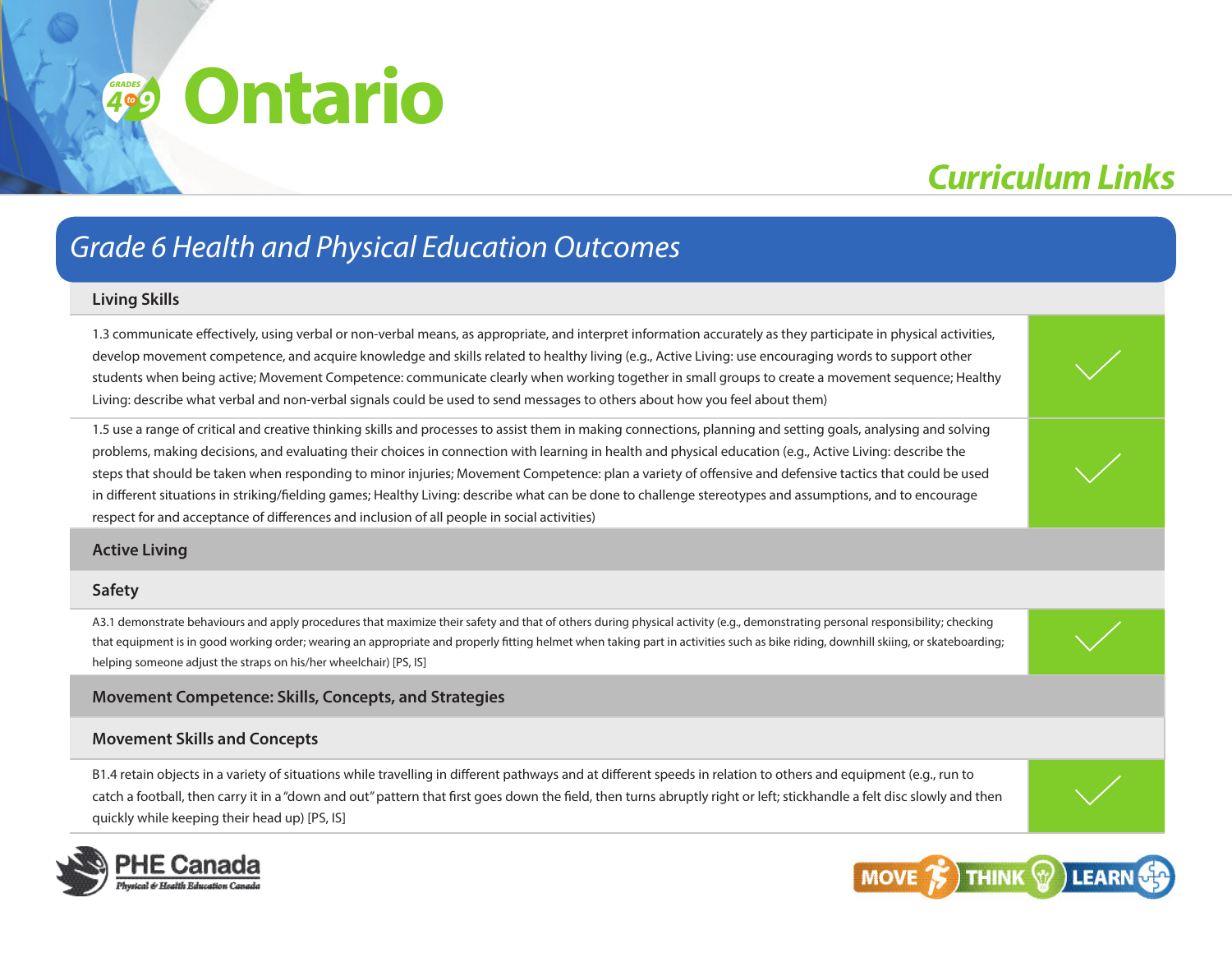## **Ontario** *<sup>4</sup> grades*

## *Curriculum Links*

### *Grade 6 Health and Physical Education Outcomes (continued)*

#### **Movement Strategies**

B2.1 demonstrate an understanding of the basic components of physical activities (e.g., movement skills, game structures, basic rules and guidelines, conventions of fair play and etiquette), and apply this understanding as they participate in a variety of physical activities (e.g., lead-up games such as four-onfour rubber-chicken keep-away, basketball shooting games, and two-base softball; recreational activities such as mini-triathlons, hiking, skipping rope, and cooperative games; fitness activities such as t'ai chi, activities with exercise bands and exercise balls, and personal fitness challenges; dance activities such as cultural dance, creative movement, and jazz steps) [IS, CT]

B2.2 describe common features of specific categories of physical activities\* (e.g., individual, target, net/wall, striking/fielding, territory), and describe strategies that they found effective while participating in a variety of physical activities in different categories [CT]

B2.3 apply a variety of tactical solutions to increase their chances of success as they participate in physical activities (e.g., individual activities: find a comfortable pace when running, wheeling a wheelchair, or speed-walking; work with a partner to develop different ways of using an exercise ball to improve core strength; target activities: in a game like bocce, hit opponents' balls out of the way in order to make space for their own ball closer to the target; net/wall activities: assume a position of readiness to move to receive an object; practise sending the ball to specific parts of the opposite court; striking/fielding activities: throw the ball promptly to teammates after retrieving it to stop opponents from scoring; territory activities: defend territory by anticipating an opponent's actions; bounce a utility ball at different heights to keep it from an opponent in a keep-away game; throw a disc to a stationary partner, then move down the field to receive a return pass) [IS, CT]\*\*



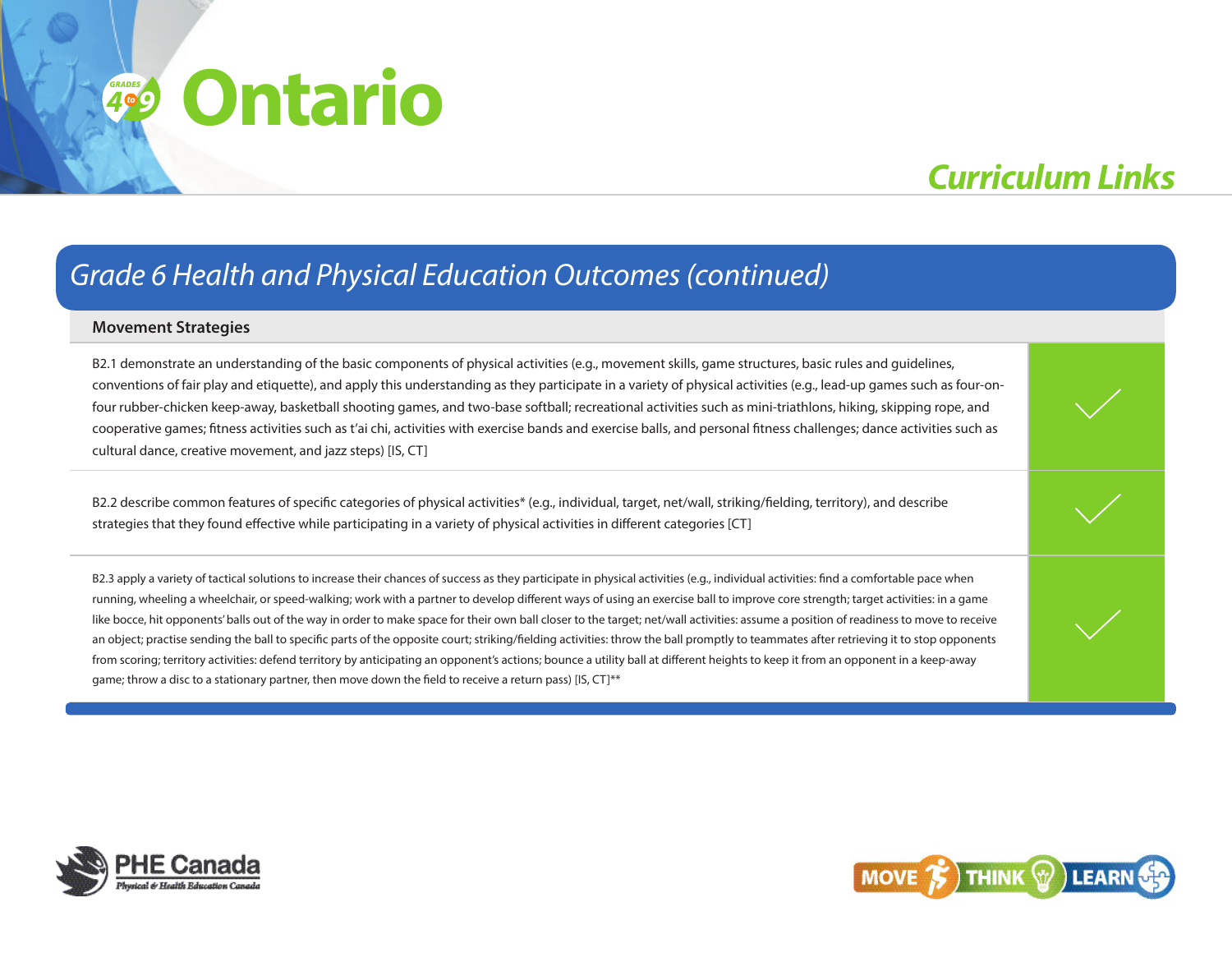## *Curriculum Links*

### *Grade 7 Health and Physical Education Outcomes*

#### **Living Skills**

1.3 communicate effectively, using verbal or non-verbal means, as appropriate, and interpret information accurately as they participate in physical activities, develop movement competence, and acquire knowledge and skills related to healthy living (e.g., Active Living: clearly communicate refusal to participate in activities that are unsafe, particularly when peer pressure is involved; Movement Competence: show readiness to receive a pass in a game by moving into position, making eye contact, and holding a hand out to act as a target; when the other team scores in a game of handball, say something supportive, such as "Good try", to the goalie; Healthy Living: practise effective responses to someone who directs a homophobic or racial slur to them or to another student)

1.5 use a range of critical and creative thinking skills and processes to assist them in making connections, planning and setting goals, analysing and solving problems, making decisions, and evaluating their choices in connection with learning in health and physical education (e.g., Active Living: describe how they can use health-related fitness-assessment information when making action plans for personal fitness; Movement Competence: devise and experiment with different tactical solutions for better results in particular sports and other physical activities; Healthy Living: explain the connections between body image, mental health, and the risk of substance abuse; explain the importance of understanding connections between food choices and chronic diseases)

#### **Movement Competence: Skills, Concepts, and Strategies**

#### **Movement Skills and Concepts**

B1.2 perform a wide variety of locomotor movements, with and without equipment, while responding to a variety of external stimuli (e.g., dodge and fake in response to others, accelerate before taking off for a high jump or a running long jump, respond to changes in music during creative dance by changing arm movements, lift feet and show awareness of trail conditions and obstacles when running cross-country on trails) [PS]

B1.3 send, receive, and retain a variety of objects, while taking into account their position and motion in relation to others, equipment, and boundaries, while applying basic principles of movement\* (e.g., use different strokes and varying degrees of force, depending on their opponent's position on the court, to return the shuttle in badminton; assume a ready position to prepare to receive a short pass; strike a ball by shifting their weight as they contact the ball and following through in the intended direction to send it between or over opposing players; cradle or control the ball on the side of the body that is away from opponents when moving up the field) [PS, IS]



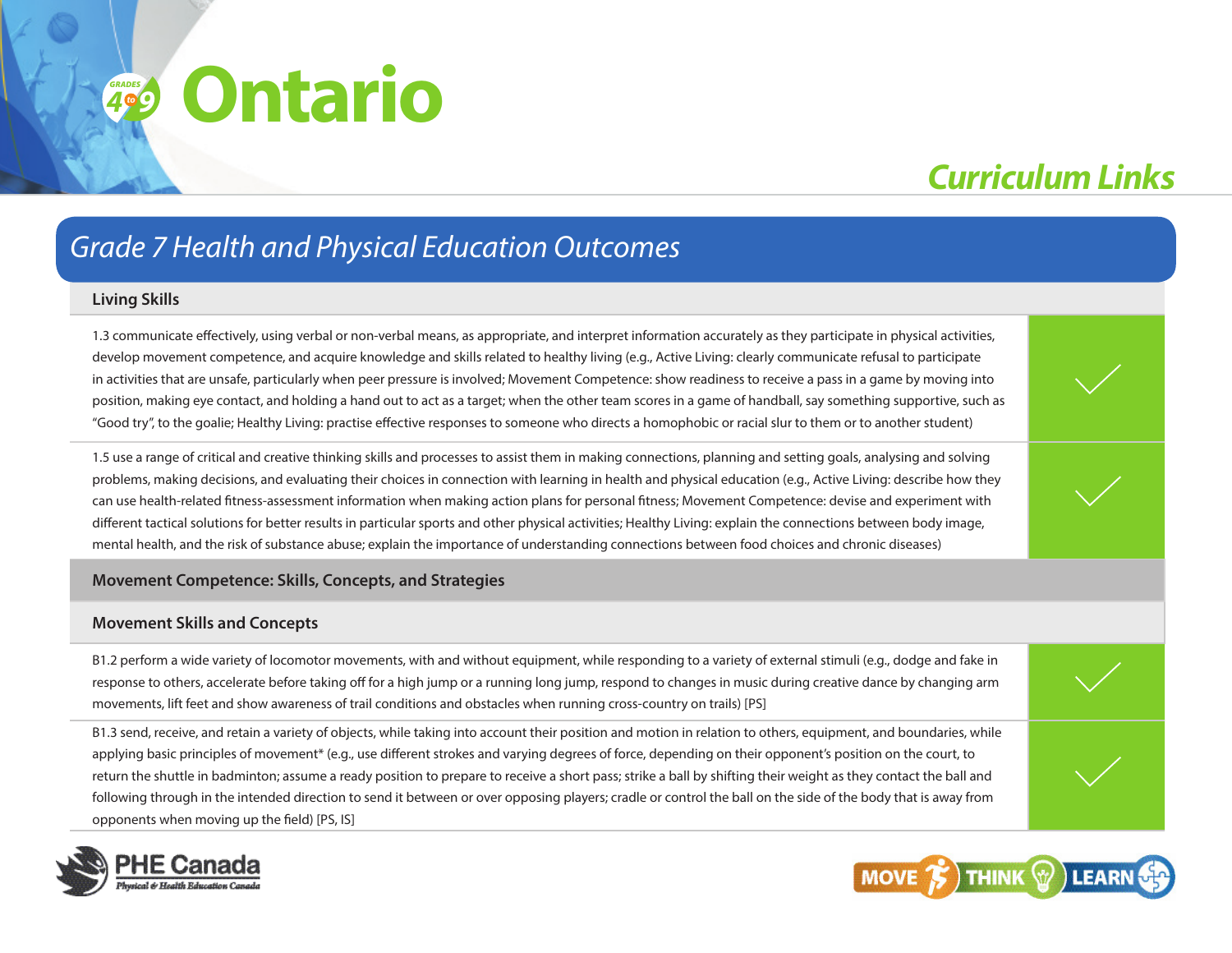## *Curriculum Links*

### *Grade 7 Health and Physical Education Outcomes (continued)*

#### **Movement Strategies**

B2.1 demonstrate an understanding of the components of a range of physical activities (e.g., movement skills, game structures, basic rules and guidelines, conventions of fair play and etiquette), and apply this understanding as they participate in a variety of physical activities in indoor and outdoor environments [IS, CT]

B2.2 describe and compare different categories of physical activities\* (e.g., individual, target, net/wall, striking/fielding, territory), and describe strategies that they found effective while participating in a variety of physical activities in different categories [CT]

B2.3 apply a variety of tactical solutions to increase chances of success as they participate in physical activities (e.g., individual activities: practise a dance or gymnastics sequence in parts to refine each move, then put it back together in a sequence; target activities: adjust force when sending the object so that it will stop or land in a position to block the opponent; net/wall activities: work with team- mates to cover space effectively; striking/fielding activities: hit or kick in different ways, varying the distance the object is sent, so that it will be more difficult for opponents to field and return the object; territory activities: use a "give and go" by sending the object to a teammate (give) then running to an open space to receive the object back again from the teammate (go); kick a leading pass to a moving teammate to maintain possession) [IS, CT]\*



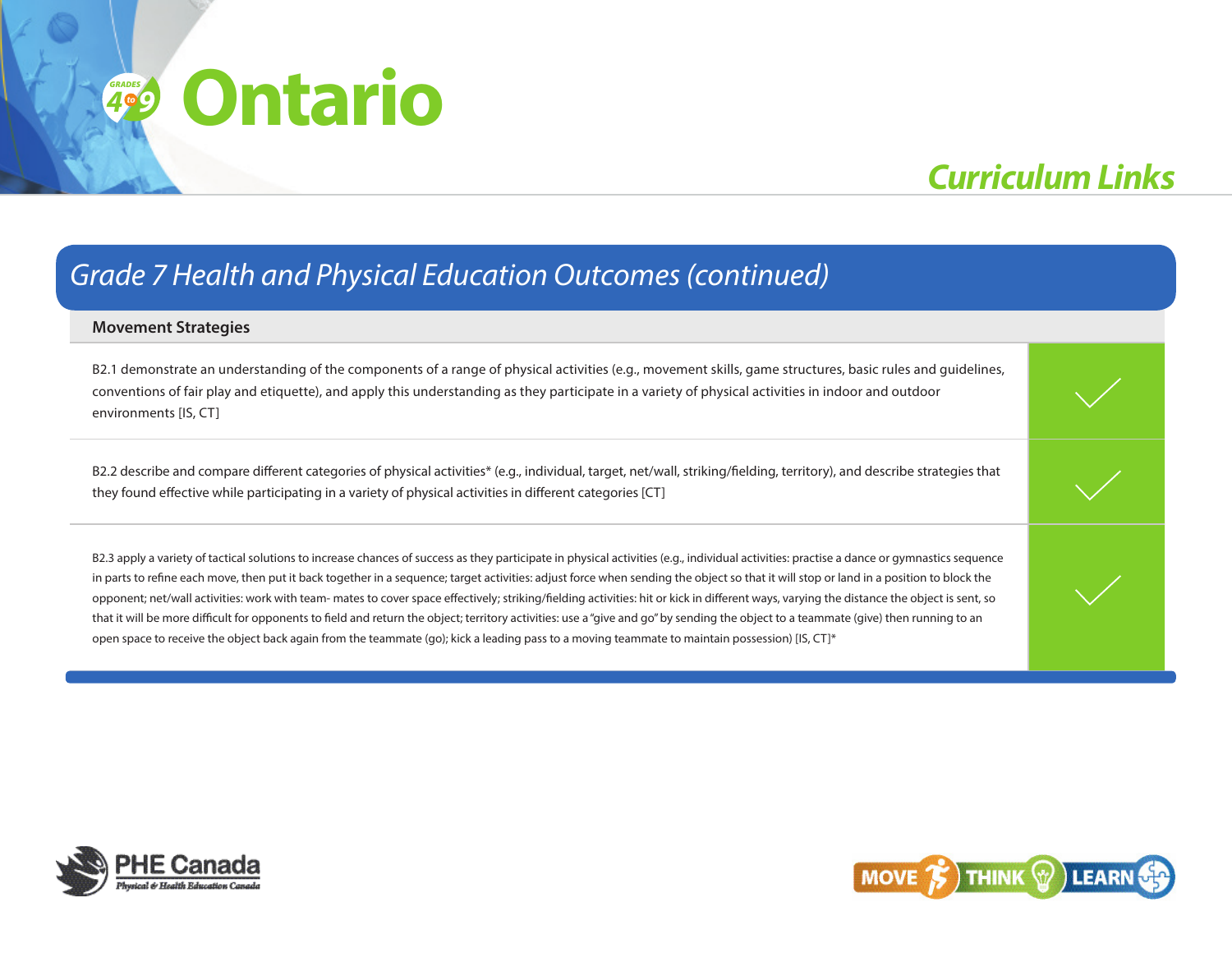## *Curriculum Links*

### *Grade 8 Health and Physical Education Outcomes*

#### **Living Skills**

1.3 communicate effectively, using verbal or non-verbal means, as appropriate, and interpret information accurately as they participate in physical activities, develop movement competence, and acquire knowledge and skills related to healthy living (e.g., Active Living: give examples of how to communicate information clearly and concisely in an emergency situation; Movement Competence: congratulate opponents on a good play in a sincere way; Healthy Living: make adjustments to suit particular audiences – parents, peers, younger students, community members – when communicating to promote healthy eating)

1.5 use a range of critical and creative thinking skills and processes to assist them in making connections, planning and setting goals, analysing and solving problems, making decisions, and evaluating their choices in connection with learning in health and physical education (e.g., Active Living: track and analyse changes in their health-related components of fitness over a designated period of time, and make any necessary adjustments in their fitness plans; plan ways to promote the involvement of all the students in the school in "healthy schools" activities such as litterless lunch programs and active recess activities; Movement Competence: explain how developing movement competence and building confidence influence the extent to which people participate in physical activity; Healthy Living: analyse potentially dangerous situations and devise solutions for making them safer)

#### **Movement Competence: Skills, Concepts, and Strategies**

#### **Movement Skills and Concepts**

B1.2 perform a wide variety of locomotor movements, with and without equipment, while responding to a variety of external stimuli (e.g., approach, take off, and land when doing a triple jump into a pit; strive to beat a time record in orienteering; choreograph a dance sequence in response to music; perform step aerobics at different tempos; change styles of cross-country skiing depending on snow and terrain conditions, using a skate technique on open, flat sections and a classic technique on narrower trails) [PS]

B1.3 use and combine sending, receiving, and retaining skills in response to a variety of external stimuli, while applying basic principles of movement\* (e.g., shift weight and use all joints for maximum force when throwing against the wind; put an appropriate spin on the ball when throwing a football or rolling a ball around an obstacle in front of a target; sprint to catch a pass that has been thrown short to an open space away from defenders; while moving to music, transfer a rhythmic gymnastics ball from one hand to the other, using the momentum of the movement to hold on to the ball; show awareness of others' positions when taking off and landing in a basketball layup; move body to retain an object in flag tag while evading defenders; keep the basketball on their lap while moving and evading a defender in wheelchair basketball) [PS, IS]



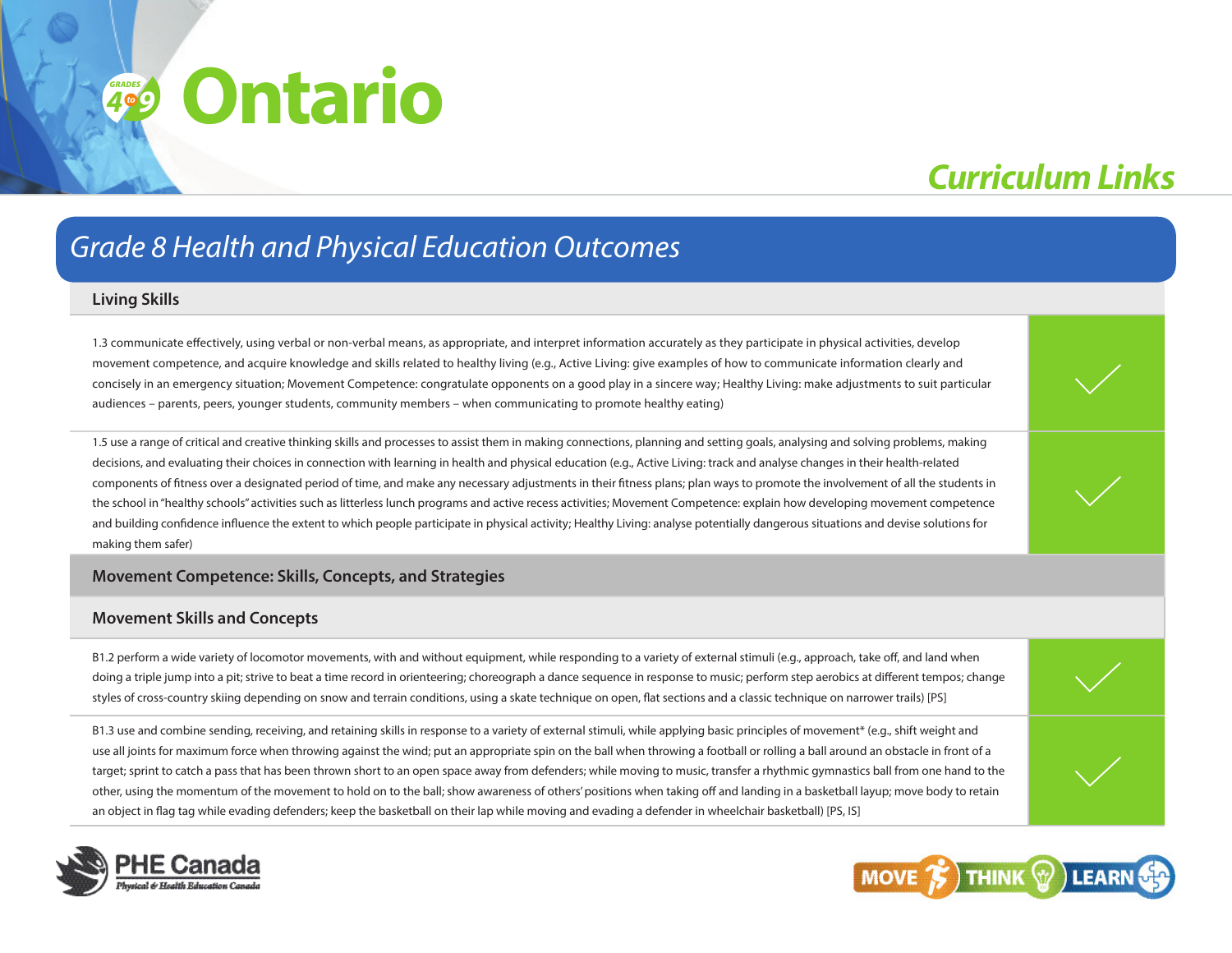## *Curriculum Links*

### *Grade 8 Health and Physical Education Outcomes (continued)*

#### **Movement Strategies**

B2.1 demonstrate an understanding of the components of a range of physical activities (e.g., movement skills, game structures, basic rules and guidelines, conventions of fair play and etiquette), and apply this understanding as they participate in a variety of physical activities in indoor and outdoor environments [IS, CT]

B2.2 demonstrate an understanding of how movement skills, concepts, and strategies are transfer- able across different physical activities within various categories\* (e.g., individual, target, net/wall, striking/fielding, territory), and identify skills, concepts, and strategies that they found effective while participating in a variety of physical activities in different categories [CT]

B2.3 apply a variety of tactical solutions to increase chances of success as they participate in physical activities (e.g., individual activities: use conscious breathing to enhance movement during a fitness activity; toss balls or beanbags in an even pattern and keep eyes focused at the peak of the toss when learning to juggle with three objects; target activities: position balls or rocks in a place that makes it difficult for the opposing team to score in games such as bocce or curling; net/wall activities: choose the type of shot and consider the placement of the shot to gain an offensive advantage; striking/ fielding activities: send the object away from the defenders to allow for more time to score before the fielders retrieve the object; territory activities: send a pass that places the object closer to the goal; keep their body between the object and the defender while moving; practise using a fast transition from offence to defence) [IS, CT]\*\*



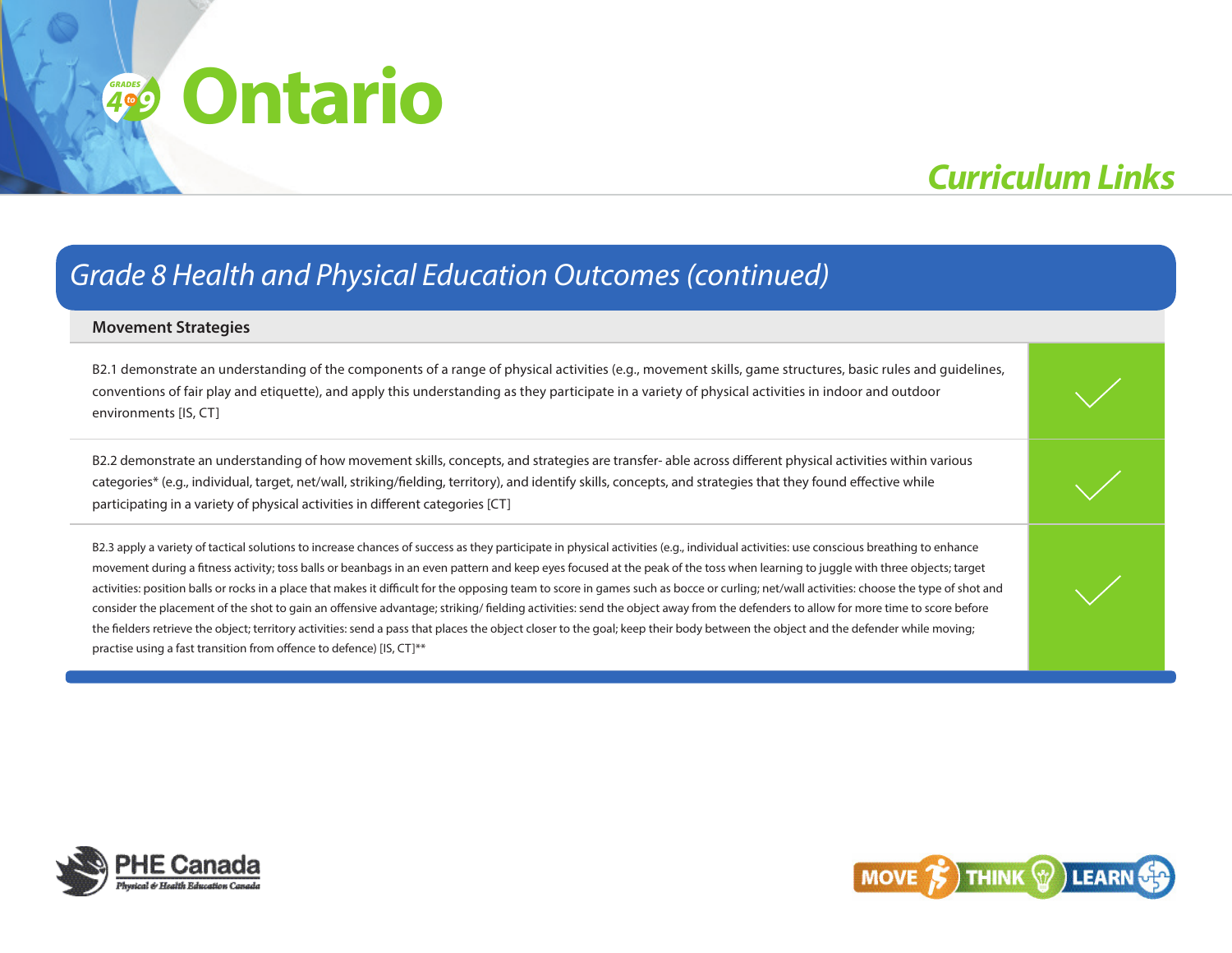## *Curriculum Links*

### *Grade 9 Health and Physical Education Outcomes*

#### **Living Skills**

1.3 communicate effectively, using verbal or non-verbal means, as appropriate, and interpret information accurately as they participate in physical activities, develop movement competence, and acquire knowledge and skills related to healthy living (e.g., Active Living: describe how to communicate information clearly and concisely before starting cardiopulmonary resuscitation (CPR); Movement Competence: communicate with a partner during a doubles match in a net/wall game or a teammate in a territory game to ensure cohesive play; Healthy Living: demonstrate, through role play, the ability to reach out with compassion to a friend who seems to be struggling emotionally or the ability to use assertiveness skills to respond to situations or comments that might trigger conflict)

1.5 use a range of critical and creative thinking skills and processes to assist them in making connections, planning and setting goals, analysing and solving problems, making decisions, and evaluating their choices in connection with learning in health and physical education (e.g., Active Living: use self-assessment information to identify adjustments that may be necessary in their fitness plans; Movement Competence: explain how the ability to apply movement skills, concepts, and strategies affects their movement competence and confidence and encourages their lifelong participation in physical activity; Healthy Living: describe strategies, such as planning in advance, weighing pros and cons, or considering consequences, that they can use to make decisions in a variety of situations: on small daily matters such as getting a ride or walking to school; matters with longer-term impacts such as the selection of courses that lead to a desired career path; or matters related to personal health and safety such as using the Internet and social media, texting, and reacting positively and proactively to peer pressure to smoke, take drugs, or drink alcohol in social situations)

#### **Active Living**

#### **Active Participation**

A1.3 demonstrate positive social behaviours and adherence to ethical and fair play standards that contribute to creating a rewarding and enjoyable environment for participation in physical activities (e.g., work effectively and collaboratively in groups by encouraging others, acknowledging others' contributions, giving and receiving assistance, playing fair and displaying good activity etiquette, providing leadership) [PS, IS]



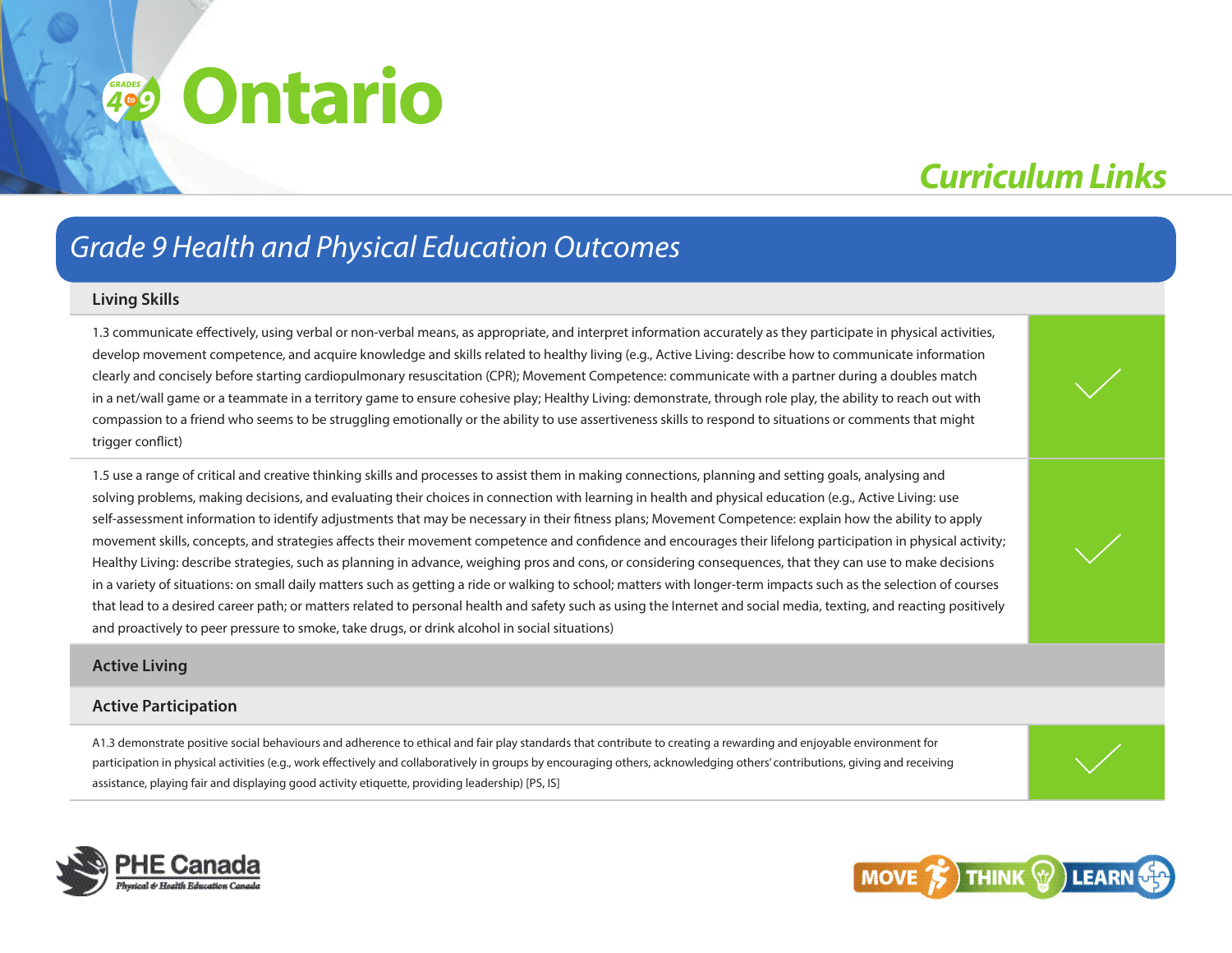# **Ontario** *<sup>4</sup> grades*

# *Curriculum Links*

### *Grade 9 Health and Physical Education Outcomes (continued)*

#### **Movement Competence: Skills, Concepts, and Strategies**

#### **Movement Skills and Concepts**

B1.2 perform locomotor and manipulation skills in combination in a variety of physical activities while responding to external stimuli (e.g., send a rock, using an appropriate amount of force, to remove the opposing team's rock in curling; move body into position to retain possession in ultimate disc while evading defenders; be aware of a defender's position to determine whether to use a left or right forehand or backhand pass or shot in sledge hockey) [PS, IS, CT]

#### **Movement Strategies**

B2.1 demonstrate an understanding of the components of a range of physical activities (e.g., movement skills, game structures, basic rules and guidelines, conventions of fair play and etiquette), and apply this understanding as they participate in a wide variety of physical activities in a range of indoor and outdoor environments (e.g., gym, fitness room, ice rink, pool, park, recreational facilities, hiking and snow trails) [IS, CT]

B2.2 apply analytical and problem-solving skills to identify and implement tactical solutions that will increase their chances of success as they participate in a variety of physical activities (e.g., individual activities: alter a movement sequence to improve the flow in a dance or fitness routine or in a game; choose a hiking trail suited to their experience or fitness level; target activities: focus mentally on the target and ignore external distractions in order to enhance aim and accuracy; net/wall activities: direct an object to the part of the court that is hardest for the opponent to cover; striking/ fielding activities: apply spin to the ball to make it more difficult for the opponent to strike; territory activities: create space by using a "give and go" play to get to an open space and receive a return pass; stay between the opponent and the goal when defending) [PS, IS, CT]

B2.3 demonstrate an understanding, through participation and discovery, of how developing their ability to apply movement skills, concepts, and strategies in various physical activities affects their competence, confidence, and desire to participate in these and other physical activities [PS, CT]



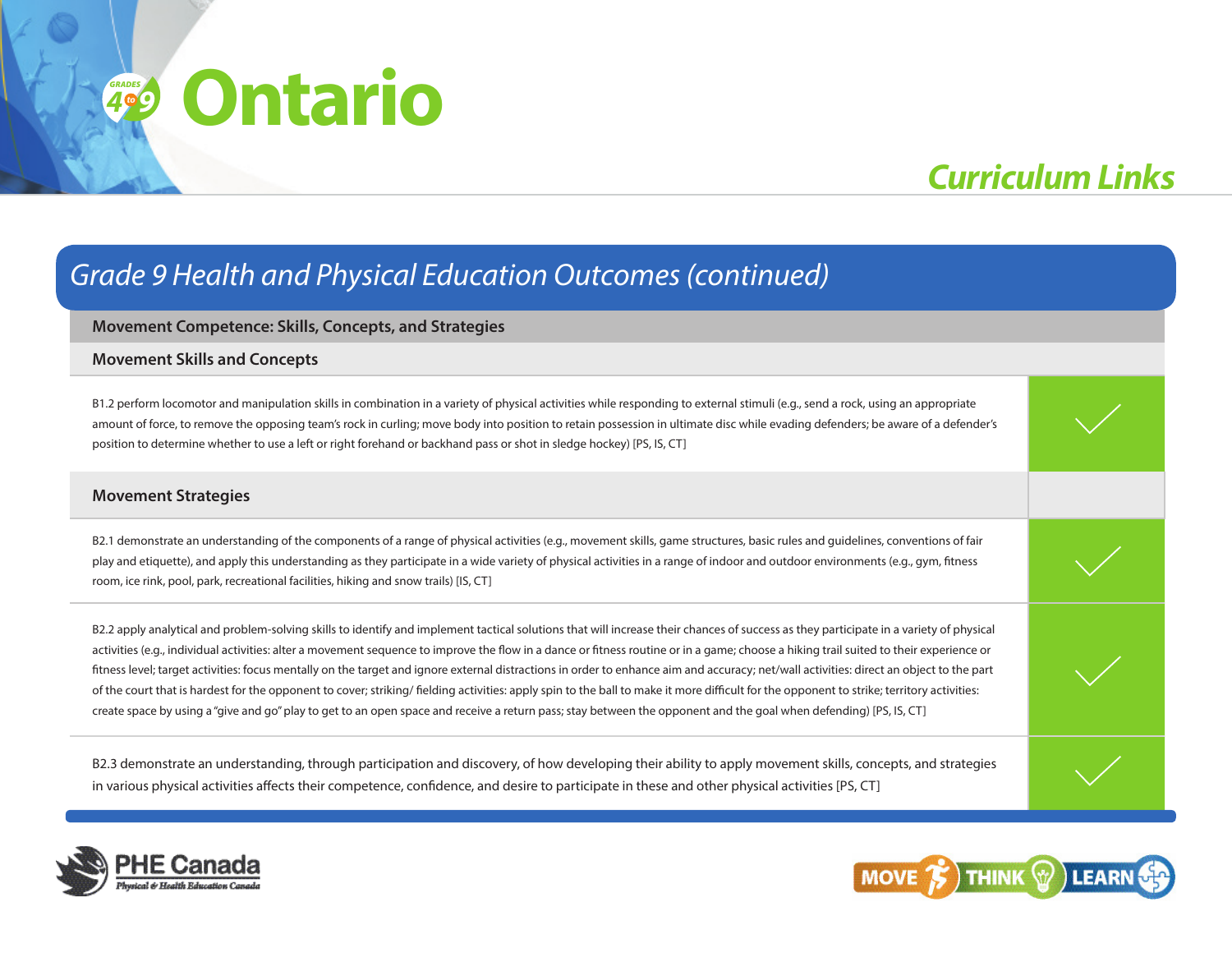# *Curriculum Links*

### *Grade 4 Health and Physical Education Outcomes*

### **Competency 2: To interact with others in different physical activity settings.**

#### **Learnings**

| Principals of<br>communication   | Sending out misleading signals (feinting)                                                                                                                                                                           |  |
|----------------------------------|---------------------------------------------------------------------------------------------------------------------------------------------------------------------------------------------------------------------|--|
|                                  | Being receptive to others' messages                                                                                                                                                                                 |  |
| Methods of<br>communication      | Sound signals, touch, visual signals, verbal cues                                                                                                                                                                   |  |
| Principles of<br>synchronization | Movements or actions performed in the right place at the right time: Throwing an object (hitting a moving target); Receiving an object<br>(moving toward the point where the object will fall, catching the object) |  |
| Roles                            | Offence                                                                                                                                                                                                             |  |
|                                  | Defence                                                                                                                                                                                                             |  |
|                                  | Carrier                                                                                                                                                                                                             |  |
|                                  | Noncarrier                                                                                                                                                                                                          |  |
|                                  | Position (forward, back, goaltender, etc.)                                                                                                                                                                          |  |



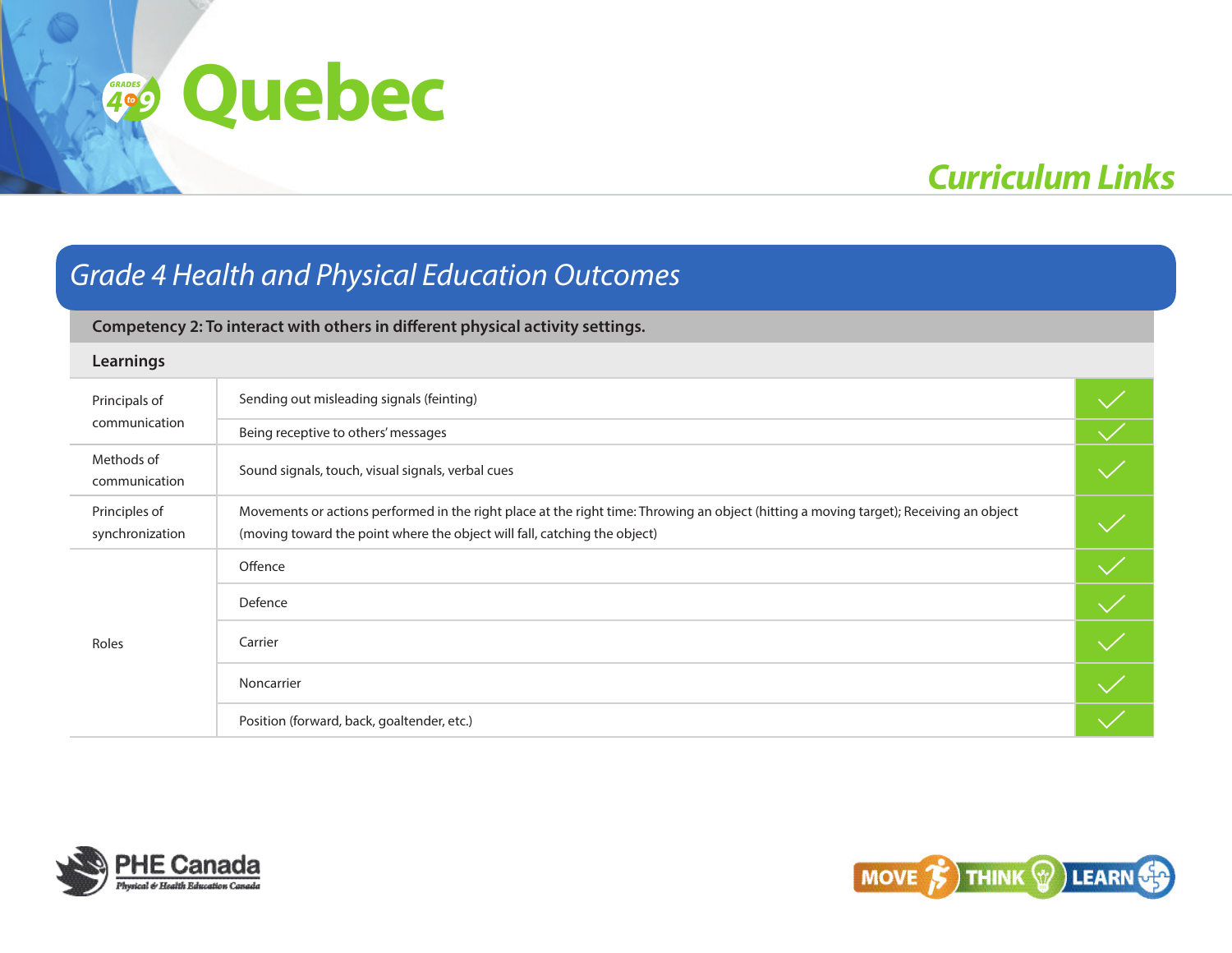# *Curriculum Links*

### *Grade 4 Health and Physical Education Outcomes (continued)*

| <b>Strategies</b>                     |                                                 |  |
|---------------------------------------|-------------------------------------------------|--|
|                                       | Using the space available                       |  |
|                                       | Encircling opponent(s)                          |  |
| Action rules in                       | Throwing opponent(s) off-balance                |  |
| combat activities                     | Blocking opponent(s)                            |  |
|                                       | Feinting                                        |  |
|                                       | Reacting to movements or actions of opponent(s) |  |
|                                       | Recovering                                      |  |
| Action rules in<br>dueling activities | Catching opponent(s) wrongfooted                |  |
|                                       | Using the space available                       |  |
|                                       | Moving the object forward                       |  |
|                                       | Passing the object to teammates                 |  |
| Action rules in                       | Recovering the object                           |  |
| group activities<br>in common         | Getting back on defence                         |  |
| space                                 | Attacking the other team's goal                 |  |
|                                       | Protecting the goal                             |  |
|                                       | Using the space available                       |  |



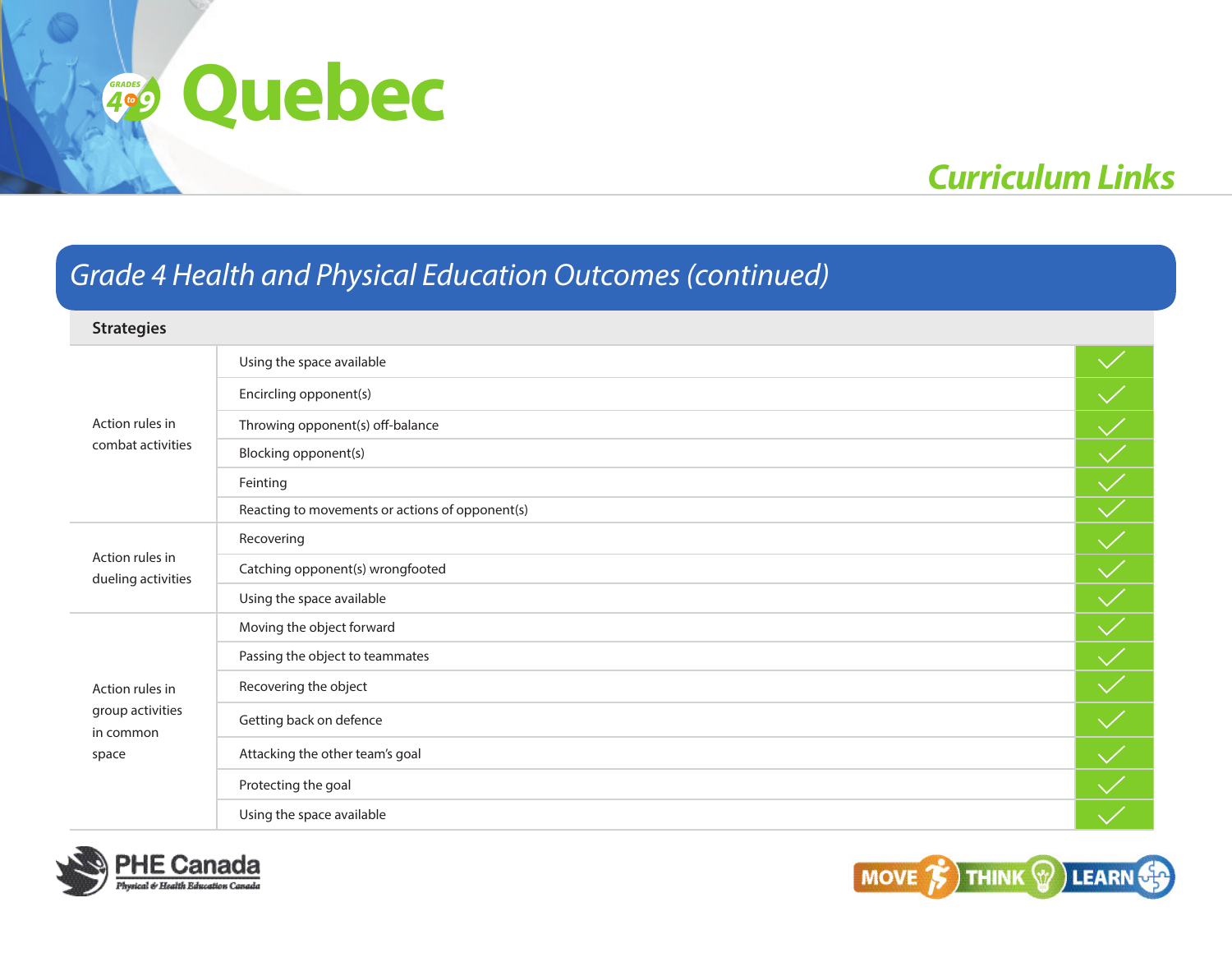# *Curriculum Links*

### *Grade 4 Health and Physical Education Outcomes (continued)*

#### **Strategies (continued)** Attacking the other team's target  $\overline{\left\langle \right\rangle \left\langle \right\rangle }$ Action rules in Recovering the object group activities Counterattacking in separate spaces Passing the object to teammates Protecting own team's territory **Motor Skills** Cooperation: helping, collaborating, interpreting, communicating, etc. Types of Opposition: feinting, throwing off balance, dodging, chasing, etc. movements or actions Cooperation-opposition: moving into an open space, scoring, moving the object forward, making passes, etc. **Means of Action** Group activities: mini-basketball, kinball, flags, parachute, etc. Types of Activities Combat activities: judo, badminton, etc. **Behavior** Ethics-related aspects: Values developed through games and sports



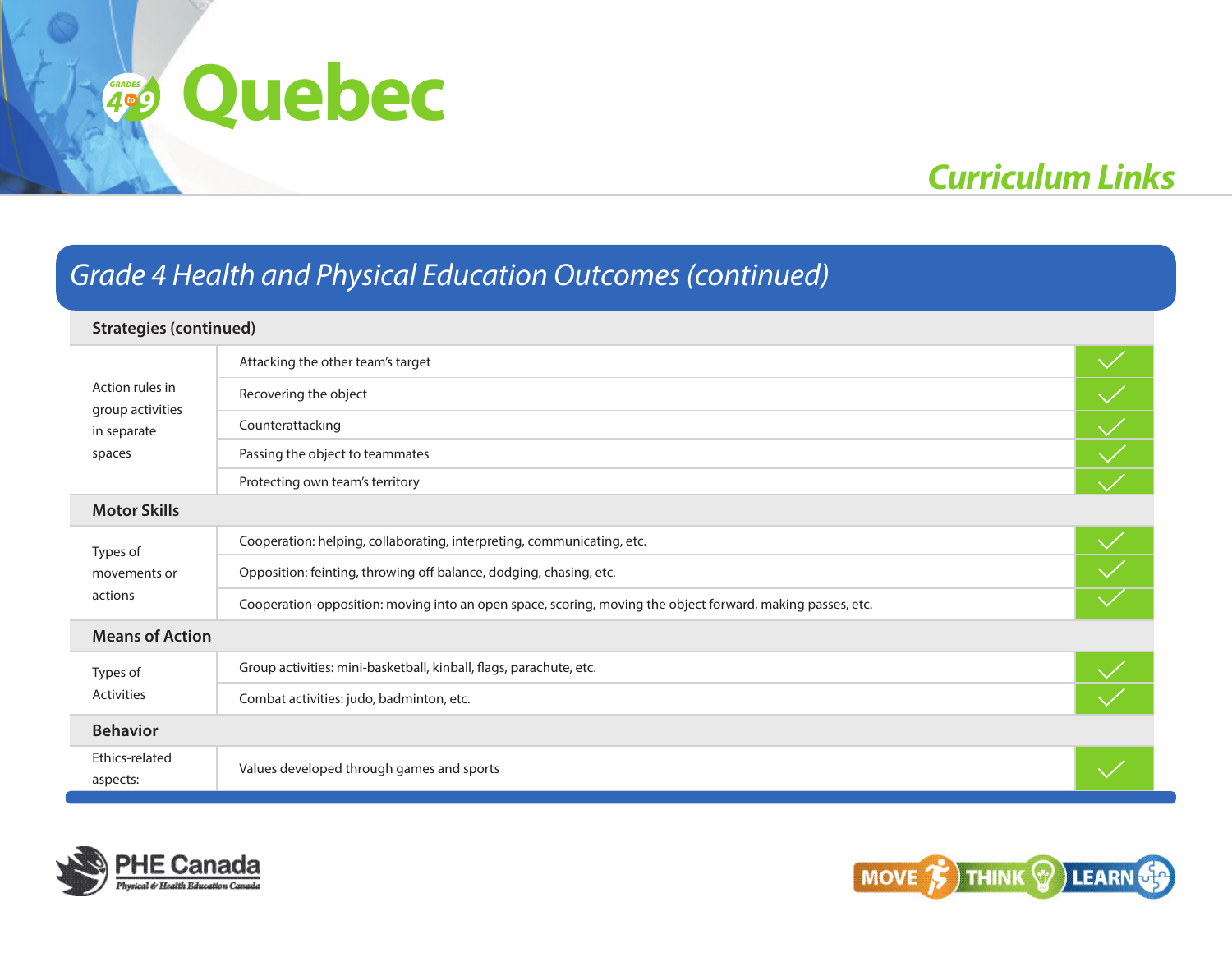# *Curriculum Links*

### *Grade 5 Health and Physical Education Outcomes*

### **Competency 2: To interact with others in different physical activity settings**

#### **Learnings**

| Principals of<br>communication   | Sending out misleading signals (feinting)                                                                                                                                                                           |  |
|----------------------------------|---------------------------------------------------------------------------------------------------------------------------------------------------------------------------------------------------------------------|--|
|                                  | Being receptive to others' messages                                                                                                                                                                                 |  |
| Methods of<br>communication      | Sound signals, touch, visual signals, verbal cues                                                                                                                                                                   |  |
| Principles of<br>synchronization | Movements or actions performed in the right place at the right time: Throwing an object (hitting a moving target); Receiving an object<br>(moving toward the point where the object will fall, catching the object) |  |
| Roles                            | Offence                                                                                                                                                                                                             |  |
|                                  | Defence                                                                                                                                                                                                             |  |
|                                  | Carrier                                                                                                                                                                                                             |  |
|                                  | Noncarrier                                                                                                                                                                                                          |  |
|                                  | Position (forward, back, goaltender, etc.)                                                                                                                                                                          |  |



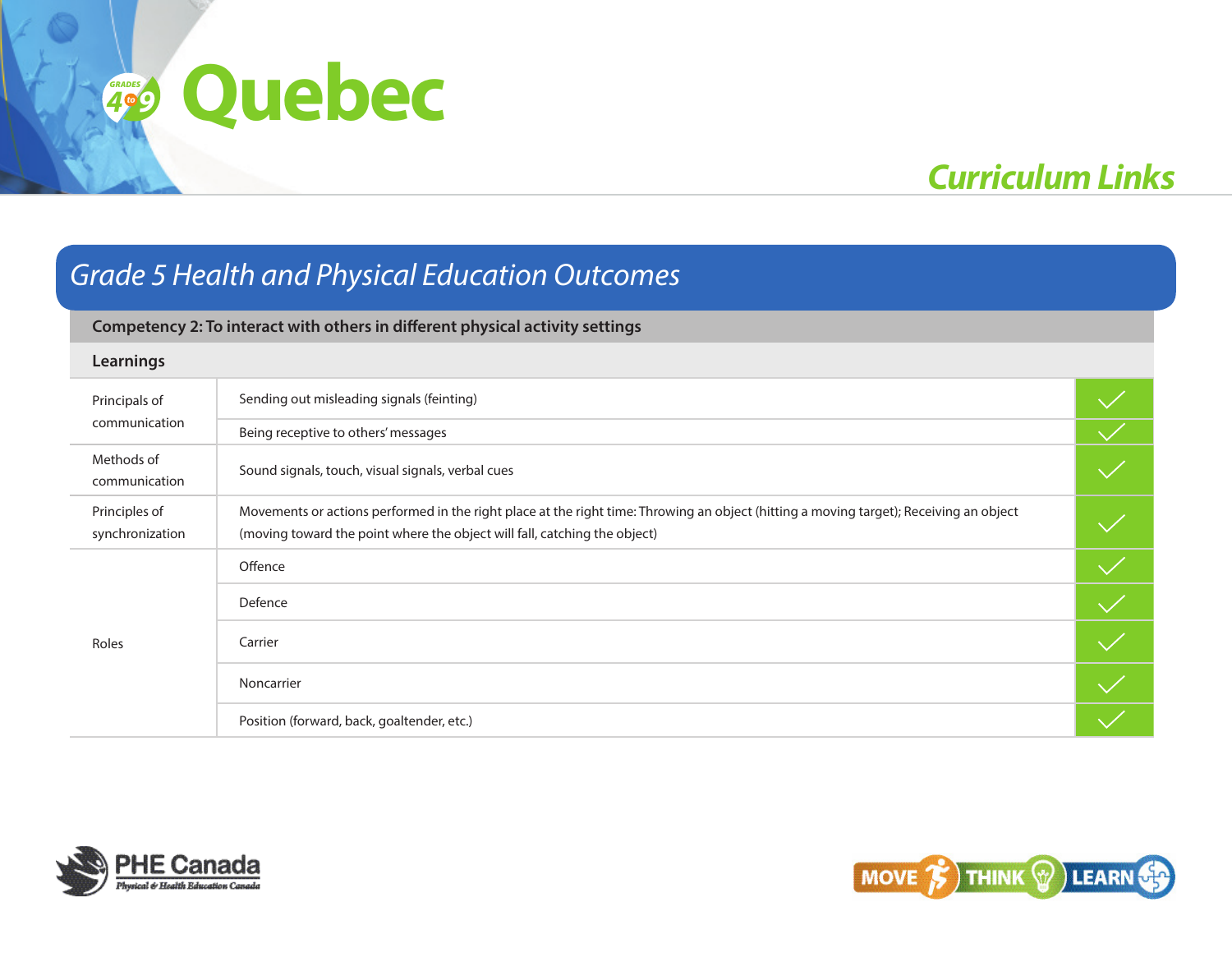# *Curriculum Links*

### *Grade 5 Health and Physical Education Outcomes (continued)*

### **Strategies** Action rules in combat activities Using the space available Encircling opponent(s) Throwing opponent(s) off-balance Blocking opponent(s) Feinting Reacting to movements or actions of opponent(s) Action rules in dueling activities Recovering Catching opponent(s) wrongfooted Using the space available Action rules in group activities in common space Moving the object forward Passing the object to teammates Recovering the object Getting back on defence Attacking the other team's goal Protecting the goal Using the space available Counterattacking



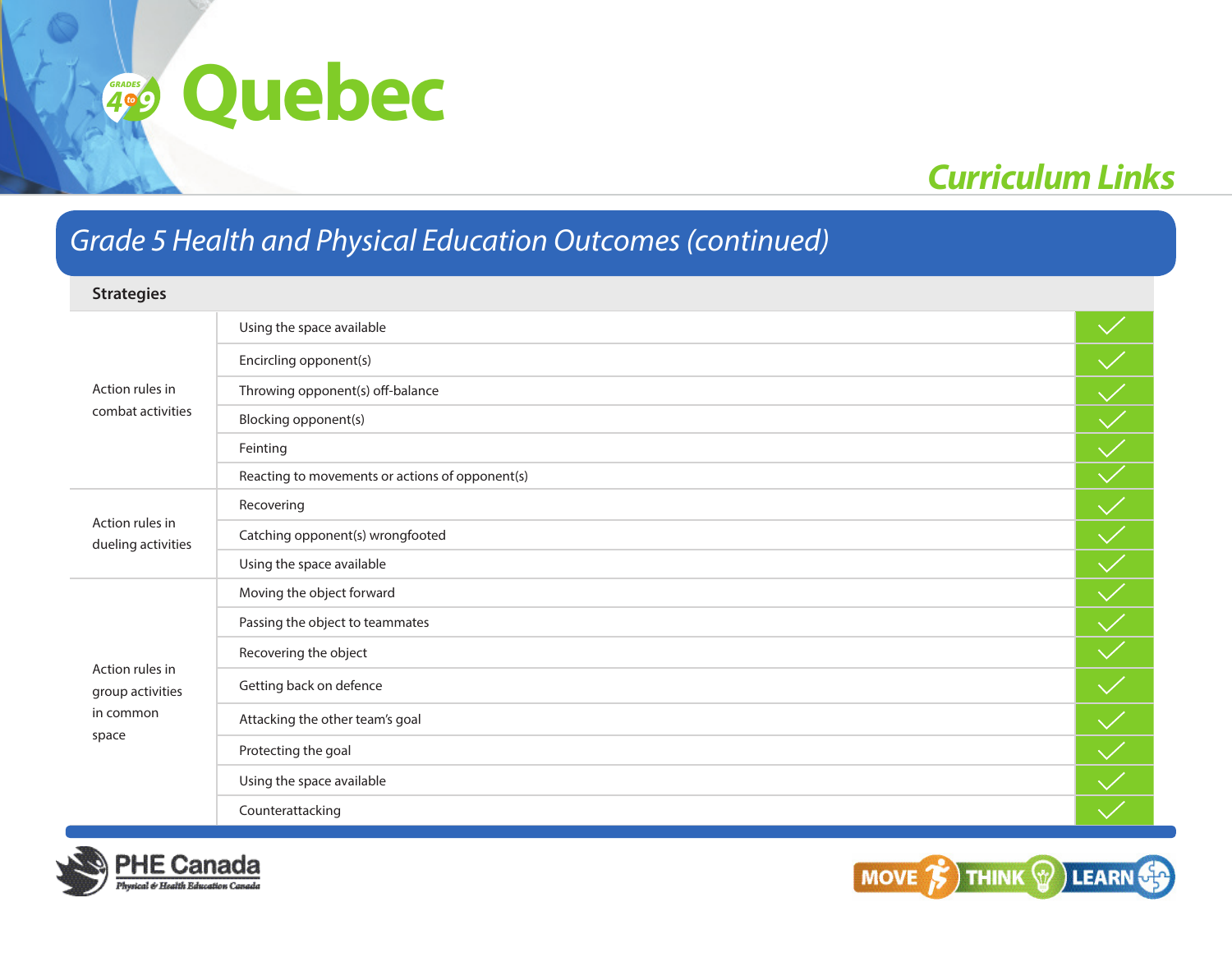# *Curriculum Links*

### *Grade 5 Health and Physical Education Outcomes (continued)*

#### **Strategies (continued)** Attacking the other team's target  $\frac{1}{\sqrt{2}}$ Action rules in Recovering the object group activities Counterattacking in separate spaces Passing the object to teammates Protecting own team's territory **Motor Skills** Cooperation: helping, collaborating, interpreting, communicating, etc. Types of Opposition: feinting, throwing off balance, dodging, chasing, etc. movements or actions Cooperation-opposition: moving into an open space, scoring, moving the object forward, making passes, etc. **Means of Action** Group activities: mini-basketball, kinball, flags, parachute, etc. Types of Activities Combat activities: judo, badminton, etc. **Behavior** Ethics-related aspects: Values developed through games and sports



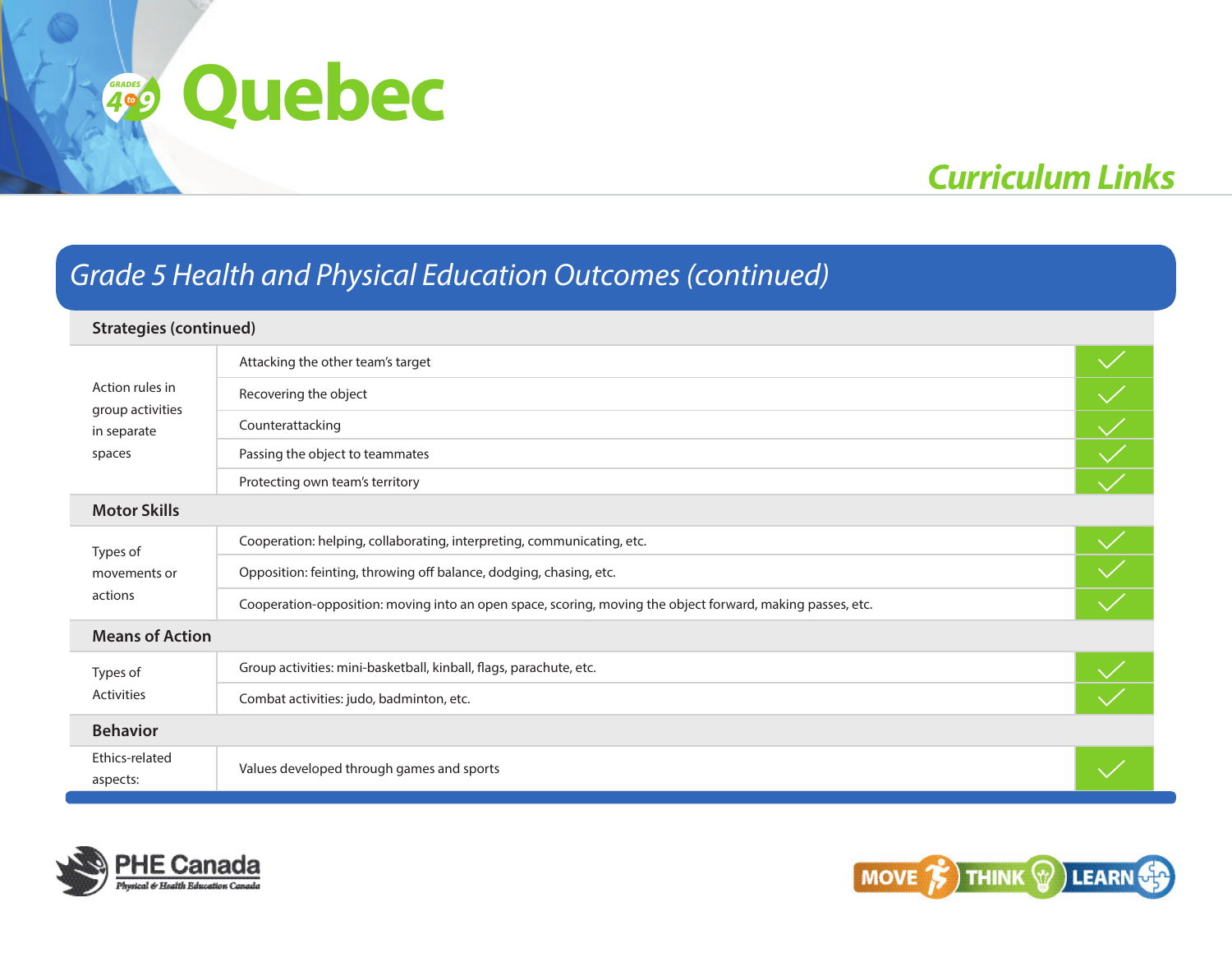# *Curriculum Links*

### *Grade 6 Health and Physical Education Outcomes*

### **Competency 2: To interact with others in different physical activity settings**

#### **Learnings**

| Principals of<br>communication   | Being understood by the person with whom one is interacting                                                                                                                                                         |  |
|----------------------------------|---------------------------------------------------------------------------------------------------------------------------------------------------------------------------------------------------------------------|--|
|                                  | Sending out misleading signals (feinting)                                                                                                                                                                           |  |
|                                  | Being receptive to others' messages                                                                                                                                                                                 |  |
| Methods of<br>communication      | Sound signals, touch, visual signals, verbal cues                                                                                                                                                                   |  |
| Principles of<br>synchronization | Movements or actions performed in the right place at the right time: Throwing an object (hitting a moving target); Receiving an object<br>(moving toward the point where the object will fall, catching the object) |  |
|                                  | Offence                                                                                                                                                                                                             |  |
|                                  | Defence                                                                                                                                                                                                             |  |
| Roles                            | Carrier                                                                                                                                                                                                             |  |
|                                  | Noncarrier                                                                                                                                                                                                          |  |
|                                  | Position (forward, back, goaltender, etc.)                                                                                                                                                                          |  |



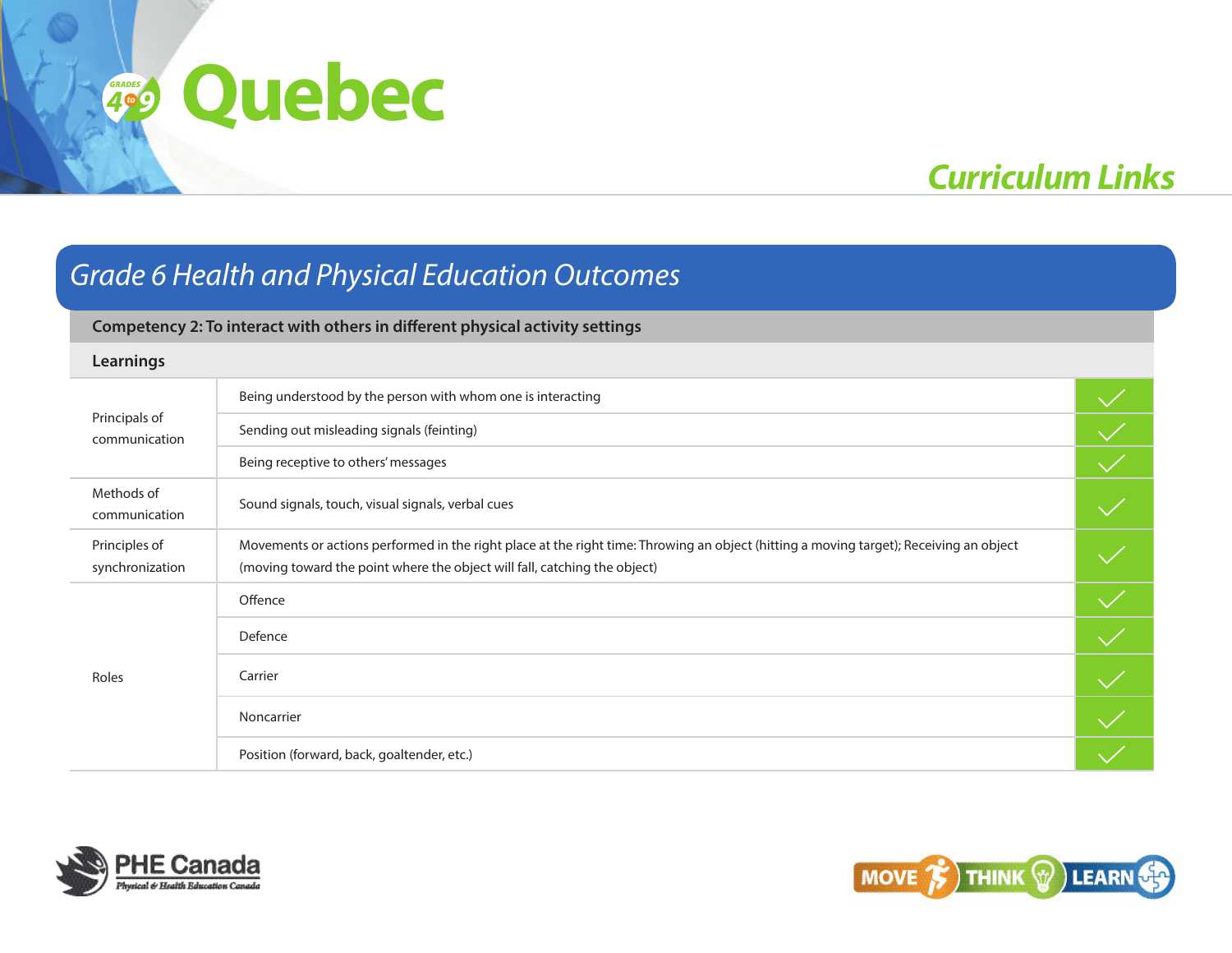# *Curriculum Links*

### *Grade 6 Health and Physical Education Outcomes (continued)*

### **Strategies**

| Action rules in<br>combat activities                      | Using the space available                       |                          |
|-----------------------------------------------------------|-------------------------------------------------|--------------------------|
|                                                           | Encircling opponent(s)                          |                          |
|                                                           | Throwing opponent(s) off-balance                |                          |
|                                                           | Blocking opponent(s)                            | $\blacktriangledown$     |
|                                                           | Feinting                                        | $\sqrt{}$                |
|                                                           | Reacting to movements or actions of opponent(s) |                          |
| Action rules in<br>dueling activities                     | Recovering                                      |                          |
|                                                           | Catching opponent(s) wrongfooted                |                          |
|                                                           | Using the space available                       |                          |
|                                                           | Moving the object forward                       | $\overline{\mathcal{M}}$ |
|                                                           | Passing the object to teammates                 |                          |
|                                                           | Recovering the object                           |                          |
| Action rules in<br>group activities<br>in common<br>space | Getting back on defence                         |                          |
|                                                           | Attacking the other team's goal                 |                          |
|                                                           | Protecting the goal                             |                          |
|                                                           | Using the space available                       |                          |
|                                                           | Counterattacking                                |                          |



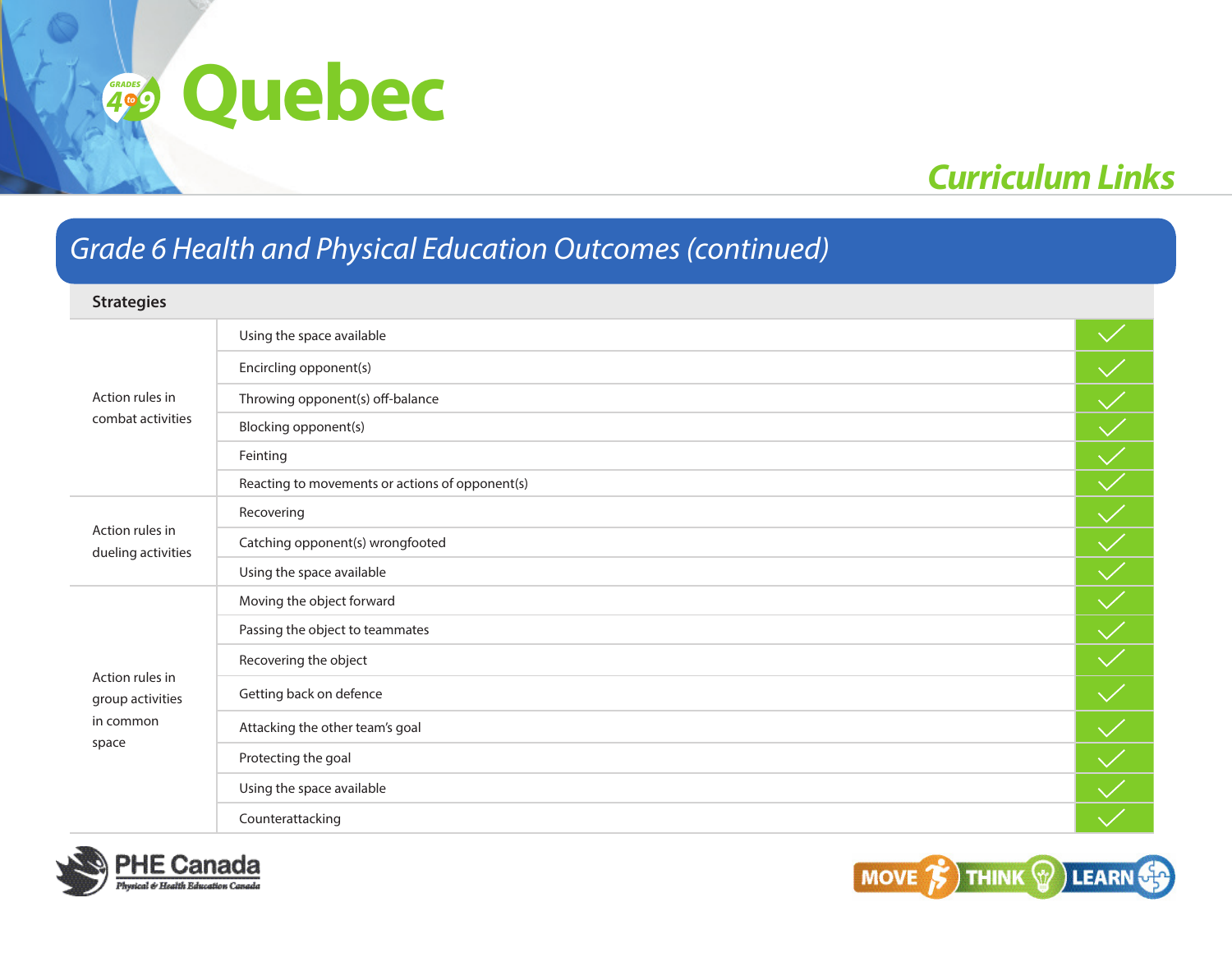# *Curriculum Links*

### *Grade 6 Health and Physical Education Outcomes (continued)*

#### **Strategies (continued)** Attacking the other team's target  $\overline{\left\langle \right\rangle \left\langle \right\rangle }$ Action rules in Recovering the object group activities Counterattacking in separate spaces Passing the object to teammates Protecting own team's territory **Motor Skills** Cooperation: helping, collaborating, interpreting, communicating, etc. Types of Opposition: feinting, throwing off balance, dodging, chasing, etc. movements or actions Cooperation-opposition: moving into an open space, scoring, moving the object forward, making passes, etc. **Means of Action** Group activities: mini-basketball, kinball, flags, parachute, etc. Types of Activities Combat activities: judo, badminton, etc. **Behavior** Ethics-related aspects: Values developed through games and sports



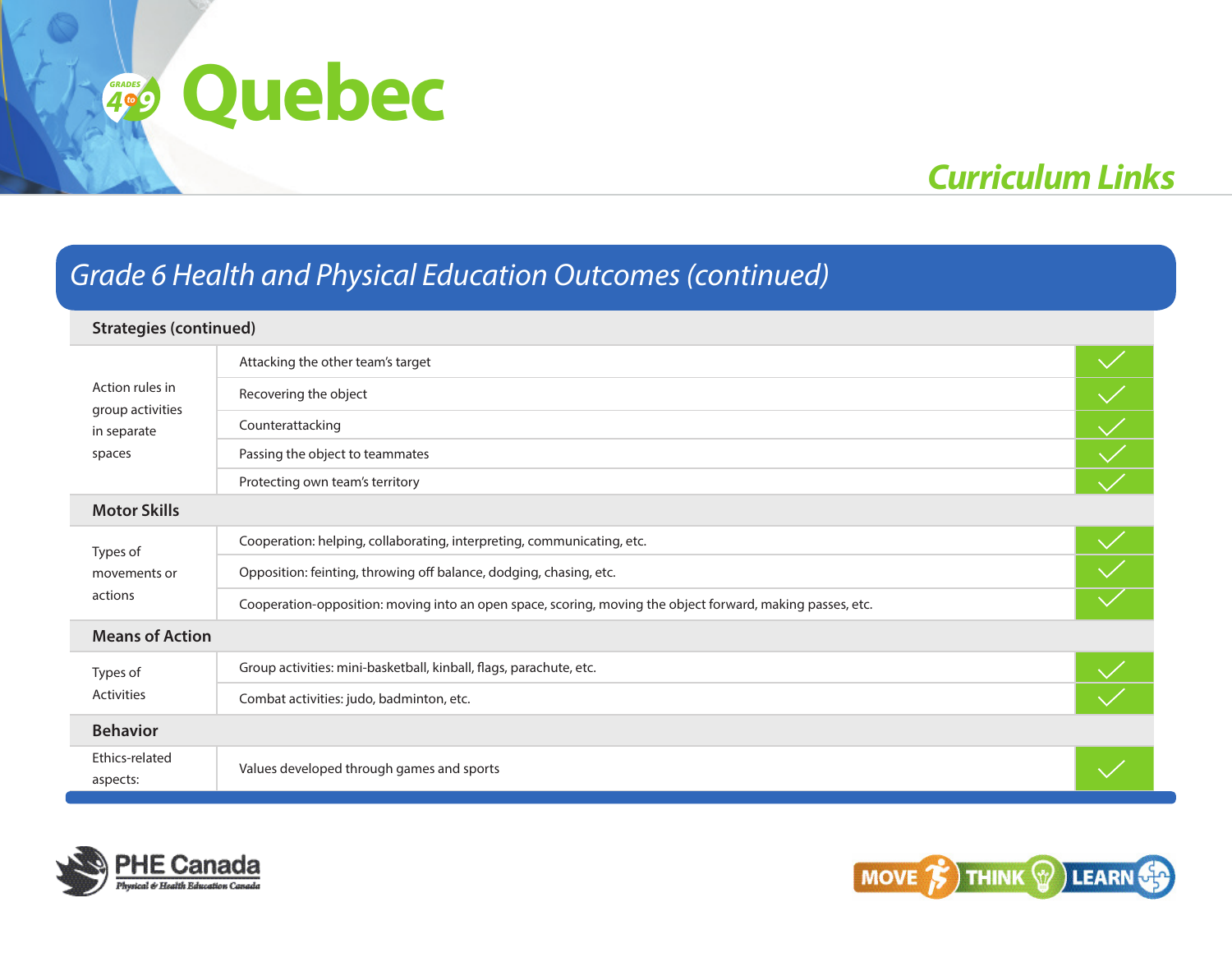# *Curriculum Links*

### *Grade 7 Health and Physical Education Outcomes*

**Competency 1: Perform movement skills in different physical activity settings**

### **Key Feature 1 – Analyzes the situation according to the requirements of the setting**

| Principals of<br>communication   | Being understood by the person with whom one is interacting                                                                                                                                                         |  |
|----------------------------------|---------------------------------------------------------------------------------------------------------------------------------------------------------------------------------------------------------------------|--|
|                                  | Sending out misleading signals (feinting)                                                                                                                                                                           |  |
|                                  | Being receptive to others' messages                                                                                                                                                                                 |  |
| Methods of<br>communication      | Sound signals, touch, visual signals, verbal cues                                                                                                                                                                   |  |
| Principles of<br>synchronization | Movements or actions performed in the right place at the right time: Throwing an object (hitting a moving target); Receiving an object<br>(moving toward the point where the object will fall, catching the object) |  |
|                                  | Offence                                                                                                                                                                                                             |  |
|                                  | Defence                                                                                                                                                                                                             |  |
| Roles                            | Carrier                                                                                                                                                                                                             |  |
|                                  | Noncarrier                                                                                                                                                                                                          |  |
|                                  | Position (forward, back, goaltender, etc.)                                                                                                                                                                          |  |



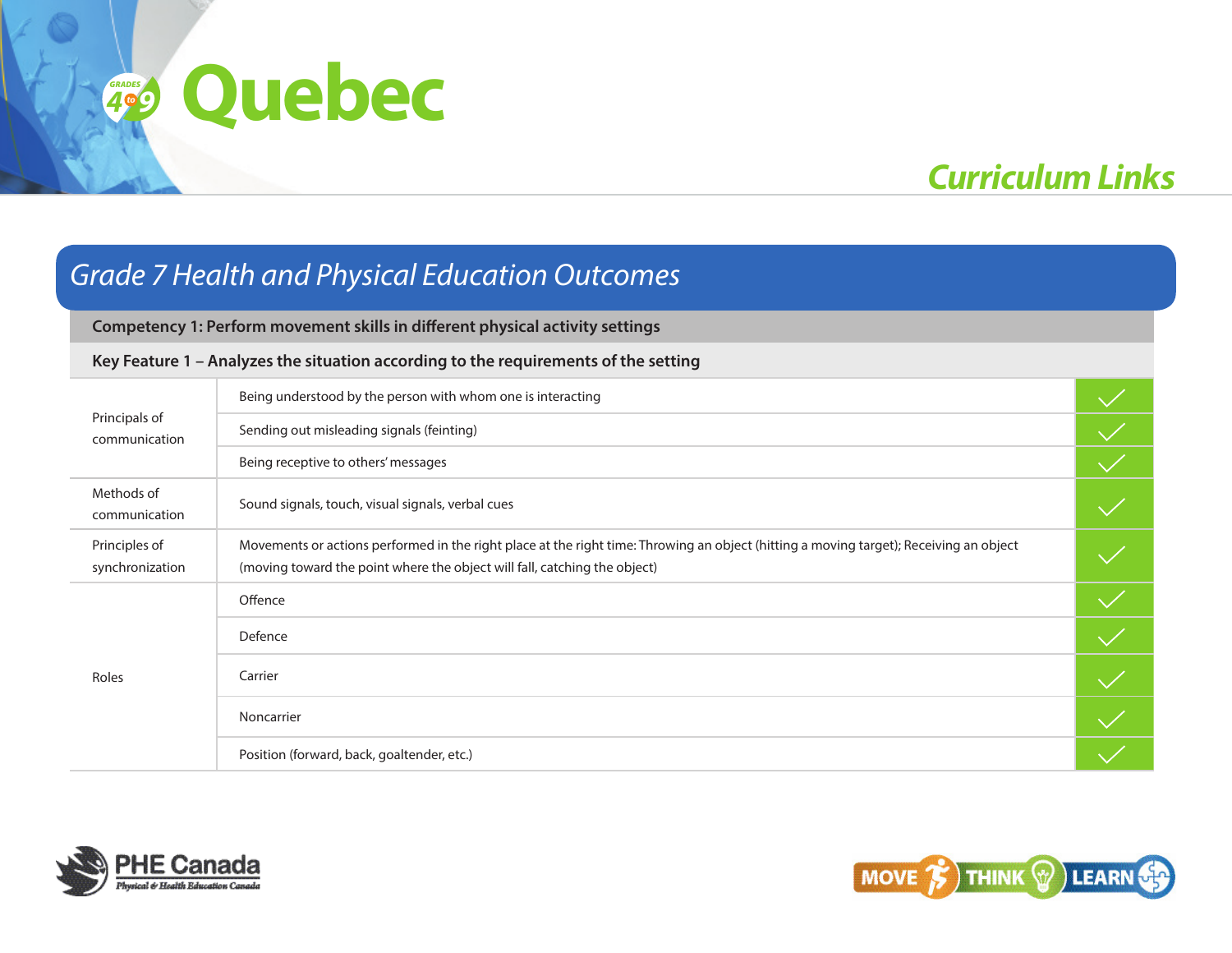# *Curriculum Links*

## **Competency 1: Perform movement skills in different physical activity settings Key Feature 1 – Analyzes the situation according to the requirements of the setting** Establishes connections among the goal pursued, instructions and game rules, safety rules, the constraints associated with the physical environment and own ability and fitness levels. Considers a variety of possible choices and their consequences. Selects one or more movement skills. **Key Feature 2 – Performs movement skills taking into account the different constraints of the physical environment.** Observes codes of ethics and safety rules. **Key Feature 3 – Evaluates own motor efficiency and process in light of the goal.** Assesses own results, performance choices of movement skills. Critically analyzes the steps taken. Identifies possible improvements. Decides which improvements to make. Recognizes elements that may be applied to other settings. *Grade 7 Health and Physical Education Outcomes*



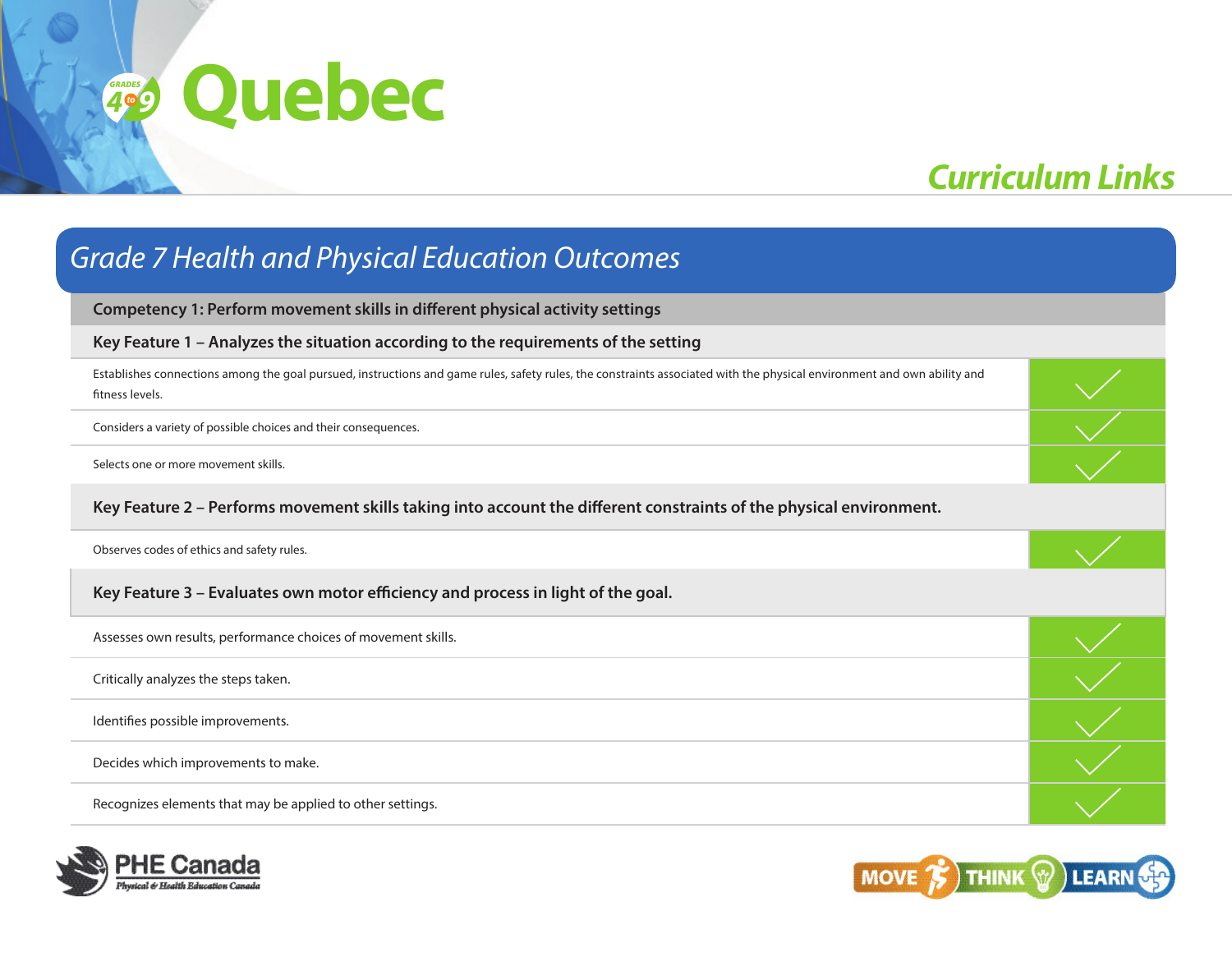# *Curriculum Links*

## **Competency 2 – Interacts with others in different physical activity settings. Key Feature 1 – Cooperates in developing a plan of action.** Establishes connections among known parameters such as the goal pursued, instructions and game rules, safety rules, the constraints associated with the physical environment, and participants' ability level, fitness level and role. Considers possible strategies and what they involve. Selects one or more movements or tactics and the roles to be played. **Key Feature 2 – Participates in carrying out the plan of action.** Applies game rules and safety rules. Performs movements or tactics according to constraints and the chosen strategy. Applies the principles of balance, coordination, communication and synchronization. Plays different roles with one or more partners or against one or more opponents. Demonstrates fair play. *Grade 7 Health and Physical Education Outcomes (continued)*



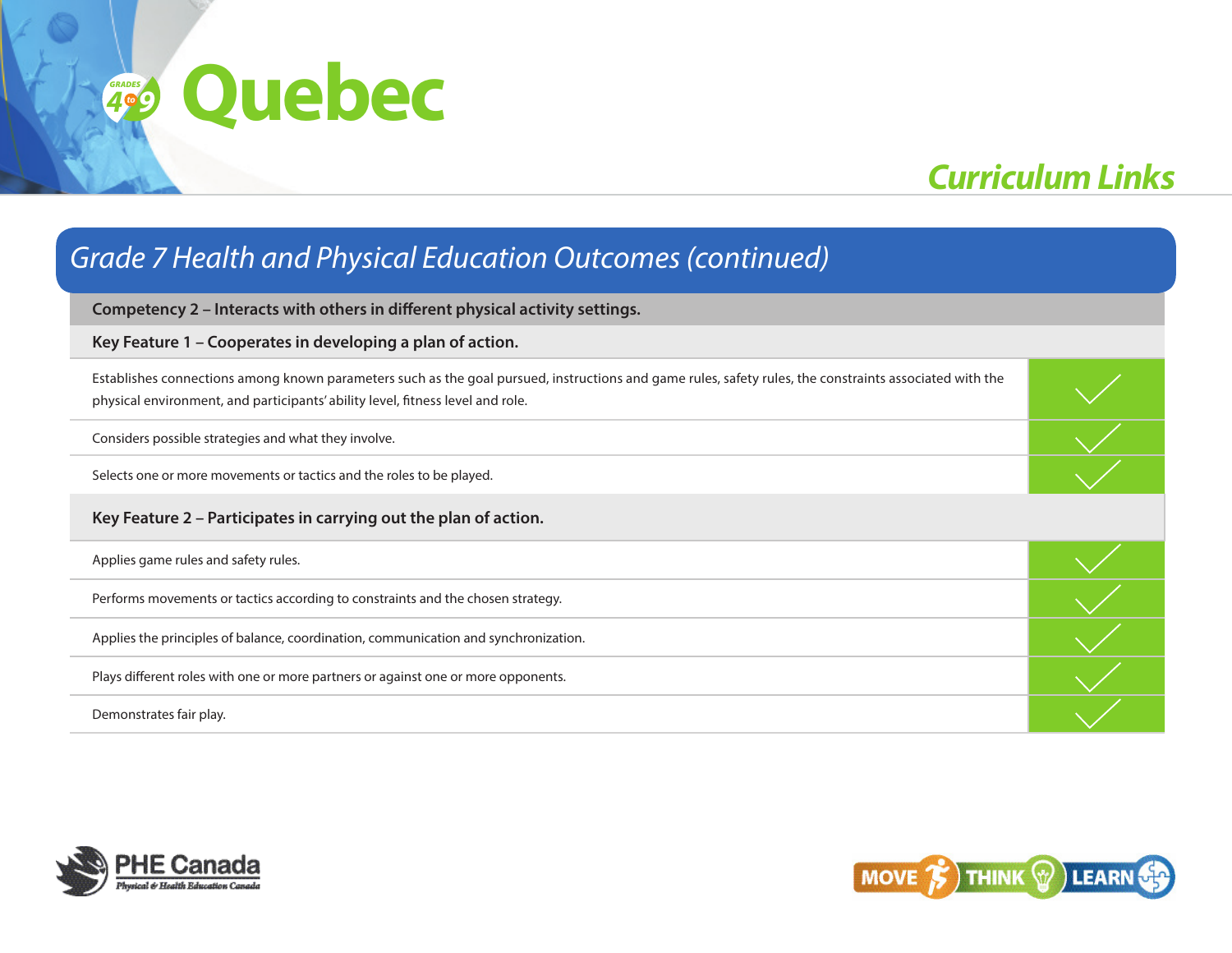# *Curriculum Links*

### *Grade 7 Health and Physical Education Outcomes (continued)*

**Key Feature 3 – Cooperates in evaluating the plan of action.**

| Assesses with teammates, the effectiveness of own strategy or that of a peer or another team. |  |
|-----------------------------------------------------------------------------------------------|--|
| Explains the reasons for achievements and difficulties.                                       |  |
| Critically analyzes the steps taken.                                                          |  |
| Identifies desirable improvements with teammates.                                             |  |
| Identifies, with teammates, strategies that can be used again in different contexts.          |  |



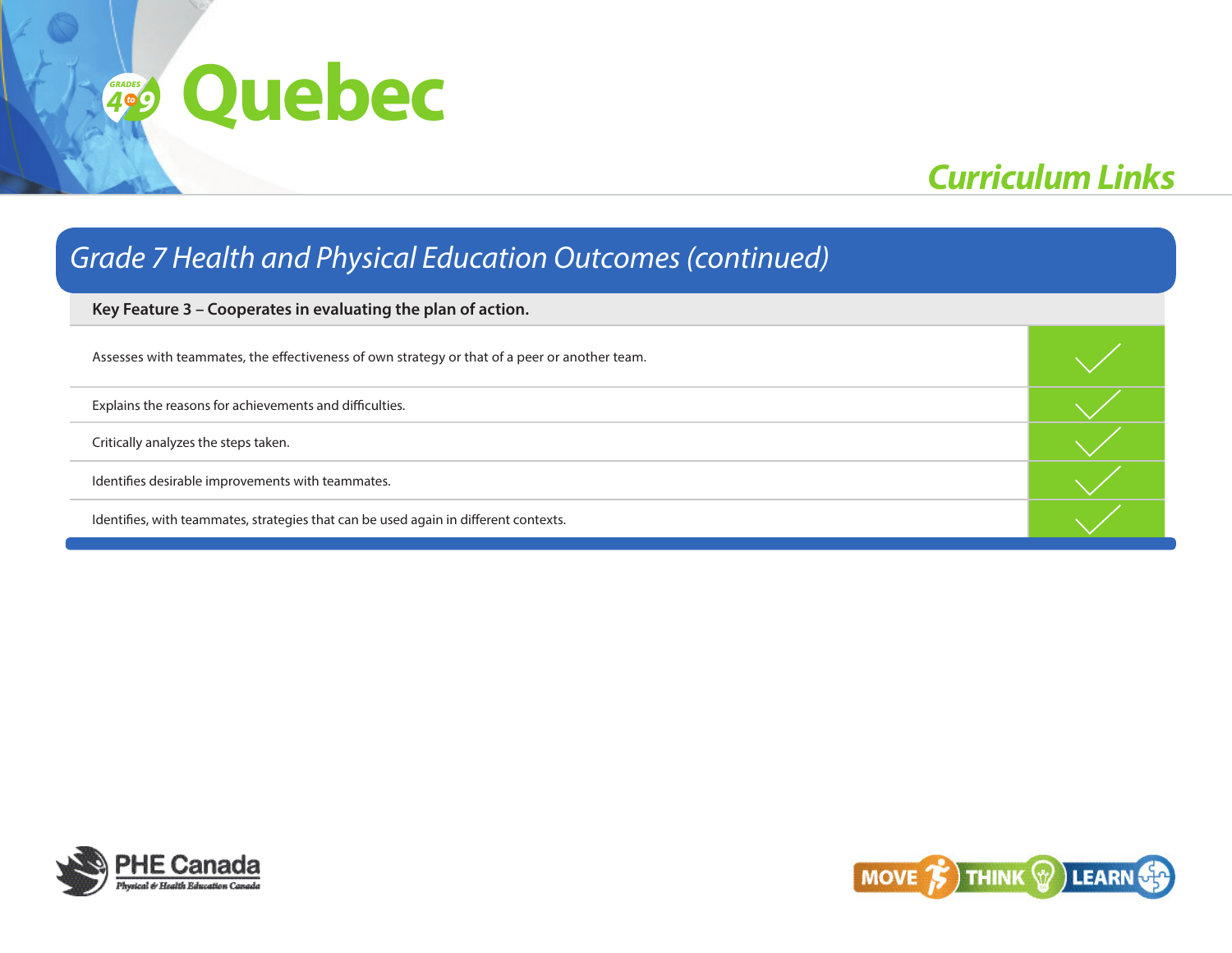# *Curriculum Links*

| <b>Grade 8 Health and Physical Education Outcomes</b>                                                                                                                                      |  |  |
|--------------------------------------------------------------------------------------------------------------------------------------------------------------------------------------------|--|--|
| Competency 1 - Perform movement skills in different physical activity settings                                                                                                             |  |  |
| Key Feature 1 - Analyzes the situation according to the requirements of the setting                                                                                                        |  |  |
| Establishes connections among the goal pursued, instructions and game rules, safety rules, the constraints associated with the physical environment and own ability and<br>fitness levels. |  |  |
| Considers a variety of possible choices and their consequences.                                                                                                                            |  |  |
| Selects one or more movement skills.                                                                                                                                                       |  |  |
| Key Feature 2 - Performs movement skills taking into account the different constraints of the physical environment.                                                                        |  |  |
| Observes codes of ethics and safety rules.                                                                                                                                                 |  |  |
| Key Feature 3 - Evaluates own motor efficiency and process in light of the goal.                                                                                                           |  |  |
| Assesses own results, performance choices of movement skills.                                                                                                                              |  |  |
| Critically analyzes the steps taken.                                                                                                                                                       |  |  |
| Identifies possible improvements.                                                                                                                                                          |  |  |
| Decides which improvements to make.                                                                                                                                                        |  |  |
| Recognizes elements that may be applied to other settings.                                                                                                                                 |  |  |



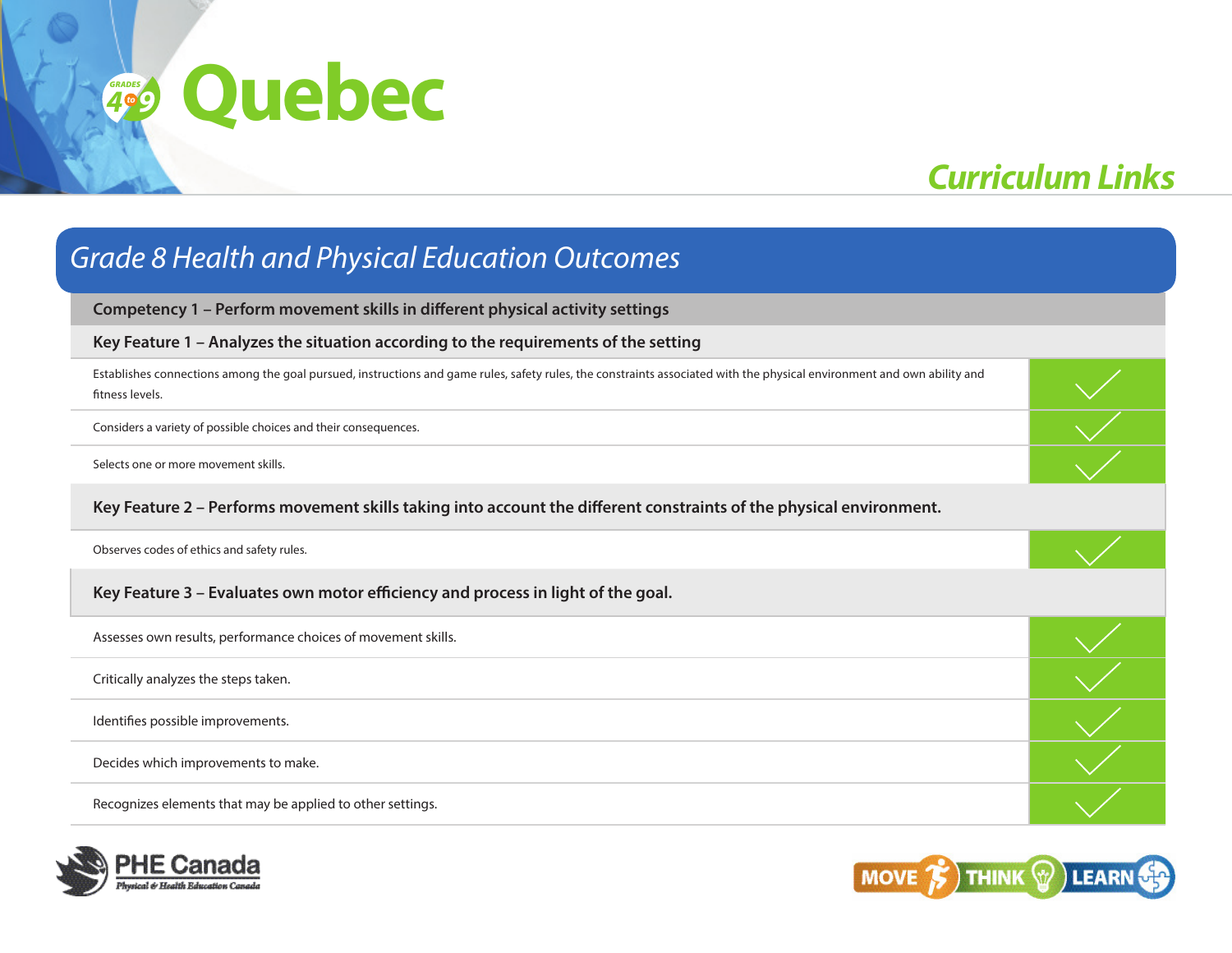# *Curriculum Links*

## **Competency 2 – Interacts with others in different physical activity settings. Key Feature 1 – Cooperates in developing a plan of action.** Establishes connections among known parameters such as the goal pursued, instructions and game rules, safety rules, the constraints associated with the physical environment, and participants' ability level, fitness level and role. Considers possible strategies and what they involve. Selects one or more movements or tactics and the roles to be played. **Key Feature 2 – Participates in carrying out the plan of action.** Applies game rules and safety rules. Performs movements or tactics according to constraints and the chosen strategy. Applies the principles of balance, coordination, communication and synchronization. Plays different roles with one or more partners or against one or more opponents. Demonstrates fair play. *Grade 8 Health and Physical Education Outcomes (continued)*



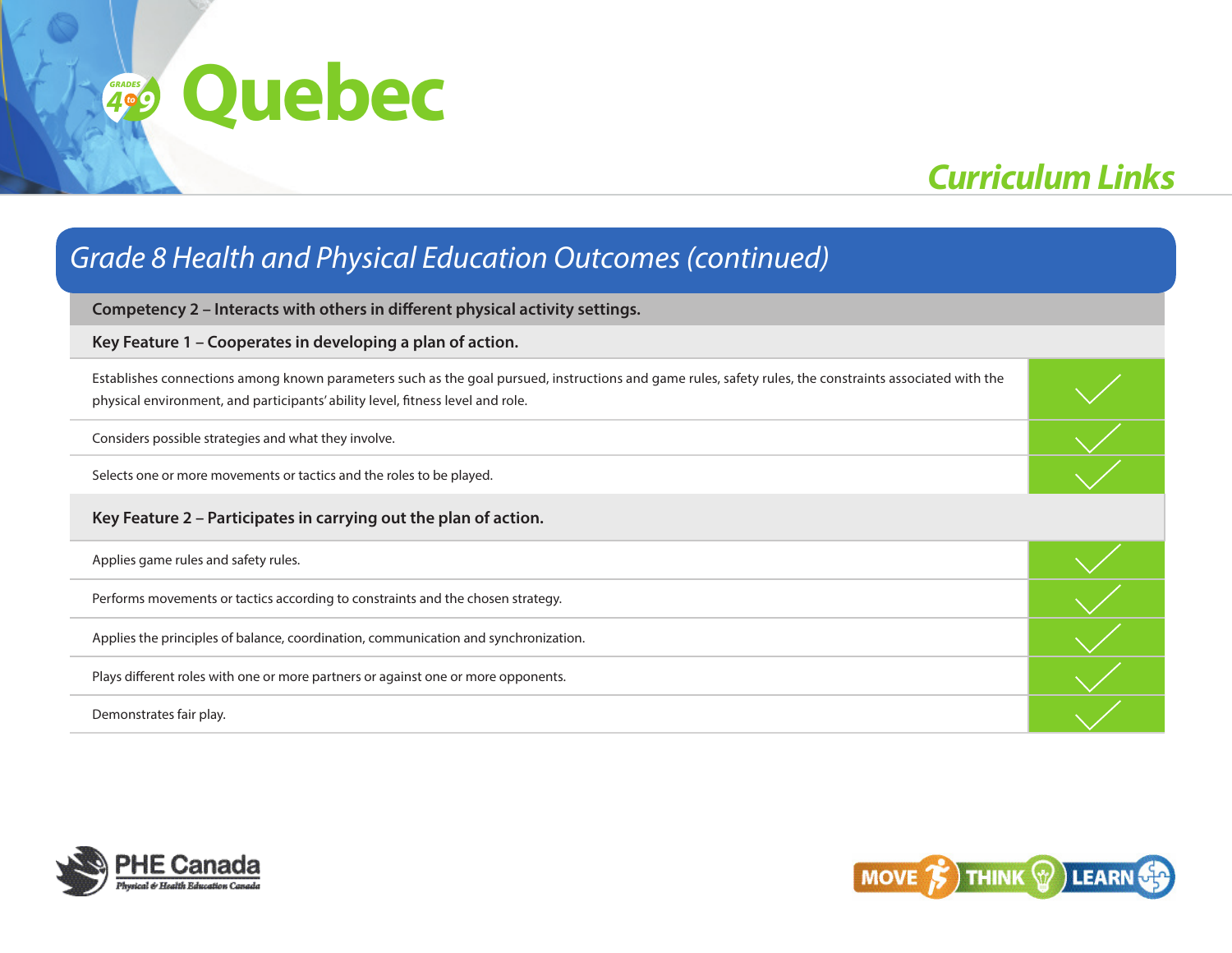# *Curriculum Links*

### *Grade 8 Health and Physical Education Outcomes (continued)*

**Key Feature 3 – Cooperates in evaluating the plan of action.**

| Assesses with teammates, the effectiveness of own strategy or that of a peer or another team. |  |
|-----------------------------------------------------------------------------------------------|--|
| Explains the reasons for achievements and difficulties.                                       |  |
| Critically analyzes the steps taken.                                                          |  |
| Identifies desirable improvements with teammates.                                             |  |
| Identifies, with teammates, strategies that can be used again in different contexts.          |  |



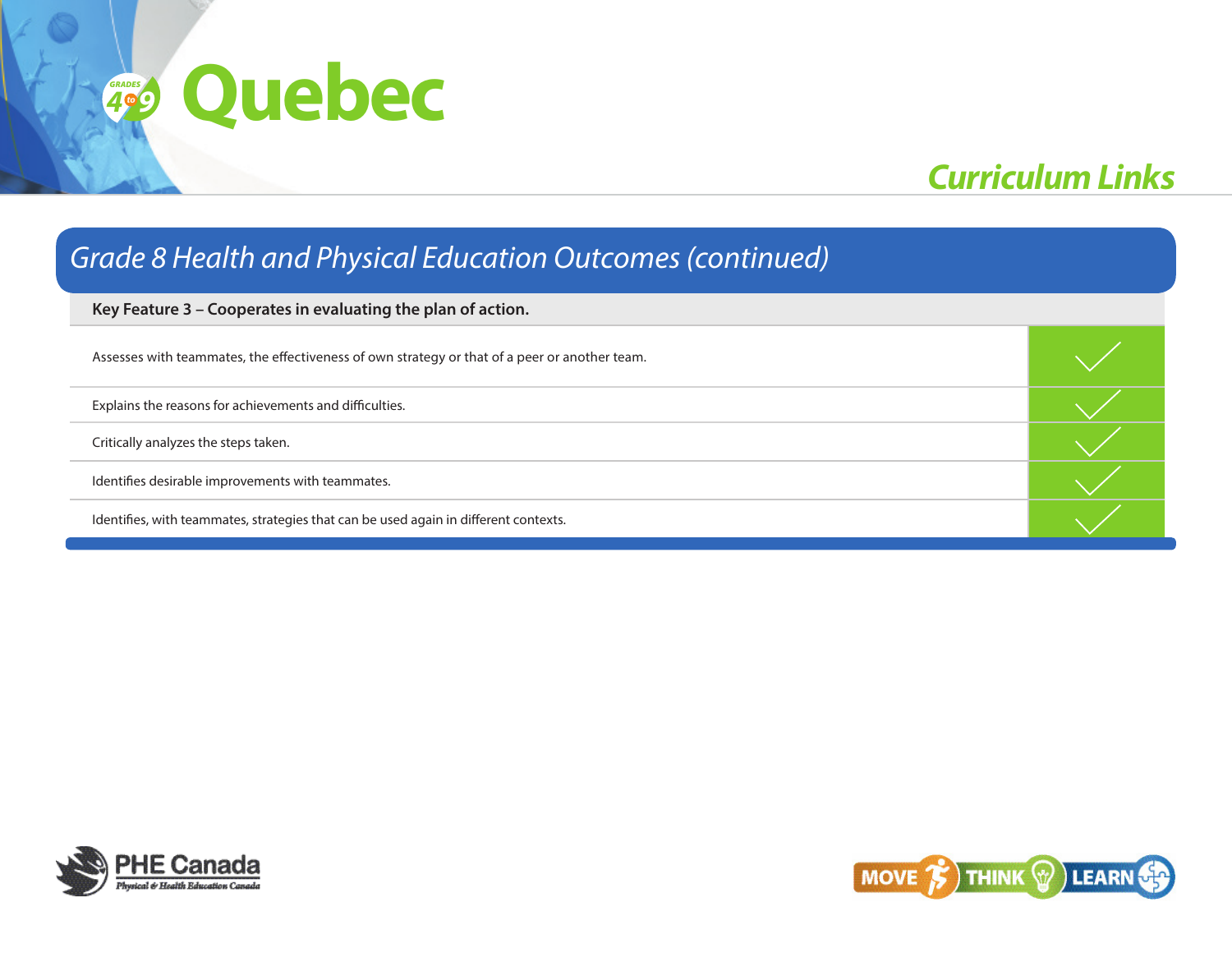# *Curriculum Links*

| <b>Grade 9 Health and Physical Education Outcomes</b>                                                                                                                                      |  |  |
|--------------------------------------------------------------------------------------------------------------------------------------------------------------------------------------------|--|--|
| Competency 1 - Perform movement skills in different physical activity settings                                                                                                             |  |  |
| Key Feature 1 - Analyzes the situation according to the requirements of the setting                                                                                                        |  |  |
| Establishes connections among the goal pursued, instructions and game rules, safety rules, the constraints associated with the physical environment and own ability and<br>fitness levels. |  |  |
| Considers a variety of possible choices and their consequences.                                                                                                                            |  |  |
| Selects one or more movement skills.                                                                                                                                                       |  |  |
| Key Feature 2 - Performs movement skills taking into account the different constraints of the physical environment.                                                                        |  |  |
| Observes codes of ethics and safety rules.                                                                                                                                                 |  |  |
| Key Feature 3 - Evaluates own motor efficiency and process in light of the goal.                                                                                                           |  |  |
| Assesses own results, performance choices of movement skills.                                                                                                                              |  |  |
| Critically analyzes the steps taken.                                                                                                                                                       |  |  |
| Identifies possible improvements.                                                                                                                                                          |  |  |
| Decides which improvements to make.                                                                                                                                                        |  |  |
| Recognizes elements that may be applied to other settings.                                                                                                                                 |  |  |



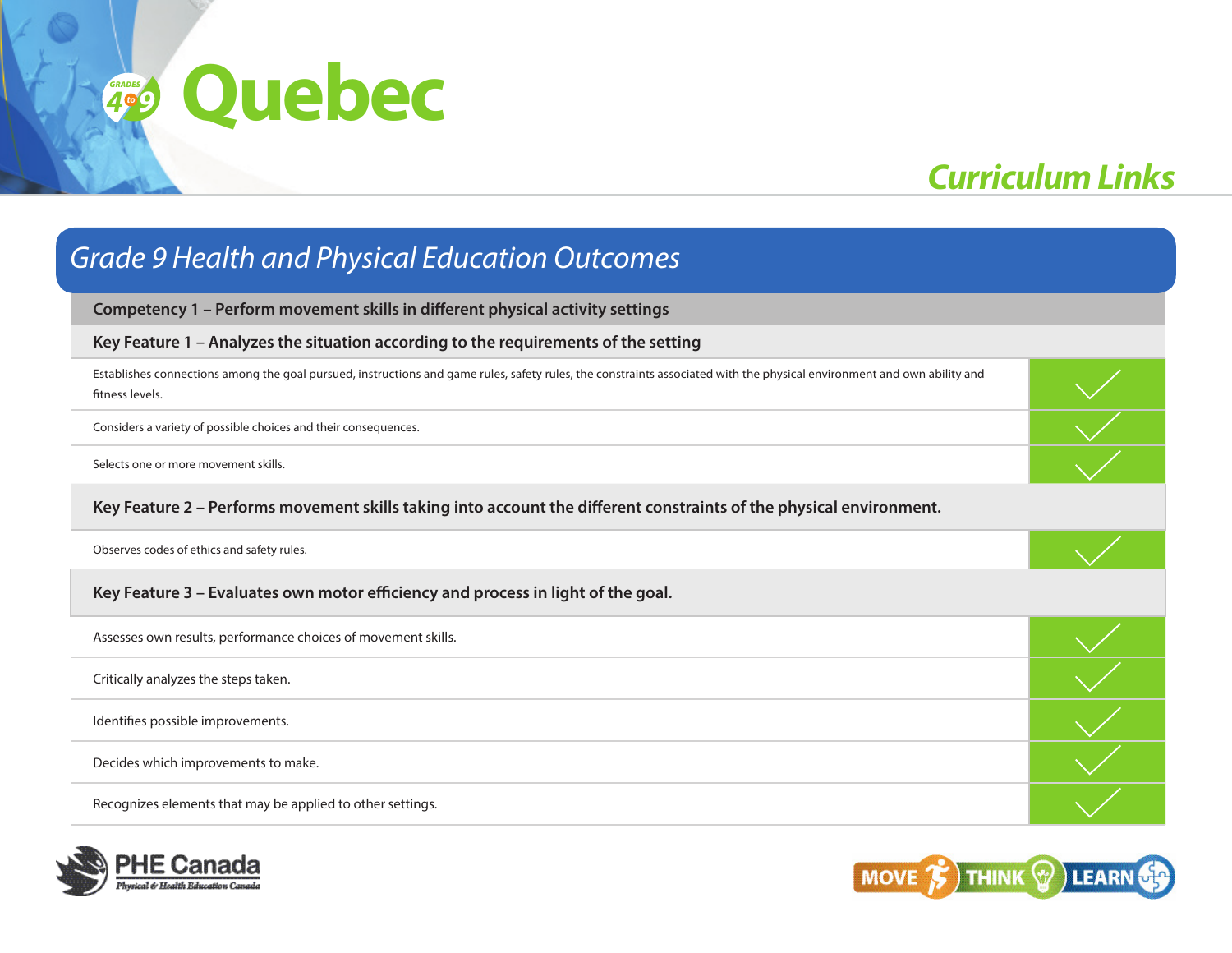# *Curriculum Links*

| <b>Grade 9 Health and Physical Education Outcomes (continued)</b>                                                                                                                                                                         |  |  |
|-------------------------------------------------------------------------------------------------------------------------------------------------------------------------------------------------------------------------------------------|--|--|
| Competency 2 - Interacts with others in different physical activity settings.                                                                                                                                                             |  |  |
| Key Feature 1 – Cooperates in developing a plan of action.                                                                                                                                                                                |  |  |
| With others helps set effective rules for the group or team.                                                                                                                                                                              |  |  |
| Establishes connections among known parameters such as the goal pursued, instructions and game rules, safety rules, the constraints associated with the<br>physical environment, and participants' ability level, fitness level and role. |  |  |
| Considers possible strategies and what they involve.                                                                                                                                                                                      |  |  |
| Selects one or more movements or tactics and the roles to be played.                                                                                                                                                                      |  |  |
| Key Feature 2 - Participates in carrying out the plan of action.                                                                                                                                                                          |  |  |
| Applies game rules and safety rules.                                                                                                                                                                                                      |  |  |
| Performs movements or tactics according to constraints and the chosen strategy.                                                                                                                                                           |  |  |
| Plays different roles with one or more partners or against one or more opponents.                                                                                                                                                         |  |  |
| Demonstrates fair play.                                                                                                                                                                                                                   |  |  |



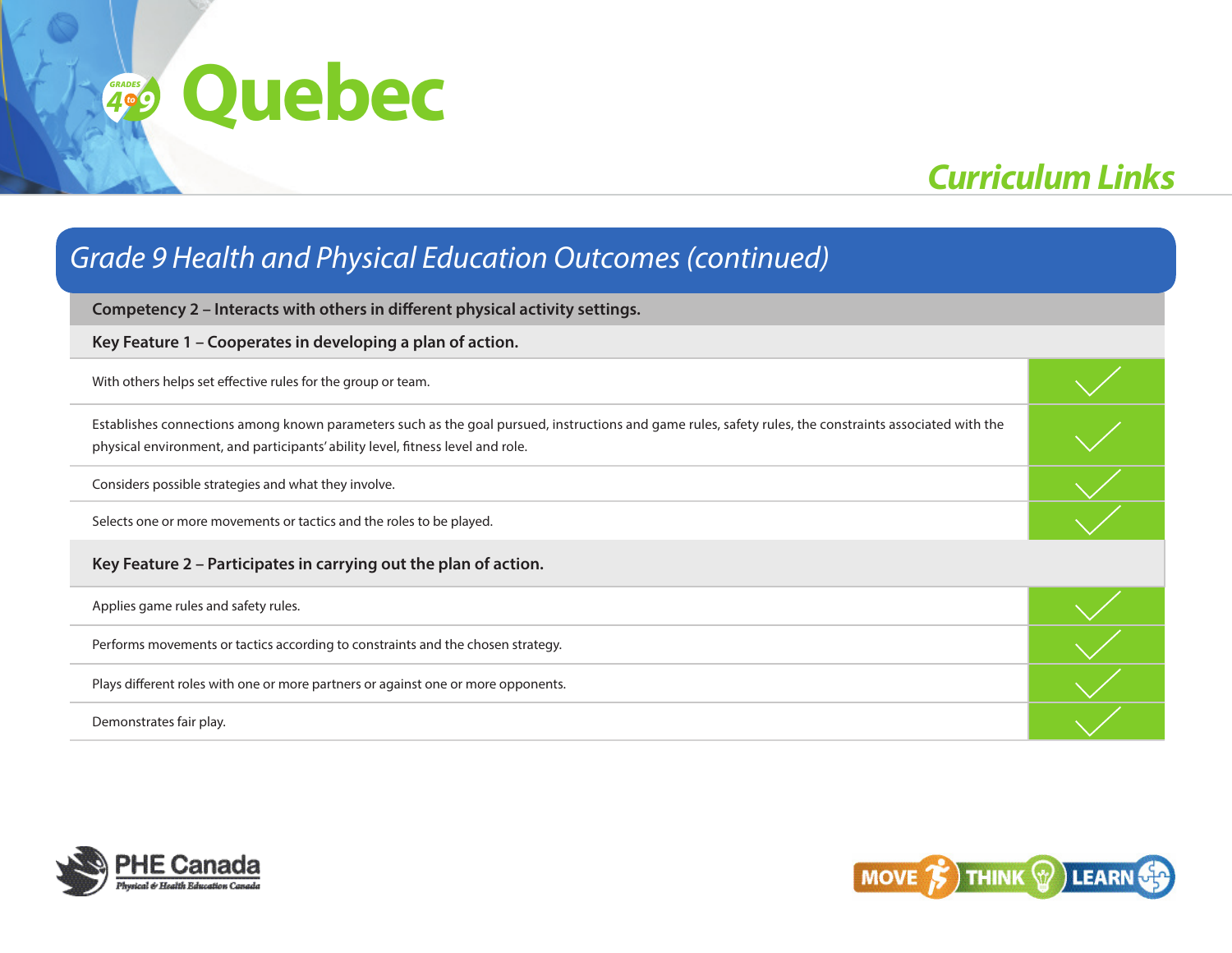# *Curriculum Links*

### *Grade 9 Health and Physical Education Outcomes (continued)*

**Key Feature 3 – Cooperates in evaluating the plan of action.**

| Assesses with teammates, the effectiveness of own strategy or that of a peer or another team. |  |
|-----------------------------------------------------------------------------------------------|--|
| Explains the reasons for achievements and difficulties.                                       |  |
| Critically analyzes the steps taken.                                                          |  |
| Identifies desirable improvements with teammates.                                             |  |
| Identifies, with teammates, strategies that can be used again in different contexts.          |  |



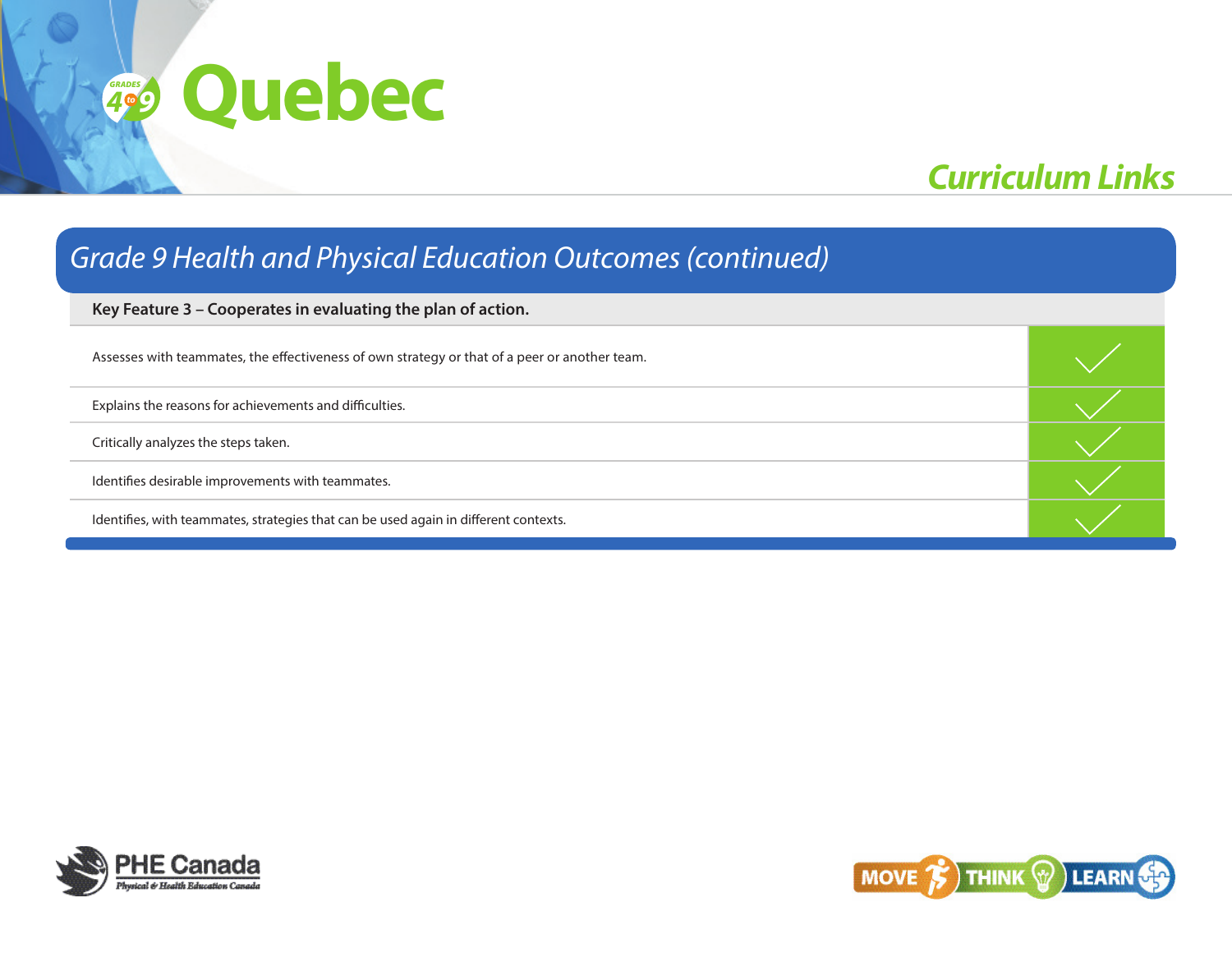# $49$  **New Brunswick** *9to*

## *Curriculum Links*

| <b>Grade 4 Physical Education Outcomes</b>                                                                                                                           |  |
|----------------------------------------------------------------------------------------------------------------------------------------------------------------------|--|
| <b>Doing</b>                                                                                                                                                         |  |
| 8-Demonstrate basic motor skills and refine these skills into specific games or sport activities.                                                                    |  |
| 9-Demonstrate basic offensive and defensive positions and strategies.                                                                                                |  |
| <b>Knowing</b>                                                                                                                                                       |  |
| 4-Demonstrate a knowledge and understanding of safety rules and procedures for activities.                                                                           |  |
| Valuing                                                                                                                                                              |  |
| 1-Explain the importance of following rules, routines and safety procedures in a variety of activities.                                                              |  |
| 4-Demonstrate etiquette and fair play by participating co-operatively in physical activity with others who may have varying interests, abilities<br>and backgrounds. |  |



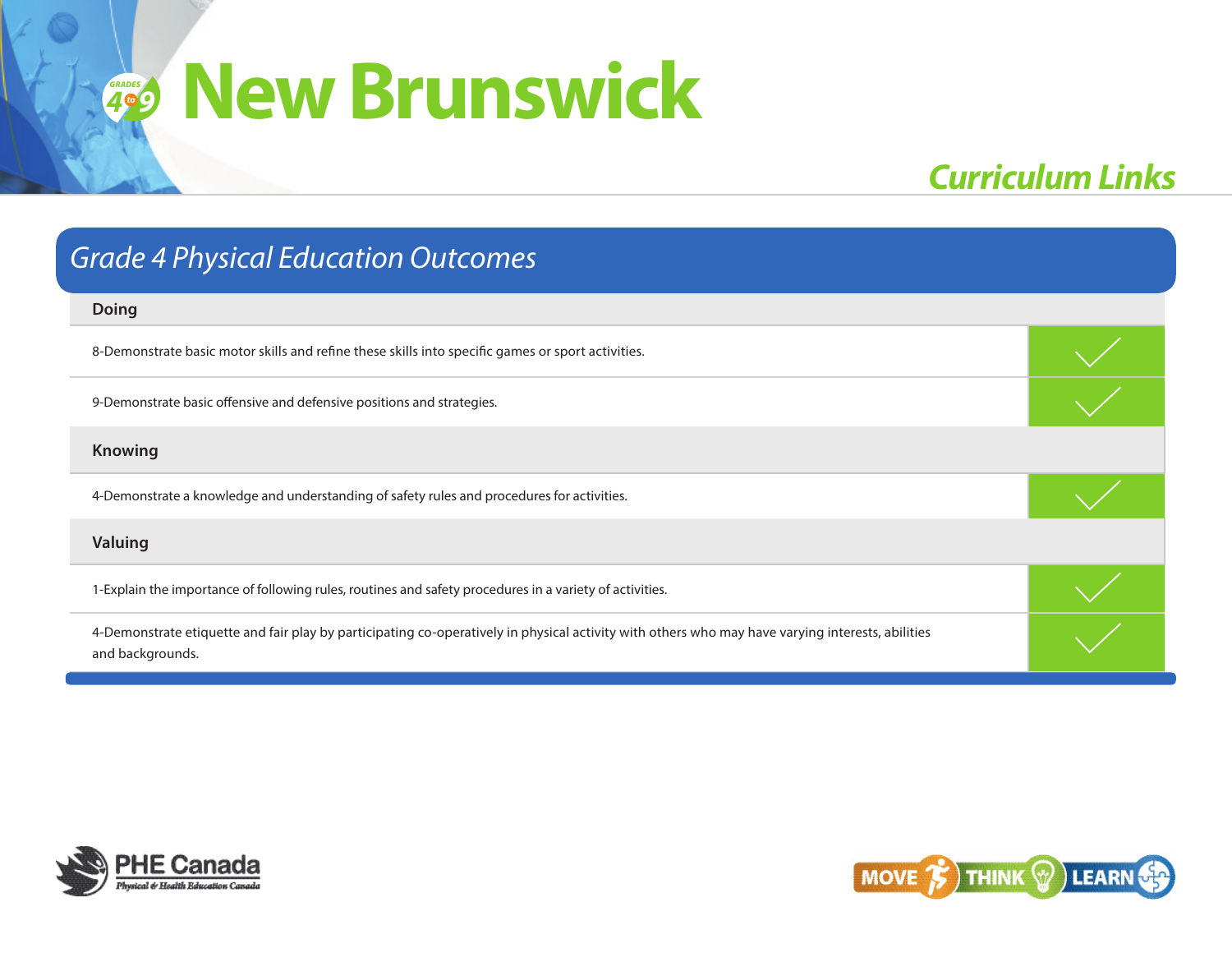## *Curriculum Links*

#### **Doing**

8-Demonstrate basic motor skills and refine these skills into specific games or sport activities.

9-Demonstrate basic offensive and defensive positions and strategies.

#### **Valuing**

1-Explain the importance of following rules, routines and safety procedures in a variety of activities.

4-Demonstrate etiquette and fair play by participating co-operatively in physical activity with others who may have varying interests, abilities and backgrounds.



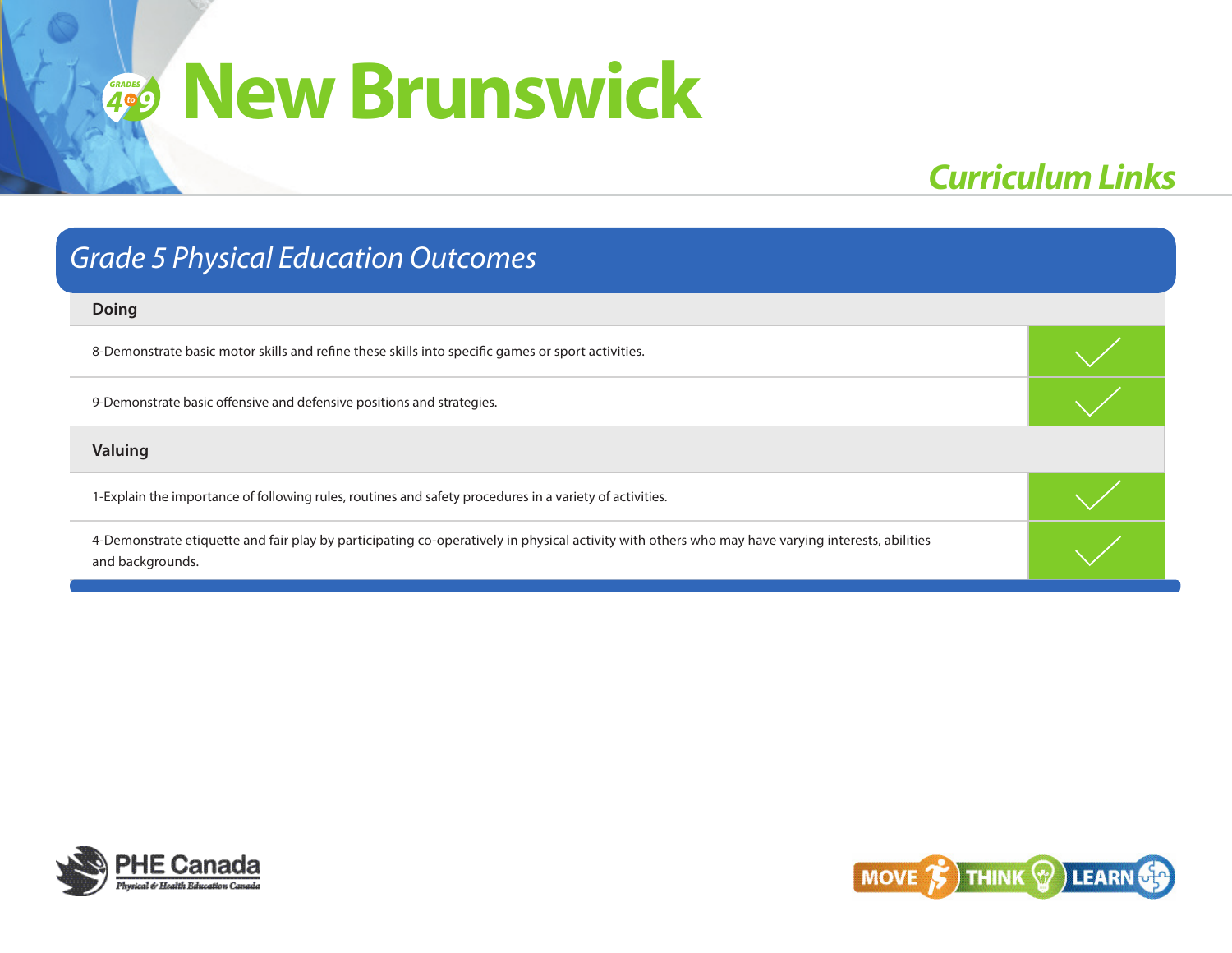## *Curriculum Links*

### *Grade 6 Physical Education Outcomes*

#### **Doing**

6. Demonstrate sport specific skills through cooperative modified games that involve everyone.

7. Consistently and confidently demonstrate offensive and defensive positions and strategies.

#### **Valuing**

2. Demonstrate fair play and etiquette.



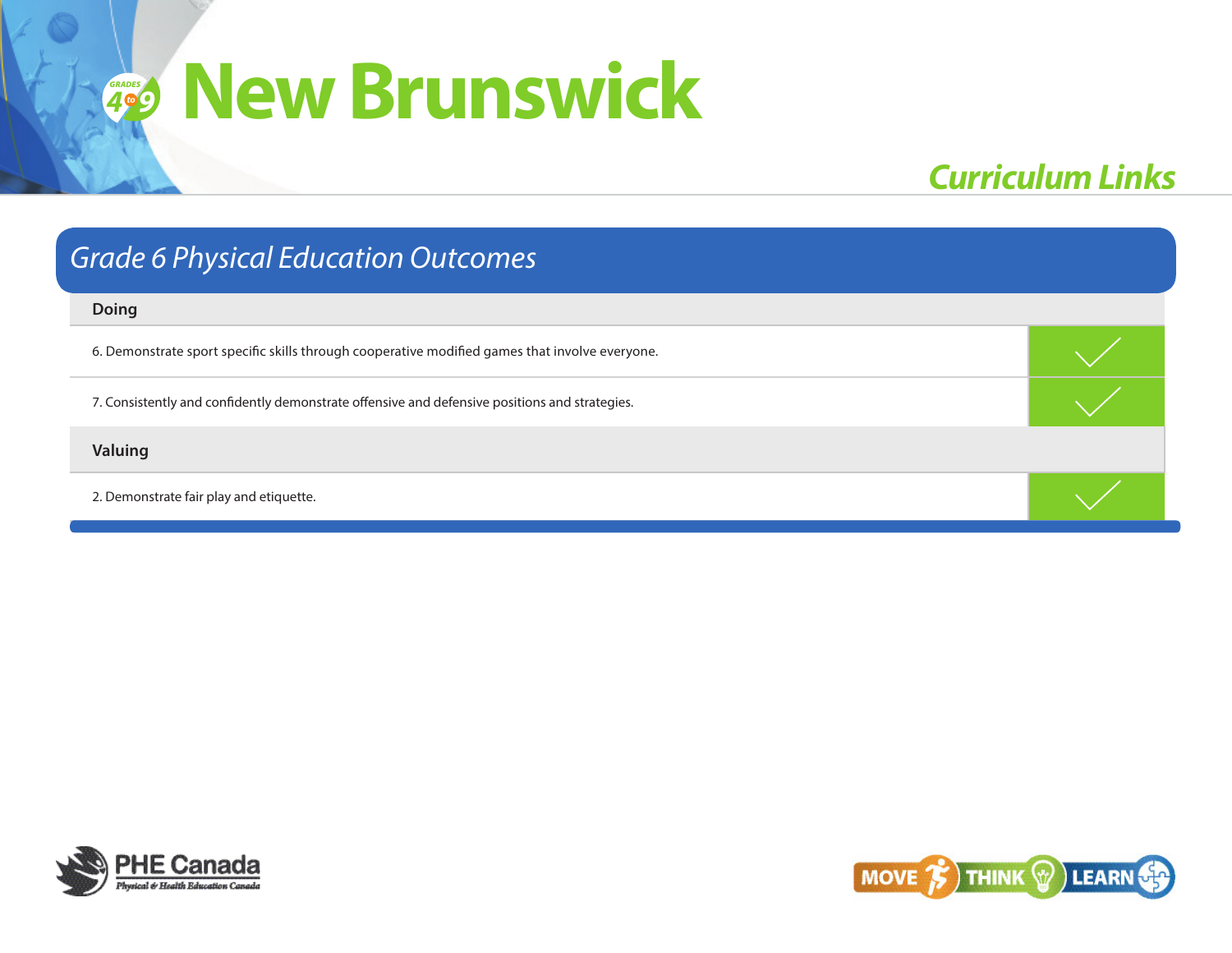## *Curriculum Links*

| <b>Grade 7 Physical Education Outcomes</b>                                                                                     |  |  |
|--------------------------------------------------------------------------------------------------------------------------------|--|--|
| <b>Doing</b>                                                                                                                   |  |  |
| 4. Demonstrate ways to receive, retain, and send an object with varying speeds and accuracy in skills specific to an activity. |  |  |
| 6. Demonstrate sport specific skills through lead-up games that reinforce specific game skills.                                |  |  |
| 7. Demonstrate challenging strategies, tactics and rules that coordinate effort with others.                                   |  |  |
| <b>Knowing</b>                                                                                                                 |  |  |
| 7. Identify challenging strategies, tactics and rules that coordinate effort with others.                                      |  |  |
| Valuing                                                                                                                        |  |  |
| 2. Demonstrate fair play and etiquette.                                                                                        |  |  |



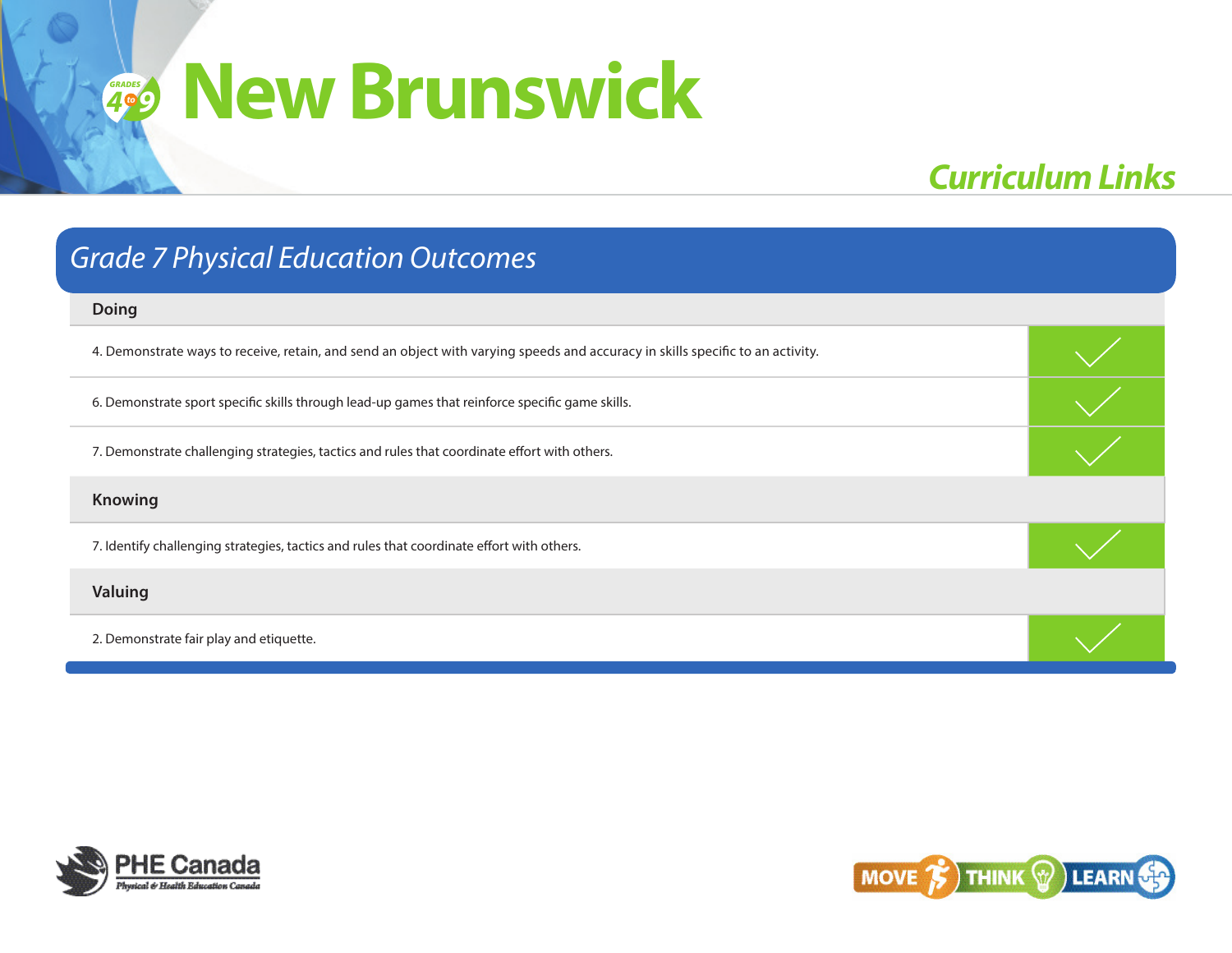# *Curriculum Links*

| <b>Grade 8 Physical Education Outcomes</b>                                                                                              |  |
|-----------------------------------------------------------------------------------------------------------------------------------------|--|
| <b>Doing</b>                                                                                                                            |  |
| 4. Demonstrate ways to receive, retain and send an object with varying speeds, accuracy and distance in skills specific to an activity. |  |
| 6. Refine sport specific skills through practice with small group, unit, and team situations.                                           |  |
| 7. Demonstrate specific strategies and tactics that coordinate effort with others.                                                      |  |
| <b>Knowing</b>                                                                                                                          |  |
| 4. Show an understanding of rules with regard to safety. Show an understanding of rules in a game situation.                            |  |
| 7. Identify specific strategies and tactics that coordinate effort with others.                                                         |  |
| Valuing                                                                                                                                 |  |
| 2. Demonstrate fair play and etiquette.                                                                                                 |  |



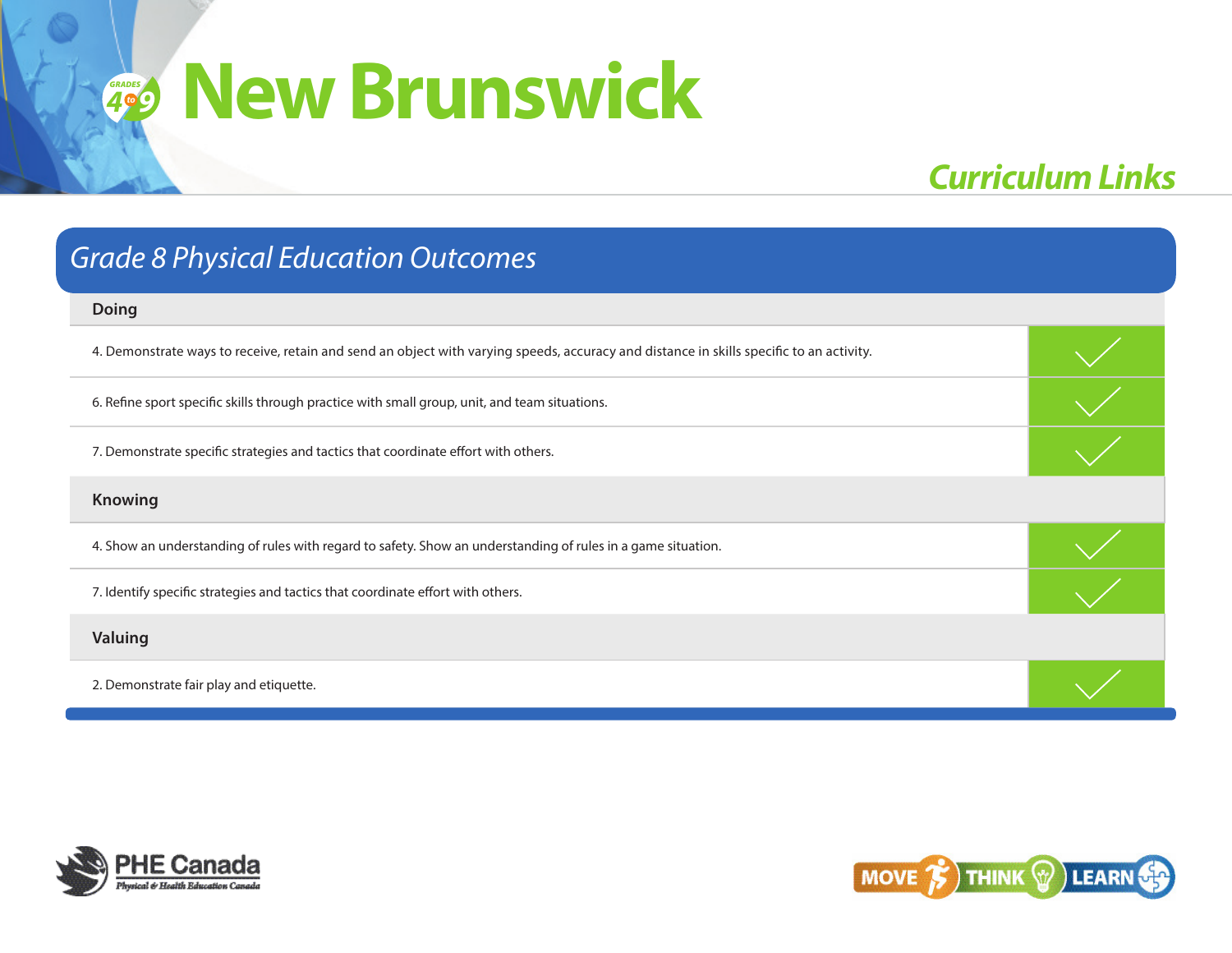# *Curriculum Links*

### *Grade 9 Physical Education Outcomes*

| <b>Block 1</b>        |                                                                                                                                  |  |
|-----------------------|----------------------------------------------------------------------------------------------------------------------------------|--|
| Doing                 | 1.D.3 Apply basic offensive strategies in a variety of games and activities.                                                     |  |
|                       | 1.D.4 Apply basic defensive strategies in a variety of games and activities.                                                     |  |
|                       | 1.D.6 Demonstrate movement principles in individual, dual, and team activities.                                                  |  |
|                       | 1.D.7 Demonstrate cooperative skills in interactions with others.                                                                |  |
| Knowing               | 1.K.7 Apply safety rules, routines, and procedures while participating in physical activity.                                     |  |
| Valuing               | 1.V.2 Demonstrate sporting behaviour and fair play concepts in interactions with others.                                         |  |
| <b>Block 2</b>        |                                                                                                                                  |  |
| <b>Types of Doing</b> | 2.D.4 Apply increasingly complex offensive strategies in a variety of games and activities.                                      |  |
|                       | 2.D.5 Apply increasingly complex defensive strategies in a variety of games and activities.                                      |  |
|                       | 2.D.7 Demonstrate and/or extend movement principles in individual, dual, and team activities (refer to Movement Category chart). |  |
|                       | 2.D.8 Demonstrate cooperation and supportive behaviour in interactions with others.                                              |  |
| <b>Block 3</b>        |                                                                                                                                  |  |
|                       | 3.D.3 Apply and refine individual/team strategies on offence in an opposed situation.                                            |  |
| Doing                 | 3.D.4 Apply and refine individual/team strategies on defence in an opposed situation.                                            |  |
|                       | 3.D.5 Apply basic game strategies in the variation/invention of games.                                                           |  |
|                       | 3.D.7 Demonstrate and/or extend movement principles in individual, dual, and team activities.                                    |  |



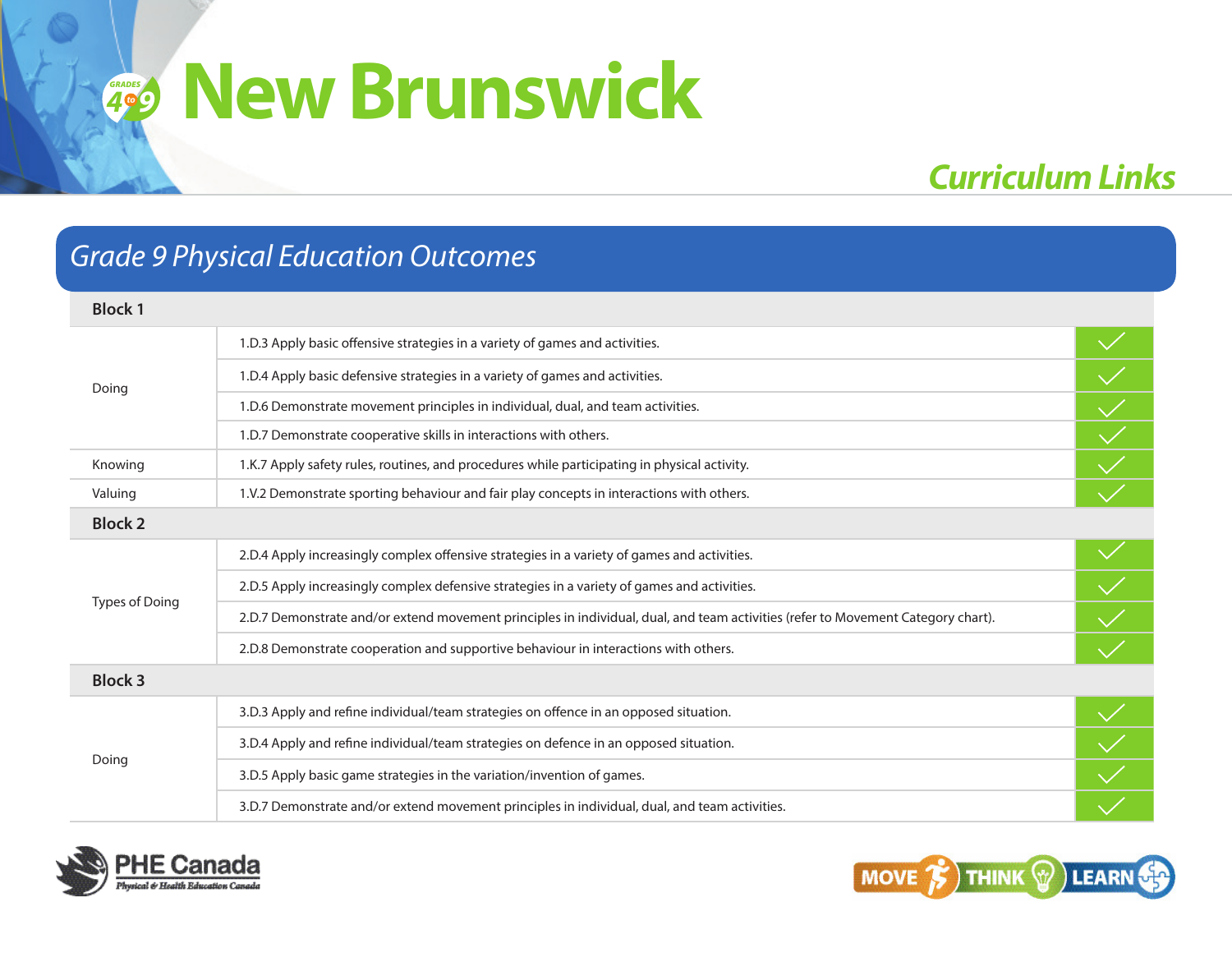# *Curriculum Links*

## *Grade 9 Physical Education Outcomes (continued)*

| <b>Block 3 (continued)</b> |                                                                                                                    |  |  |
|----------------------------|--------------------------------------------------------------------------------------------------------------------|--|--|
| Knowing                    | 3.K.5 Apply rules and etiquette associated with selected sports/activities while participating and/or officiating. |  |  |
| <b>Block 3</b>             |                                                                                                                    |  |  |
| Valuing                    | 3.V.2 Demonstrate sportsmanship and fair play concepts in interactions with others.                                |  |  |



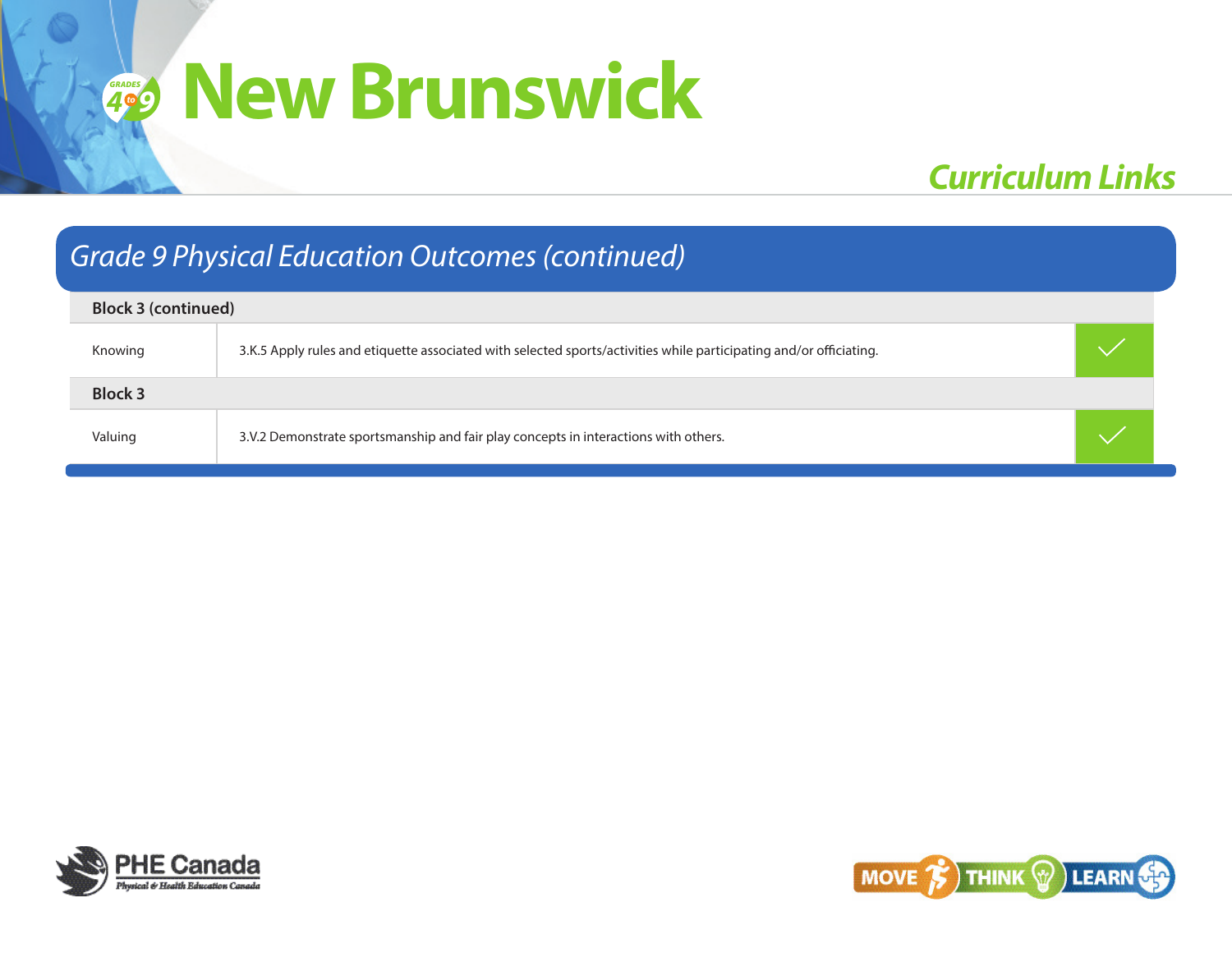# **4**<sup><sup>6</sup><sup></sup><sup>9</sup></sup> **Nova Scotia**

# *Curriculum Links*

| <b>Grade 4 Physical Education Outcomes</b>                                            |  |  |  |
|---------------------------------------------------------------------------------------|--|--|--|
| <b>Skill Development</b>                                                              |  |  |  |
| SD-4-2 Perform dodging skills.                                                        |  |  |  |
| SD-4-7 Demonstrate ways to avoid or catch an individual or object while traveling.    |  |  |  |
| SD-4-10 Demonstrate an understanding of the basic rules of the games played in class. |  |  |  |



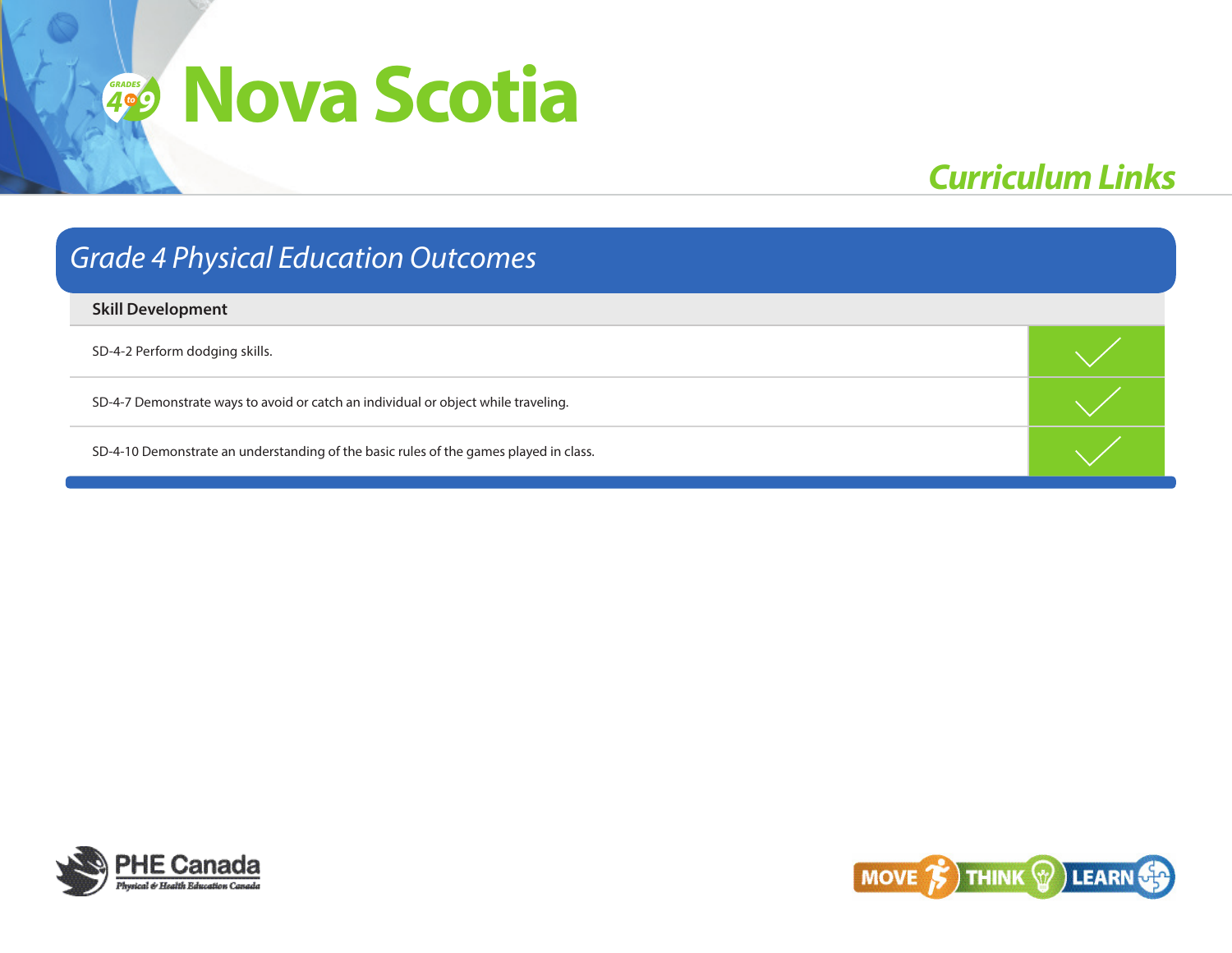# *Curriculum Links*

### *Grade 5 Physical Education Outcomes*

#### **Skill Development**

SD-5-5 Demonstrate ways to purposefully use general space to create or deny space when developing or using game strategies.

SD-5-7 Demonstrate an understanding of offensive and defensive strategies in the games.

SD-5-11 Devise strategies to keep opponents from reaching a specific area, person, or object.



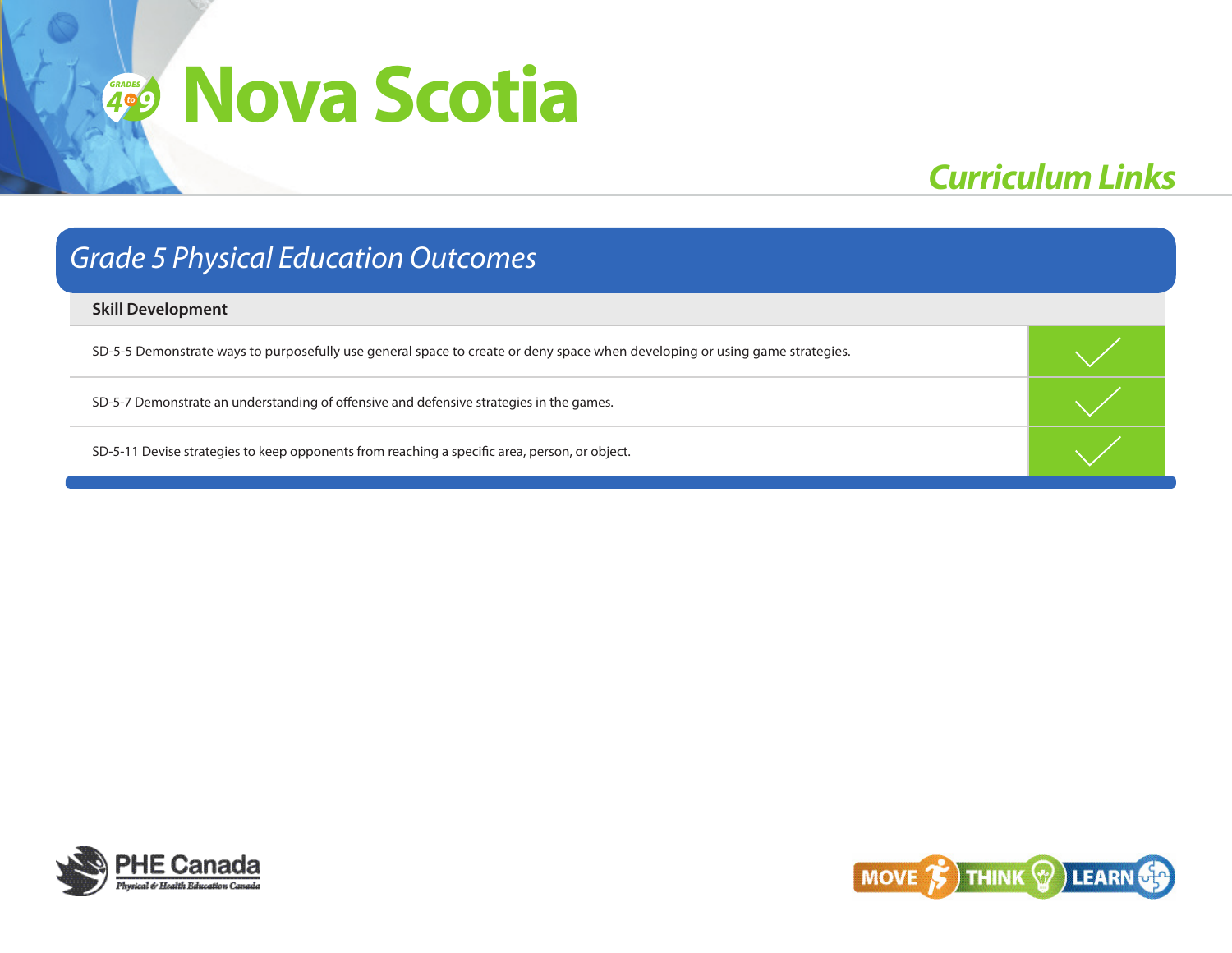# *Curriculum Links*

### *Grade 6 Physical Education Outcomes*

**Skill Development**

SD-6-5 Explain and apply safety procedures in equipment handling and game play.

SD-6-6 Manipulate objects (e.g., kick, throw) using varied amounts of force, flow, and speed appropriate to the given situation.

SD-6-7 Pass and catch a ball while guarded by opponents.



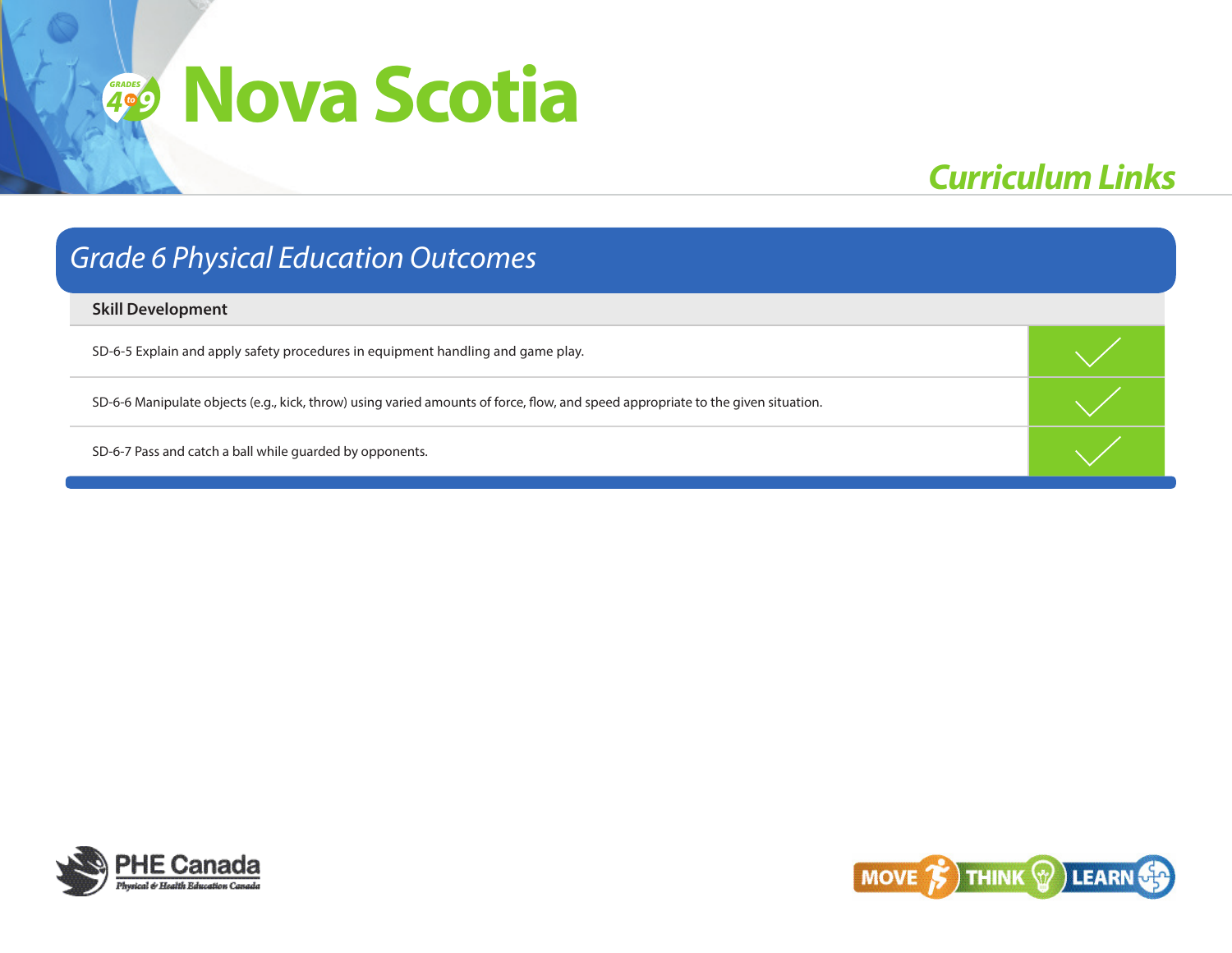# *Curriculum Links*

# **Sport Experience** SE-7-2 Participate in a wide variety of sports and games. SE-7-3 Demonstrate an understanding of rules with regard to safety. SE-7-4 Demonstrate an understanding of rules in game situations. SE-7-5 Demonstrate positive personal and social behaviours that emphasize fair play. *Grade 7 Physical Education Outcomes*



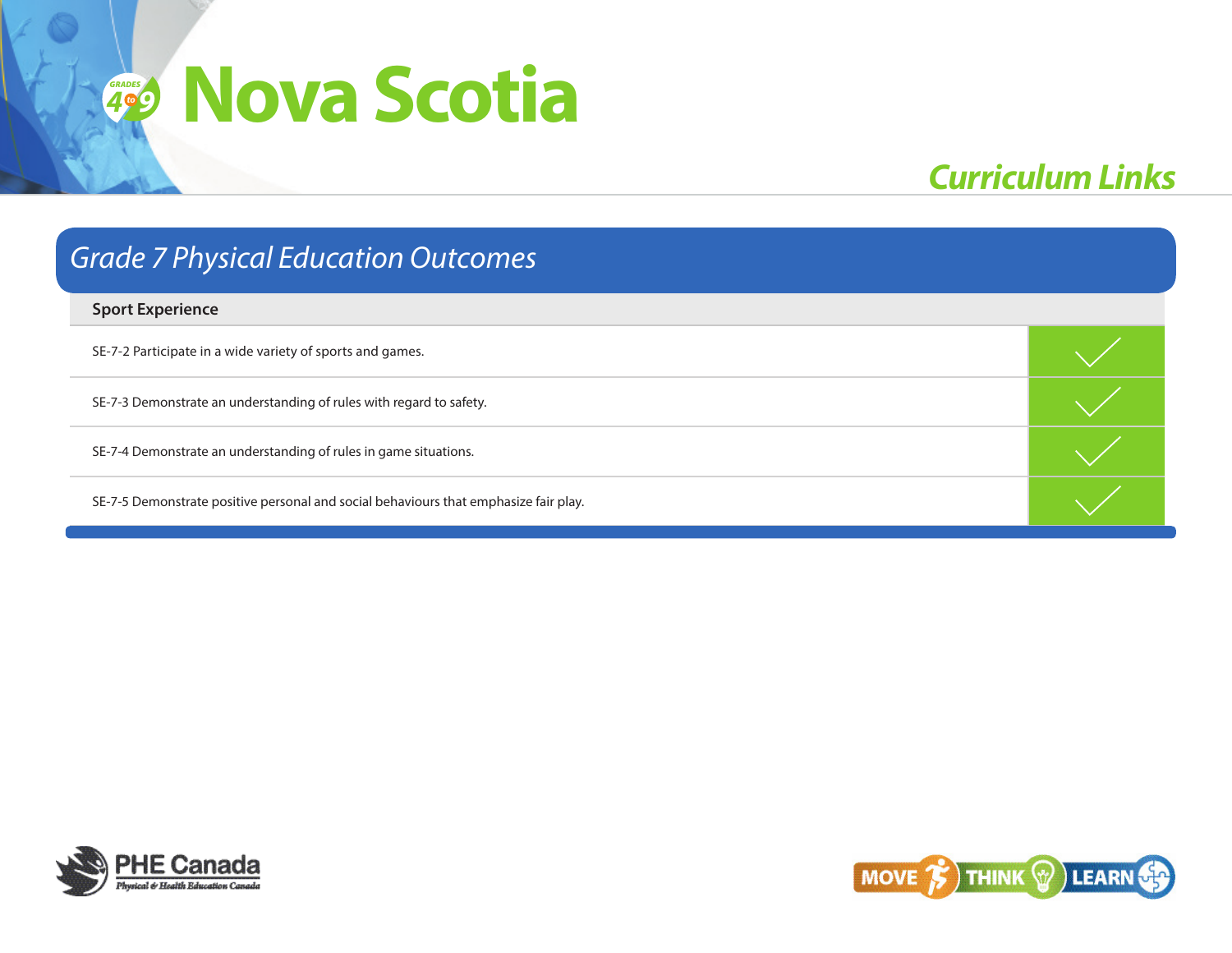# *Curriculum Links*

### *Grade 8 Physical Education Outcomes*

#### **Sport Experience**

SE-8-3 Demonstrate an understanding of positioning offensive and defensive situations.

SE-8-4 Participate in sport and games using modified rules.

SE-8-5 Maintain the safety of game play when rules are modified.

SE-8-6 Demonstrate positive personal and social behaviours that emphasize fair play.



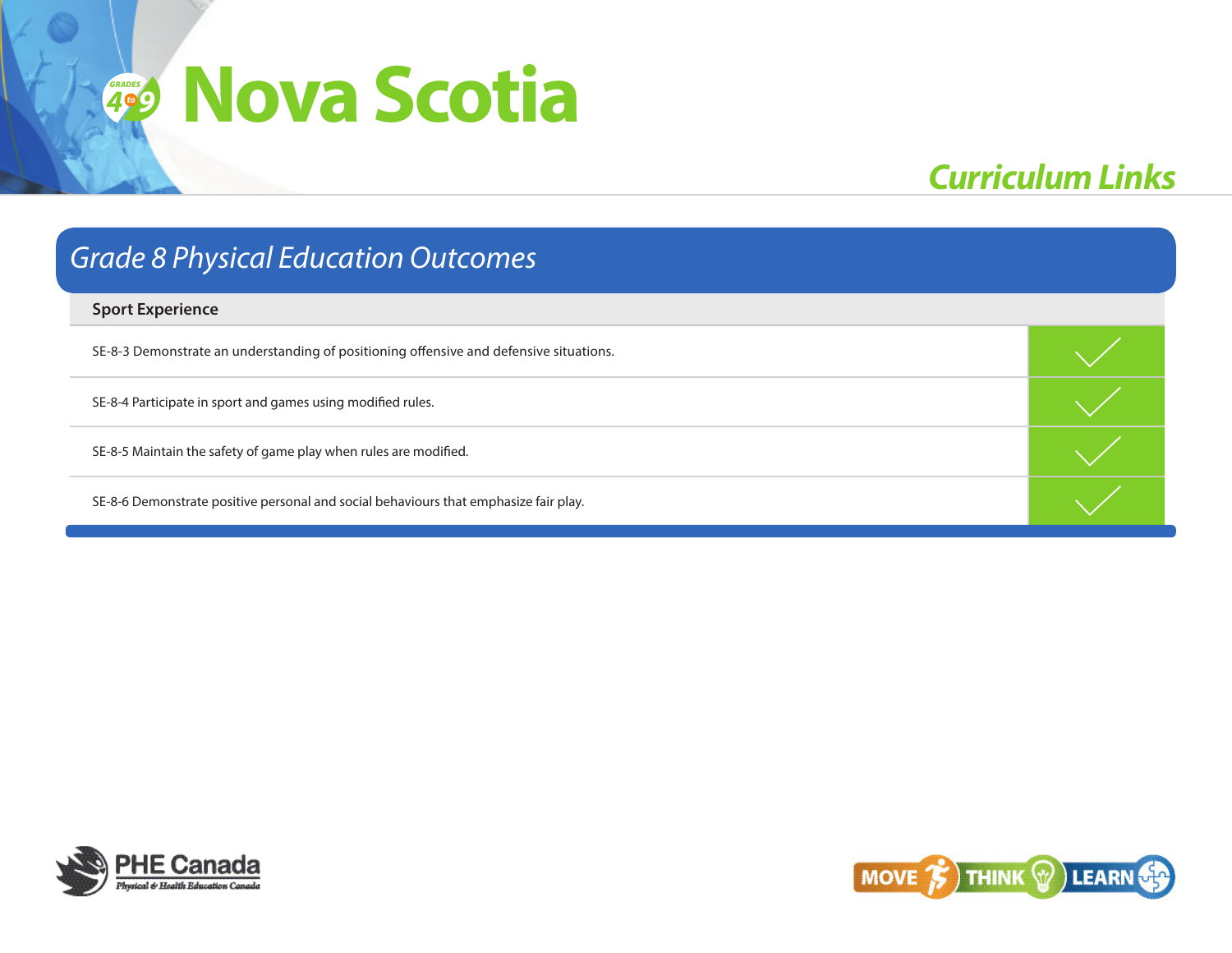# *Curriculum Links*

# *Grade 9 Physical Education Outcomes*

#### **Sport Experience**

SE-9-1 Play a variety of games putting several sport specific skills into practice

SE-9-3 Apply game strategies in a variety of sports and games

SE-9-7 Demonstrate positive personal and social behaviours that emphasize fair play



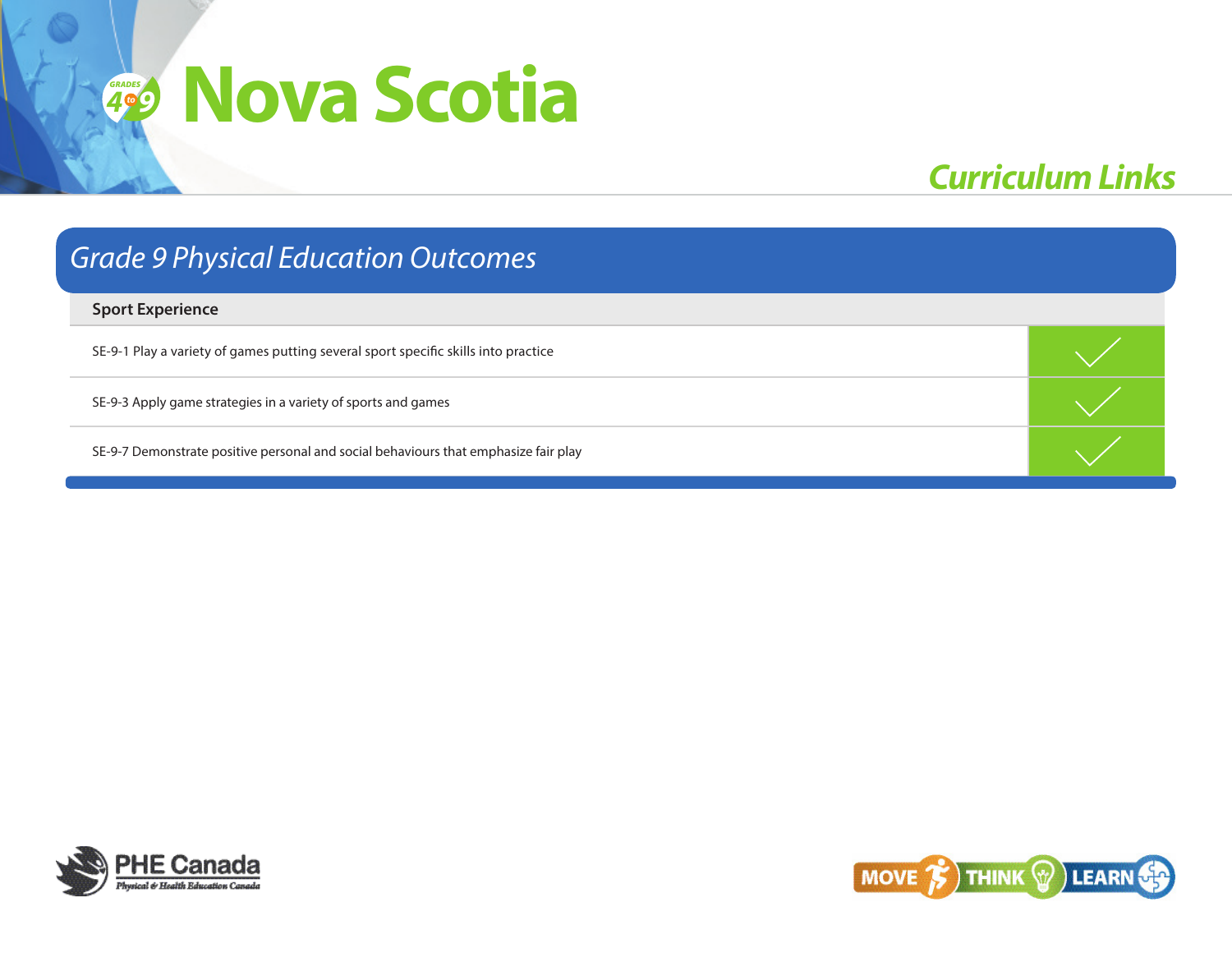## **4**<sup><sup>6</sup><sup>9</sup></sup> **Prince Edward Isalnd**

## *Curriculum Links*

### *Grade 4 Physical Education Outcomes*

#### **Skillful Movement**

4.3 Complex Locomotor Skills: Select and apply performance cues to refine and combine locomotor skills into increasingly complex movement skills as applicable to lead-up games and body management activities including dance and educational gymnastics, and others such as yoga, skipping, aerobics, martial arts, and track and field.

4.7 Complex Manipulative Skills: Select and apply performance cues to combine and refine manipulative (sending, receiving, and accompanying objects) skills in increasingly complex movement activities such as lead-up games, including: throwing, catching (gathering, collecting) , kicking.

4.9 Skillful Play: Select and use effective movement skills, tactics, and strategies while participating in: small-sided and lead- up net/wall games (e.g., balloon volleyball, pickleball, hand ball) and refine selected movement skills, tactics, and strategies while participating in: low-organizational, inventive, and cooperative games (e.g., tag games, relay race, prisoner's base), small-sided and lead-up target games (e.g., bowling, curling, golf, bocce ball), small-sided and lead-up striking/fielding games (e.g., long ball, kick ball, softball), small-sided and lead-up invasion/territorial games (e.g., two-on-two, three- on-three games using skills from games such as soccer, basketball, and soft lacrosse), alternate environment activities (e.g., hiking, aquatics, skating, snowshoeing, orienteering, cross-country skiing, tobogganing, cycling, tracking).

#### **Relationships**

4.10 Tactics, Strategies, and Rules: Apply tactics, strategies, and rules necessary for safe and inclusive involvement in movement activities, including but not limited to co-operative and competitive lead-up games as well as alternate environment activities, when alone and with others.

4.12 Relationships: Create and apply a personal understanding of what it means to be a positive, inclusive team member who makes a commitment towards showing team spirit and the ideals of fair play.



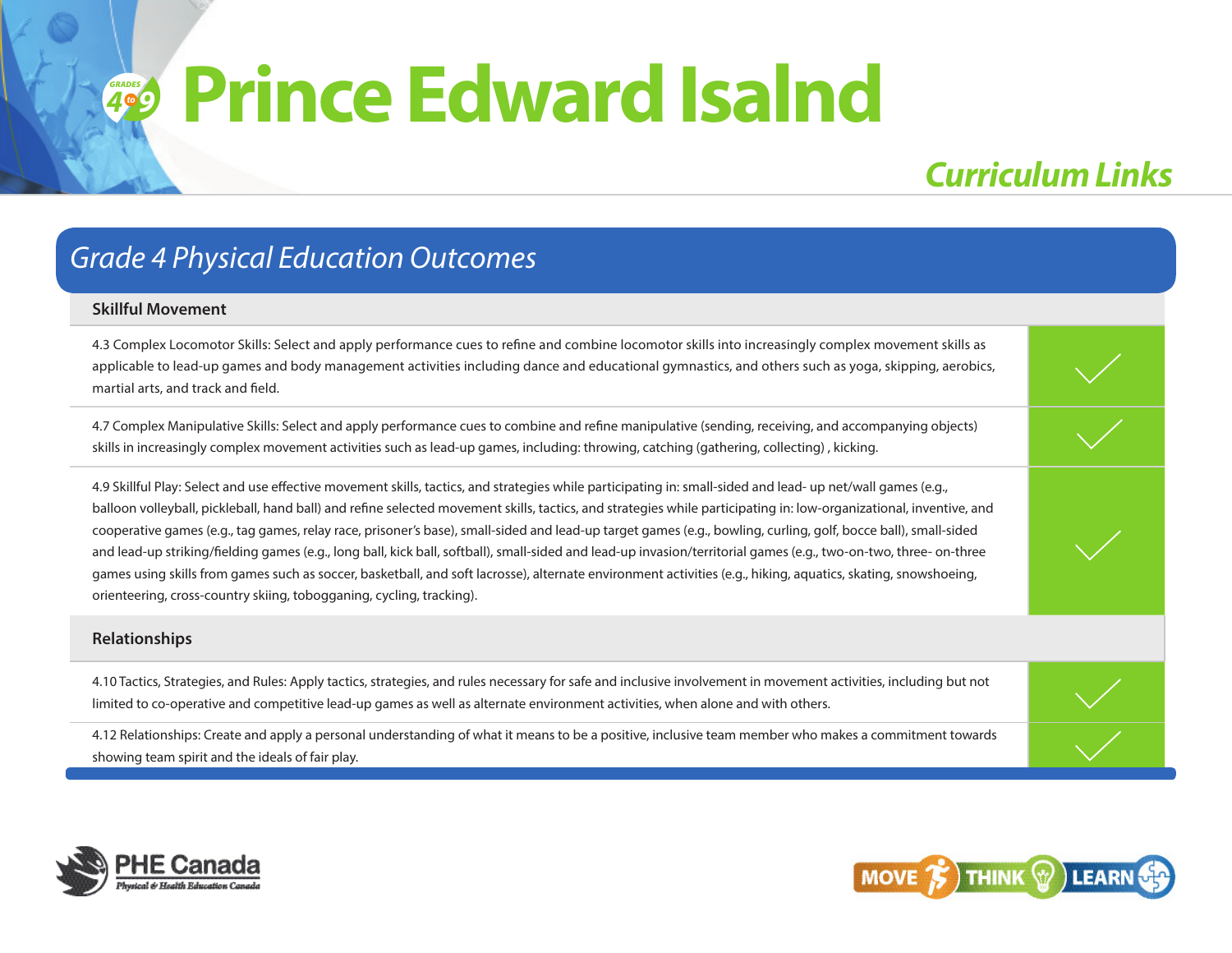## **4**<sup><sup>6</sup><sup>9</sup></sup> **Prince Edward Isalnd**

## *Curriculum Links*

### *Grade 5 Physical Education Outcomes*

#### **Skillful Movement**

5.3 Complex Skills: Demonstrate a progression towards control in complex movement skills that combine locomotor skills with non- locomotor skills to be used in body management activities (including dance and educational gymnastics, and others such as track and field, aquatics, aerobics, skipping, pilates, yoga) and games.

5.5 Complex Manipulative Skills Refine manipulative (sending, receiving, and accompanying objects) skills used in increasingly complex movement activities such as lead-up games, including: throwing, catching (collecting, gathering), kicking, hand dribbling, foot dribbling, striking with hands and short-handled implements (short-handled racquets and paddles).

5.6 Performance Refinement Apply performance cues, movement variables, tactics (e.g., body fakes, change of speed, change of direction, keeping the body low while moving), and principles of practice (e.g., form, consistency, repetition) in complex movement activities to improve the performance of self and others.

5.7 Skillful Play Refine, alone and with others, selected movement skills, tactics, and strategies while participating in: small-sided and lead-up net/ wall games (e.g., badminton, tennis, table tennis, one bounce, three-on-three volleyball, pickleball, paddle ball) and critically reflect on chosen movement skills, tactics, and strategies used in: small-sided and lead-up target games (e.g., bowling, curling, golf, bocce ball, archery), small sided and lead-up striking/fielding games (e.g., long ball, softball, kickball, cricket), small-sided and lead-up invasion/territorial games (e.g., two-on-two, three- on-three games using skills from games such as soccer, basketball, and soft lacrosse), small-sided and lead-up alternate environment activities and games (e.g., hiking, aquatics, orienteering, skating, roping, tobogganing, cross-country skiing, downhill skiing, tracking, cycling, wall climbing, paddling).

#### **Relationships**

5.8 Rules: Demonstrate an understanding of and willingness to accept the rules of teacher-selected games, including lead-up games, and invented games by officiating and participating in classmate officiated competitions.



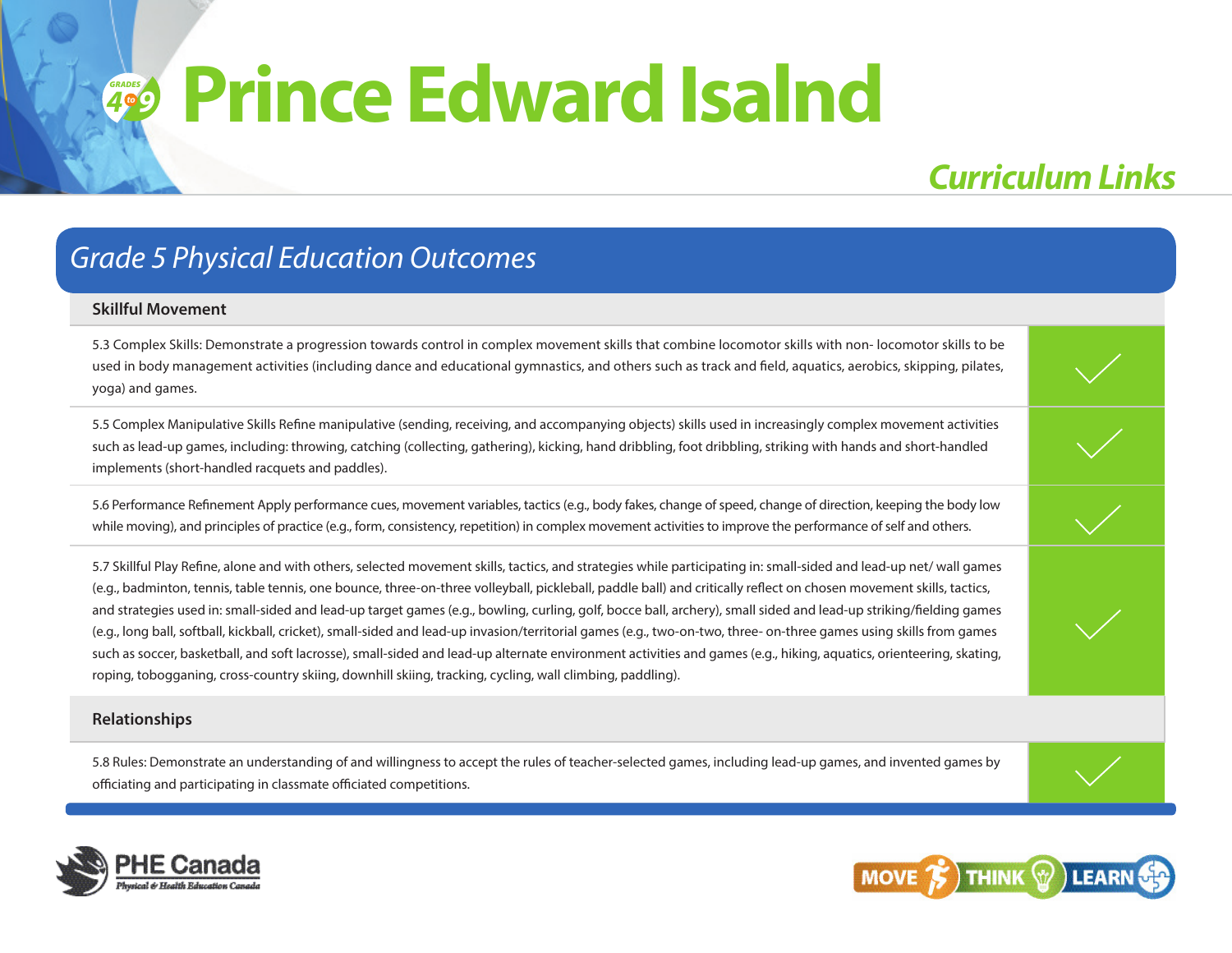# **4**<sup><sup>6</sup><sup>9</sup></sup> **Prince Edward Isalnd**

## *Curriculum Links*

### *Grade 6 Physical Education Outcomes*

#### **Skillful Movement**

6.5 Complex Skills Demonstrate a progression towards control in complex movement skills that combine locomotor (traveling) skills, non-locomotor (nontraveling) skills, and manipulative (moving objects) skills as they apply to games and sports (e.g., lay-up in basketball, spike in volleyball, dribbling to a shot in soccer, gathering a grounder and throwing to a base in softball, stick handling to a shot in floor hockey, receiving and sending the double balls in double ball).

6.8 Movement Concepts Analyze and apply, with guidance, movement concepts to support skill development while participating in: target games (e.g., effort qualities in backswing and wrist action on "out-turn" in curling), invasion/territorial games (e.g., offensive pace to an "open space").

6.9 Decision Making Make situational decisions (individual, partner, and team) related to the selection of skills, tactics, and strategies to enhance individual and team performance while participating in: target games (e.g., bowling, curling, golf, bocce ball, archery), invasion/territorial games (e.g., basketball, touch football, soccer, team handball, soft lacrosse, floor hockey, ultimate frisbee), low-organizational, inventive, and co- operative games (e.g., capture the flag, prisoner's base, four goal game).

#### **Relationships**

6.13 Safety & Rules Analyze and apply safety guidelines and rules that apply to the target games, invasion/territorial games, and alternate environment activities to develop an appreciation of their impact on self and others.



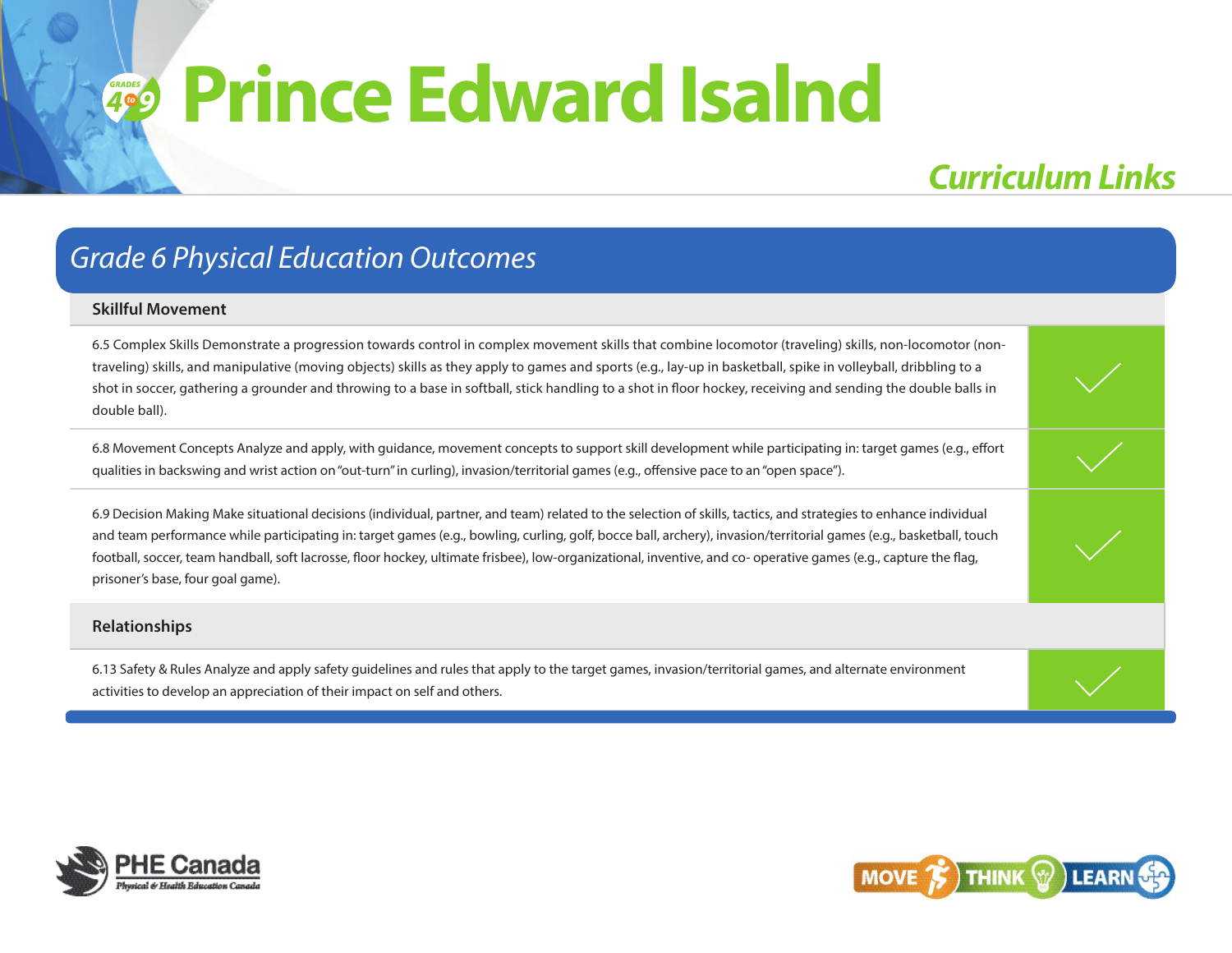## **4**<sup><sup>6</sup><sup>9</sup></sup> **Prince Edward Isalnd**

## *Curriculum Links*

#### *Grade 7 Physical Education Outcomes*

#### **Skillful Movement**

7.5 Complex Skills Demonstrate control, including smooth transitions, of complex movement skills that combine locomotor (traveling) skills, nonlocomotor (non-traveling) skills, and manipulative (moving objects) skills as they apply to games and sports (e.g., lay-up in basketball, spike in volleyball, dribbling to a shot in soccer, gathering a grounder and throwing to a base in softball, stick handling to a shot in floor hockey, paddling a kayak, passing a lacrosse ball) while participating in movement activities.

7.7 Movement Concepts Analyze and apply, with guidance, movement concepts while participating in: net/wall games (e.g., badminton - body awareness in ready position to receive a serve), striking/fielding games (e.g., softball - body position to catch a fly ball or grounder).

7.8 Decision Making Make situational decisions (individual, partner, and team) related to the selection of skills, tactics, and strategies to enhance individual and team performance while participating in: net/wall games (e.g., badminton, volleyball, tennis, table tennis, pickleball, paddleball), striking/fielding games (e.g., softball, longball, kickball, cricket), low-organizational, inventive, and co- operative games (e.g., walleyball, king's court).

#### **Relationships**

7.12 Safety & Rules Analyze and apply the safety guidelines and rules related to net/wall games, striking/fielding games, low-organizational and inventive games, alternate environment activities, and body management activities to develop an appreciation of their impact on self and others.



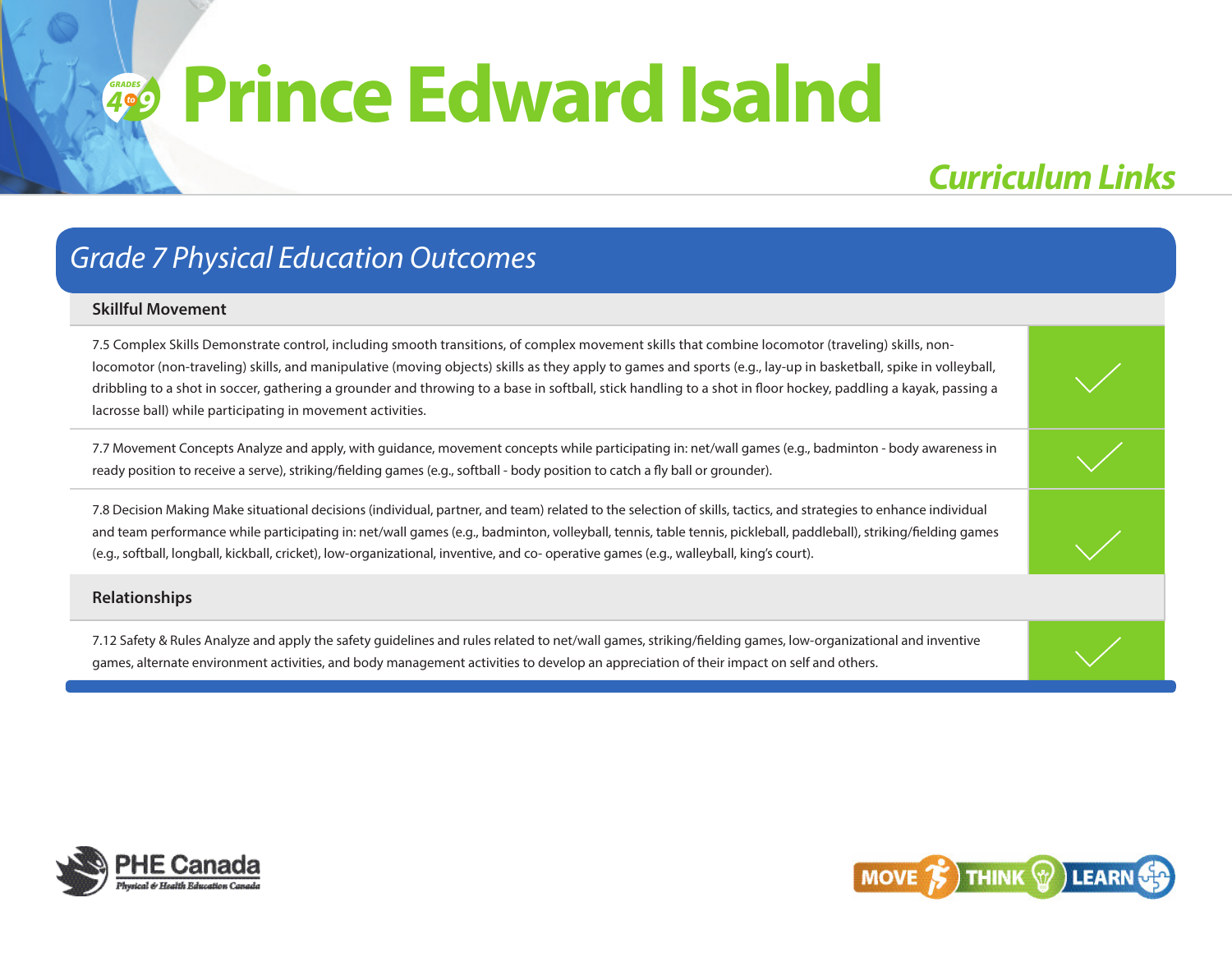### **4**<sup><sup>6</sup><sup>9</sup></sup> **Prince Edward Isalnd**

### *Curriculum Links*

#### *Grade 8 Physical Education Outcomes*

#### **Skillful Movement**

8.4 Complex Skills Utilize, including smooth transitions, complex movement skills that combine locomotor (traveling) skills, non-locomotor (nontraveling) skills, and manipulative (moving objects) skills (e.g., lay-up in basketball, spike in volleyball, hoop dancing, dribbling to a shot in soccer, rhythmical gymnastics movement, gathering a grounder and throwing to a base in softball, stick handling to a shot in floor hockey, ball control while moving in double ball) to enhance personal performance and enjoyment in a variety of movement activities.

8.6 Concepts, Tactics, & Strategies Design and implement, collaboratively, plans to develop the performance concepts and application of tactics and strategies to enhance individual and team performance, involved in each of: target games (e.g., bowling, curling, archery, golf, bocce ball), striking/fielding games (e.g., long ball, softball, slo-pitch, cricket), net/wall games (e.g., badminton, tennis, table tennis, volleyball, pickleball), invasion/territorial games (e.g., double ball, basketball, soccer, soft lacrosse, touch football, floor hockey, ultimate frisbee, rugby, team handball), low-organizational and inventive games (e.g., walleyball, capture the flag, prisoner's base, speedball, kick the can, snowsnakes, bombardment).

8.7 Decision Making Analyze the situational decisions, of self and others, while under the pressure of game play in target games, net/wall games, striking/ fielding games, invasion/territorial games, and low-organizational, inventive, and cooperative games to determine the effectiveness of the decisions and to propose options for improvement.



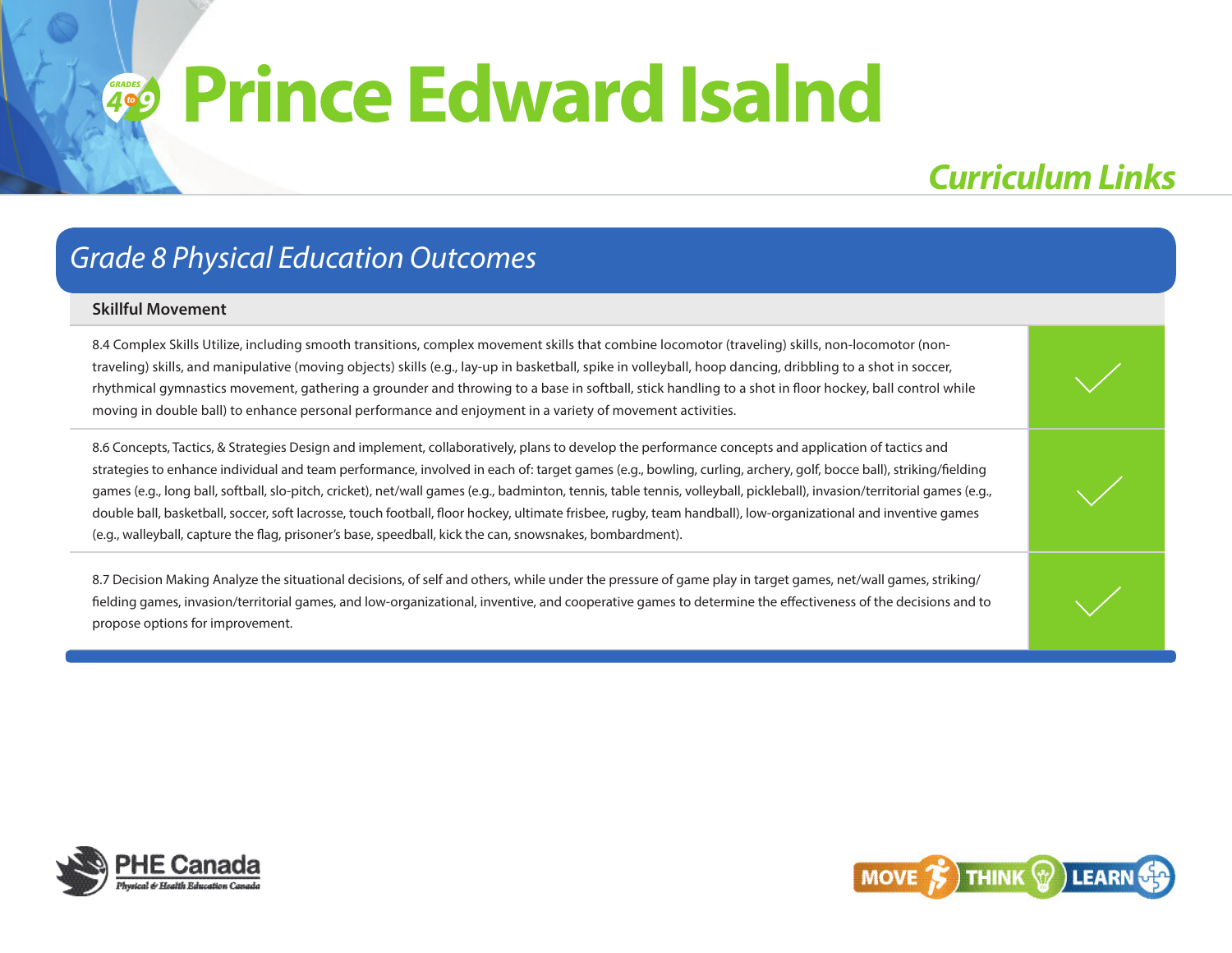### **4**<sup><sup>6</sup><sup>9</sup></sup> **Prince Edward Isalnd**

### *Curriculum Links*

#### *Grade 9 Physical Education Outcomes*

#### **Skillful Movement, Relationships**

9.6 Games, Tactics, & Strategies Collaboratively with teacher or peer, design and implement plans to use effective tactics and strategies (while considering rules and skills when participating in a variety of movement activity situations) to enhance performance and enjoyment of self and others in each of the following: - target games (e.g., bowling, curling, golf, archery, bocce ball) - striking/fielding games (e.g., long ball, softball, slo-pitch) - net/wall games (e.g., badminton, tennis, table tennis, volleyball, pickleball) - invasion/territorial games (e.g., basketball, soccer, touch football, soft lacrosse, floor hockey, rugby, ultimate frisbee, double ball, team handball) - low-organizational, inventive, and co- operative games (e.g., capture the flag, prisoner's base, speedball, kick the can).



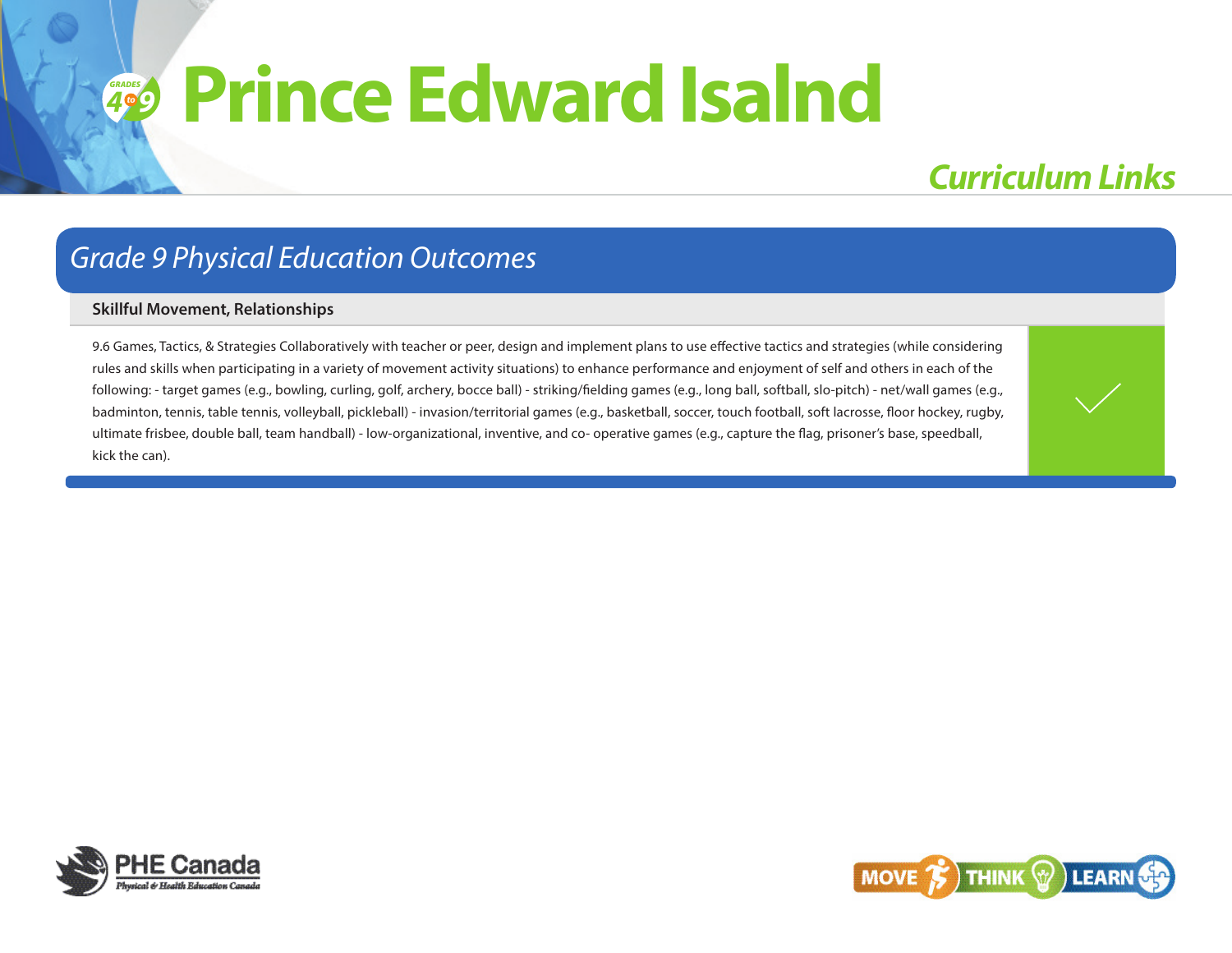| <b>Grade 4 Physical Education Outcomes</b>                                      |  |  |
|---------------------------------------------------------------------------------|--|--|
| Games                                                                           |  |  |
| Identify, maintain, and use space adequately.                                   |  |  |
| Project a range of objects in a variety of games and activities.                |  |  |
| Receive a range of objects in a variety of games and activities.                |  |  |
| <b>Sports Lead-up Activities</b>                                                |  |  |
| Identify principles of mechanics in various sports and apply to modified games. |  |  |
| Apply basic sport rules and principles of fair play.                            |  |  |



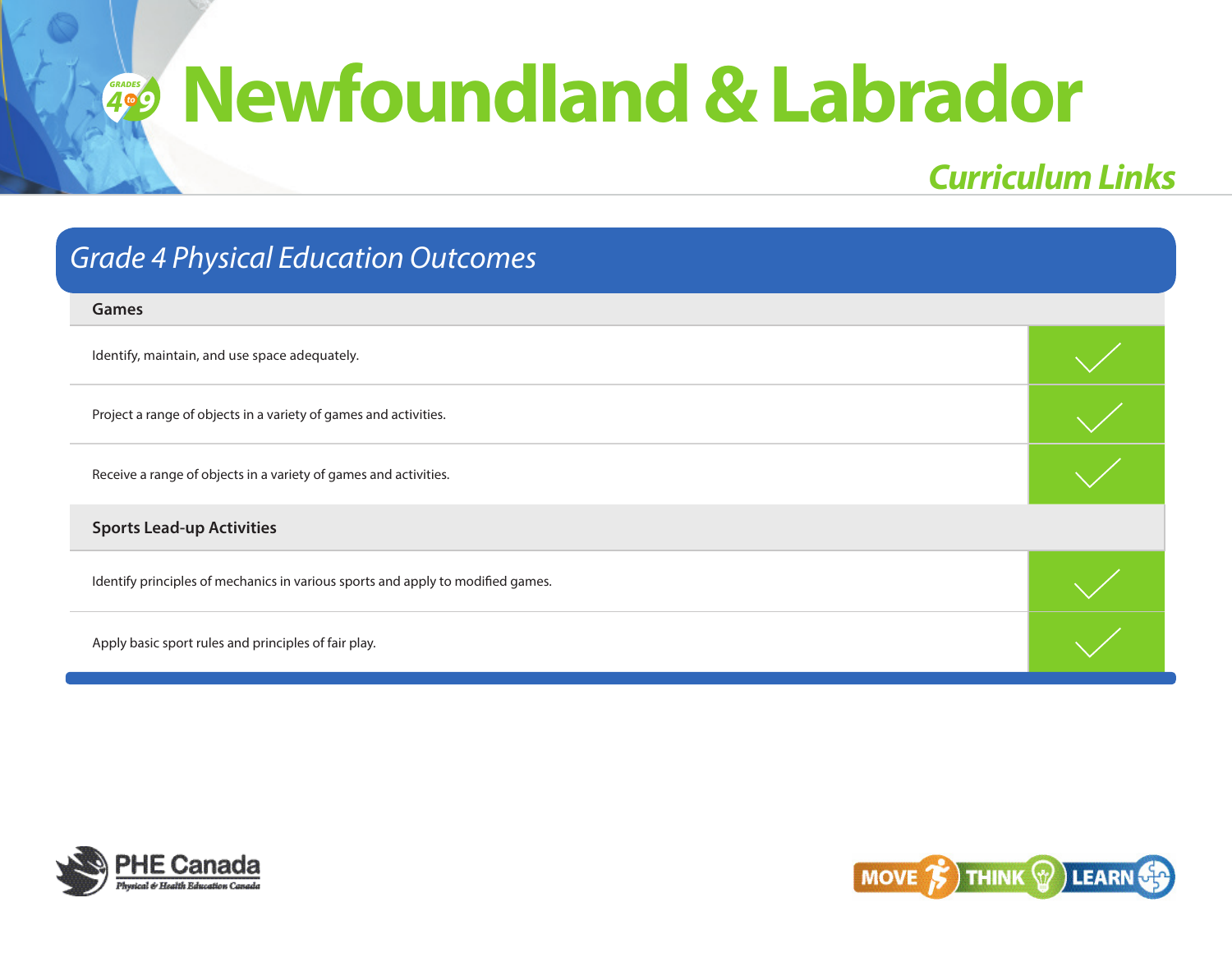| <b>Grade 5 Physical Education Outcomes</b>                                      |  |  |
|---------------------------------------------------------------------------------|--|--|
| Games                                                                           |  |  |
| Identify, maintain, and use space adequately.                                   |  |  |
| Project a range of objects in a variety of games and activities.                |  |  |
| Receive a range of objects in a variety of games and activities.                |  |  |
| <b>Sports Lead-up Activities</b>                                                |  |  |
| Identify principles of mechanics in various sports and apply to modified games. |  |  |
| Apply basic sport rules and principles of fair play.                            |  |  |



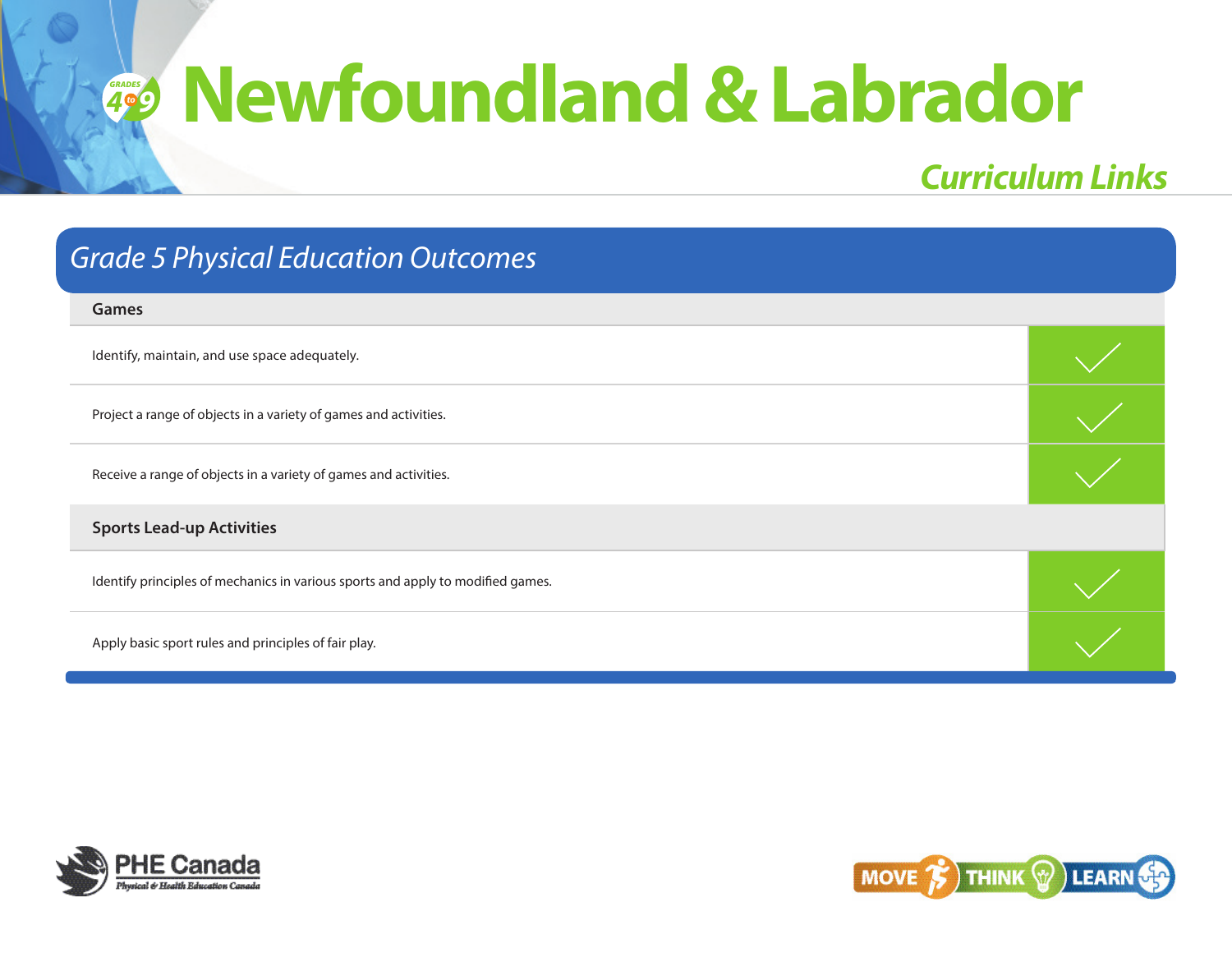| <b>Grade 6 Physical Education Outcomes</b>                                      |  |
|---------------------------------------------------------------------------------|--|
| Games                                                                           |  |
| Identify, maintain, and use space adequately.                                   |  |
| Project a range of objects in a variety of games and activities.                |  |
| Receive a range of objects in a variety of games and activities.                |  |
| <b>Sports Lead-up Activities</b>                                                |  |
| Identify principles of mechanics in various sports and apply to modified games. |  |
| Apply basic sport rules and principles of fair play.                            |  |



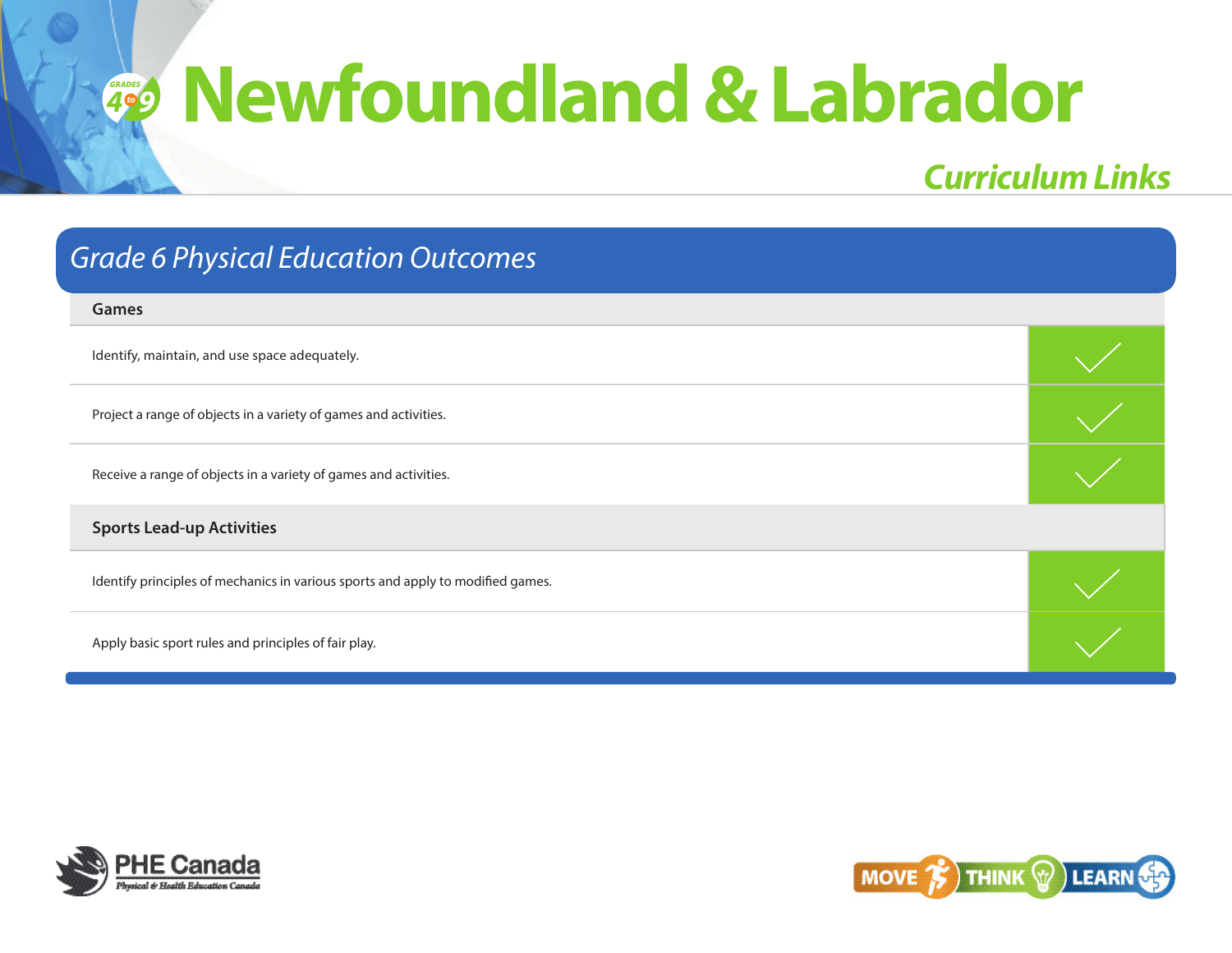# *Curriculum Links*

## **Leadership/Cooperative Activities** Participate in various activities that require students to cooperate and compete in small and large group activities Select and assume responsibility for various roles while participating in games or activities **Alternative Activities** Apply movement concepts and skills to a variety of activities in alternative environments such as golf and archery Students will pose and solve movement problems individually such as the golf swing and archery shot techniques to determine which is most effective and why **Court and Field Activities** Demonstrate efficient court and field activity skills and movements during cooperative and competitive activities (i.e. ready position, passing, sending/ receiving, movement with and/or without implement) Demonstrate an understanding of space awareness by experimenting with ways to solve movement problems by applying range and level movement concepts (When an opponent is close, what do you do to score a point?) In a cooperative group, determine various ways to be successful during field activities Predict the efficiency of court activity movements by applying any number of the movement concepts of space, quality of movement and body awareness Demonstrate fair play concepts within cooperative and competitive activities (i.e. changing partners, rotating courts, keeping score, appropriate comments) *Grade 7 Physical Education Outcomes*



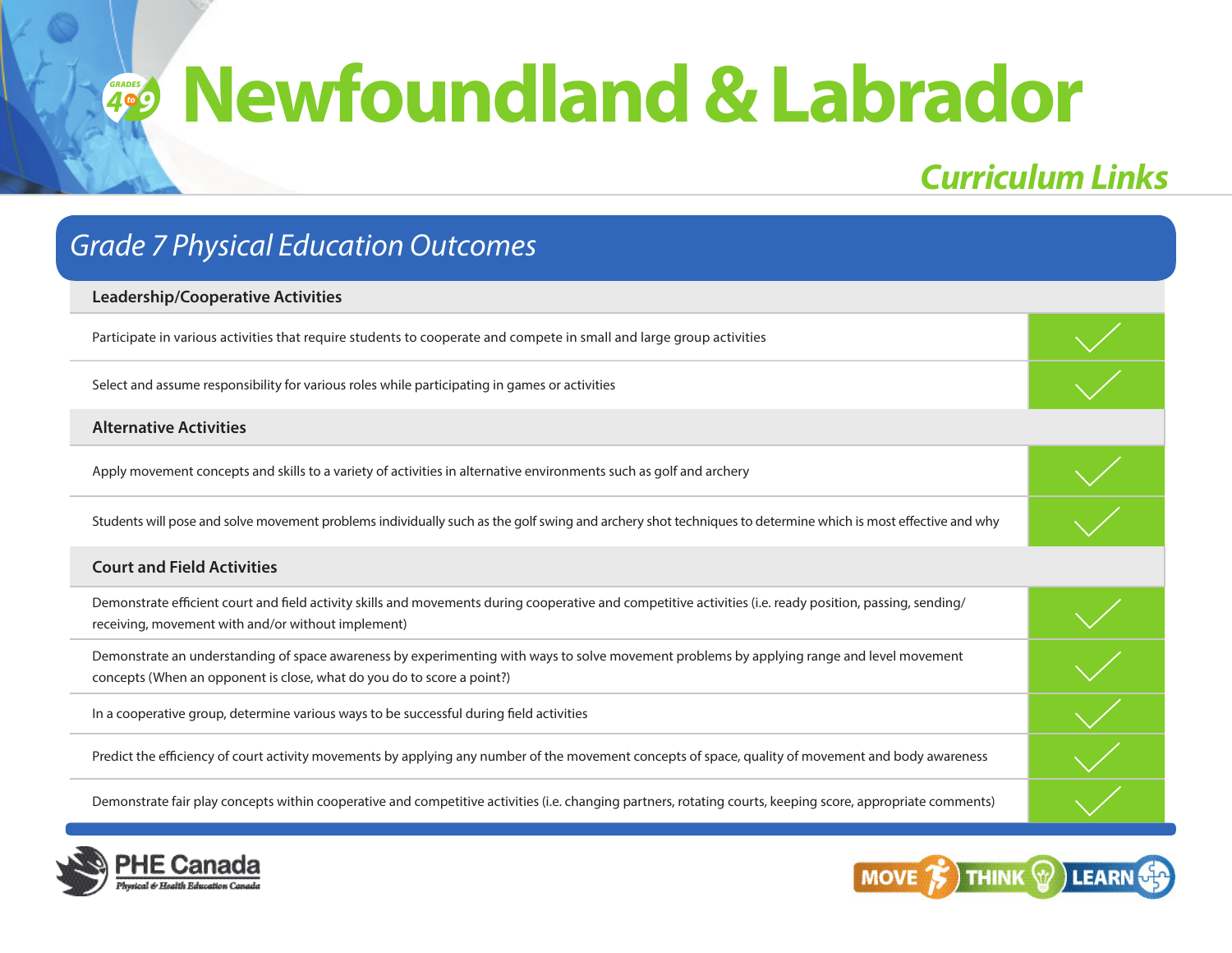## *Curriculum Links*

# **Leadership/Cooperative Activities** While engaged in cooperative activities and games students display a concern for the safety of others and display fair play concepts During and after activity students are able to assess and reflect on decisions made and actions undertaken **Alternative Activities** Demonstrate cooperative and competitive strategies which can be applied to alternative activities During and after activity, students are able to assess and reflect on decisions made and actions undertaken **Court and Field Activities** Demonstrate improvement in court activity skills (sending/receiving, movement with or without implement) by applying movement concepts of body awareness (relationship of body parts while moving and body "language") and space (direction, range and force) Demonstrate strategies in a variety of cooperative and competitive court activities using movement concepts of levels and body language *Grade 8 Physical Education Outcomes*